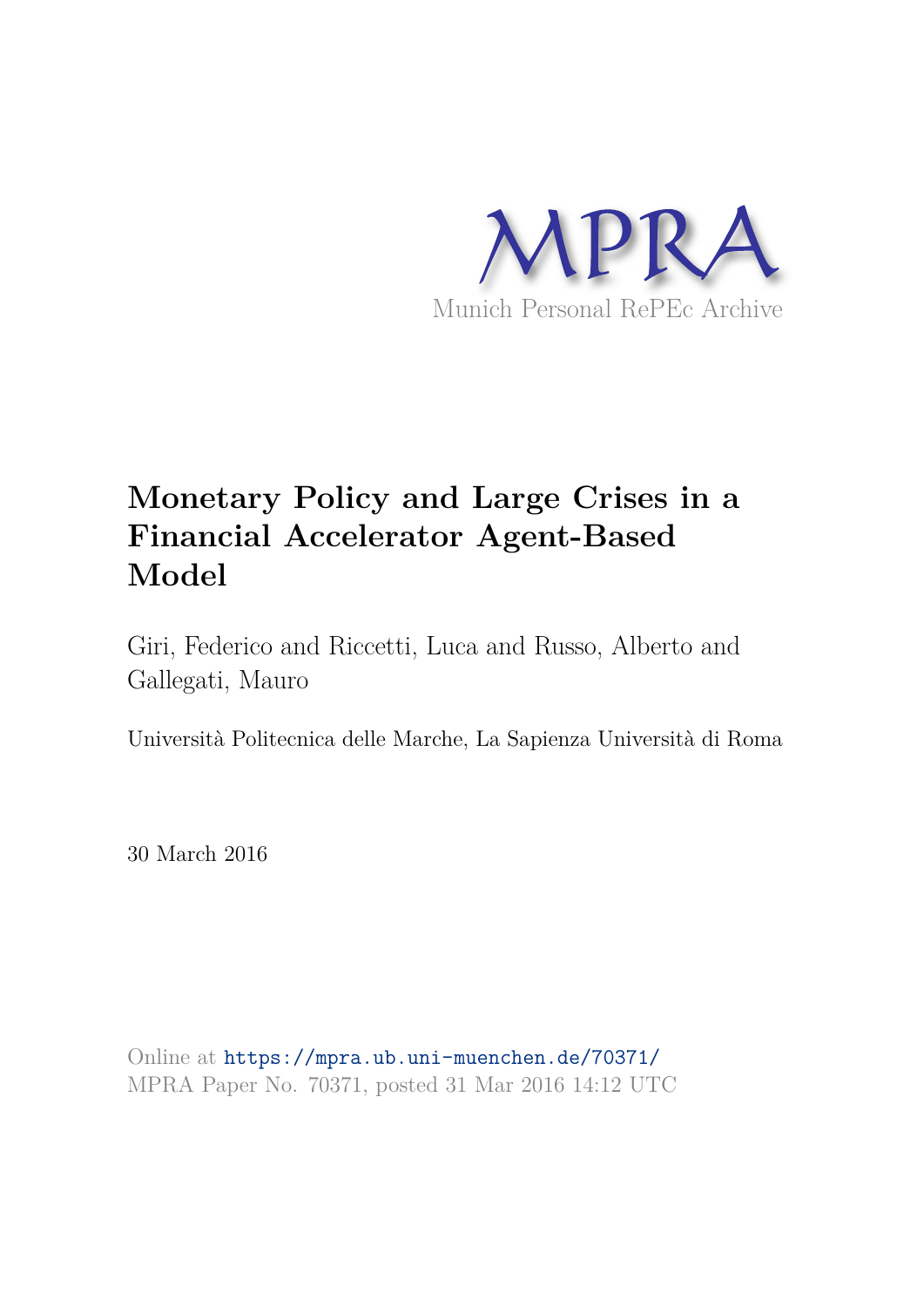# Monetary Policy and Large Crises in a Financial Accelerator Agent-Based Model

Federico Giri<sup>\*1</sup>, Luca Riccetti<sup>2</sup>, Alberto Russo<sup>1</sup>, and Mauro  $Gallegati<sup>1</sup>$ 

<sup>1</sup>Università Politecnica delle Marche, Ancona, Italy <sup>2</sup>Sapienza Università di Roma, Roma, Italy

March 30, 2016

#### Abstract

An accommodating monetary policy followed by a sudden increase of the short term interest rate often leads to a bubble burst and to an economic slowdown. Two examples are the Great Depression of 1929 and the Great Recession of 2008. Through the implementation of an Agent Based Model with a financial accelerator mechanism we are able to study the relationship between monetary policy and large scale crisis events. The main results can be summarized as follow: a) sudden and sharp increases of the policy rate can generate recessions; b) after a crisis, returning too soon and too quickly to a normal monetary policy regime can generate a "double dip" recession, while c) keeping the short term interest rate anchored to the zero lower bound in the short run can successfully avoid a further slowdown.

Keywords: Monetary Policy, Large Crises, Agent Based Model, Financial Accelerator, Zero Lower Bound . JEL classification codes: E32, E44, E58, C63.

<sup>∗</sup>Corresponding author: Department of Economics and Social Sciences, Universit`a Politecnica delle Marche, Piazzale Martelli 8 Ancona, Italy. E-mail: f.giri@univpm.it.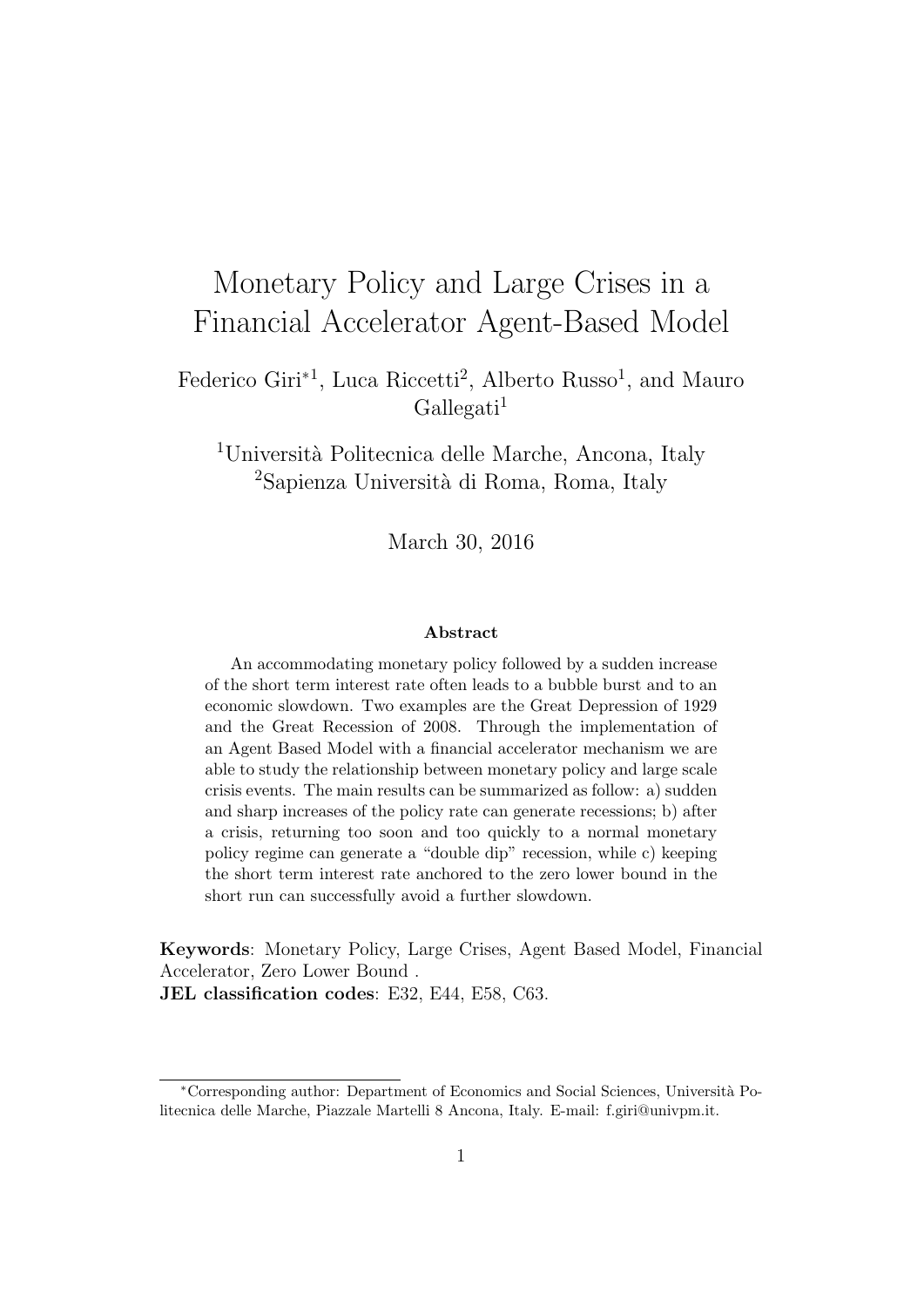## 1 Introduction

As highlighted by Fratianni and Giri (2015), monetary policy played a non negligible role in both the largest disruptive events of the  $20<sup>th</sup>$  century, the Great Depression of 1929 and the Great Recession of 2008. The combination of a long-lasting accommodating monetary policy just followed by a sharp and quick monetary contraction results to be a powerful destabilizing mechanism.

To support this view, Taylor (2009, 2007) compared the behavior of the monetary policy conducted by the Federal Reserve and the predicted values implied by a simple Taylor rule.

Figure 1 shows that, during the period 2001-2004, the fed funds rate was well below, almost 300 basis points at the end of 2004, the value predicted using a standard Taylor rule (see Taylor, 1993). This part of the decade is usually referred as the "Greenspan put", that is a period of exceptionally low interest rates and expansionary monetary policy under the Fed chairman Alan Greenspan.

The reason of such an aggressive expansionary monetary policy can be traced back to the burst of the "dot com" bubble in 2000-2001. The following recession forced the Federal Reserve to take drastic measures in order to restore the normal functioning of the US economy.

Credit provided by financial intermediaries to buy new houses became cheaper, fueling a bubble on the housing market (see Bordo and Landon-Lane, 2013, and Ferrero, 2015). At the end of 2004, the concerns about a possible resurgence of inflation convinced the governor of the Fed, Ben Bernanke, to abandon the accommodating monetary policy started by his predecessor. He increased the fed funds rate sharply from a value slightly above 1  $\%$  to a new one of 5.25  $\%$  in less than two years.

Monetary policy actions were also transmitted to the real economy through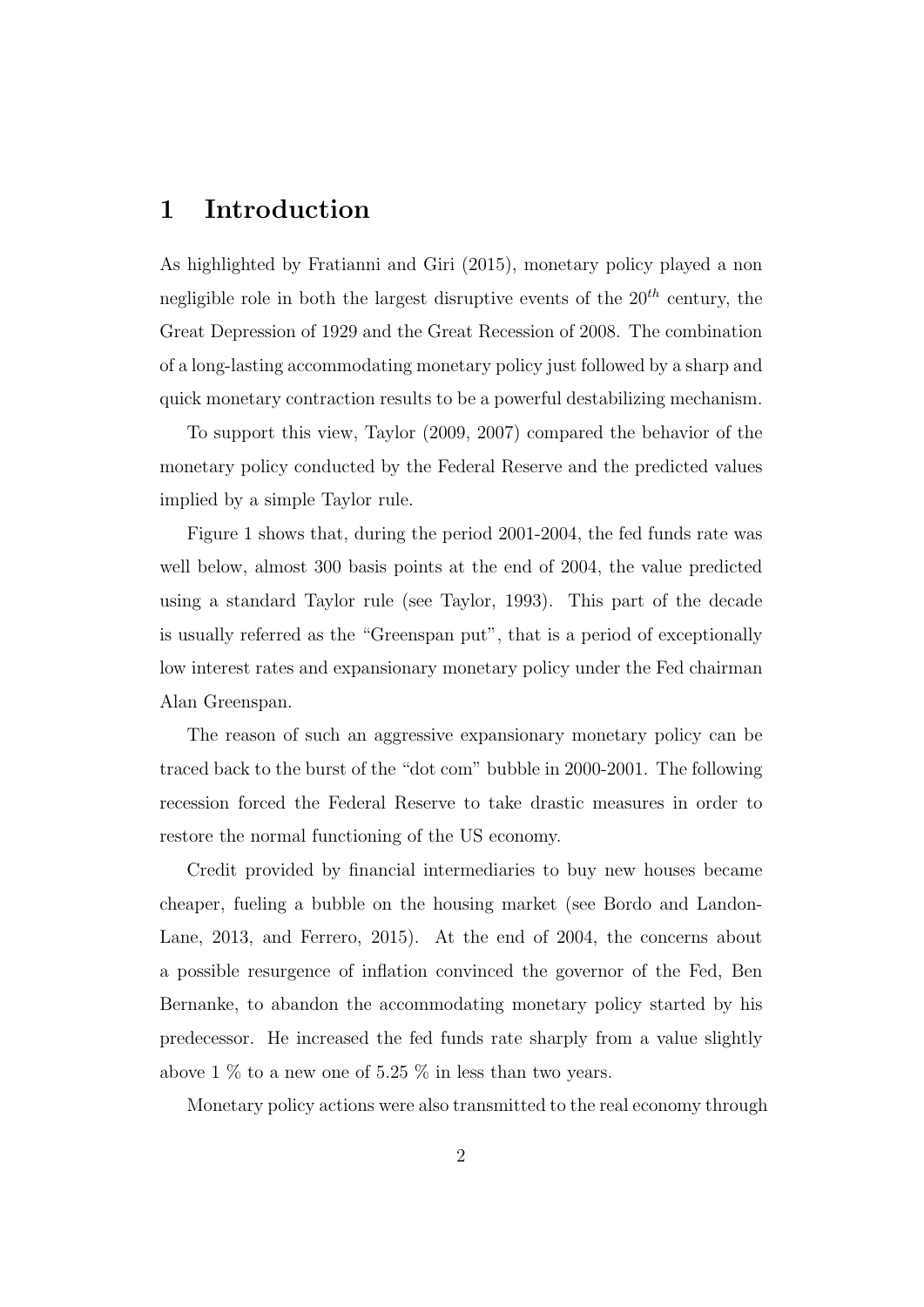#### Figure 1



Source: FRED database and authors calculations. Left graph: the expression of the Taylor rule is taken from Taylor (1993).  $i_{tr} = max\{0, 4\% + 1.5(\pi_t - 2\%) + 0.5\tilde{y}\}\$ . The red dashed line represents the effective fed funds rate, the blue line are the values predicted according to the Taylors rule. Grey bars represent recessions according to the NBER classification.

an increase of the interest rates on loans to firms. Following Gilchrist and Zakrajsek (2012), we calculate and report in Figure 1 the spread between the Baa corporate bond yields and the effective Fed funds rate. The cost of external funding rose of more than 8 % during the 2007 financial crisis with respect to the risk free rate.

The main consequence in 2008 of this combination of events was the burst of the sub-prime mortgages crisis (and, consequently, the end of the expansion of the American housing market) and a generalized economic downturn.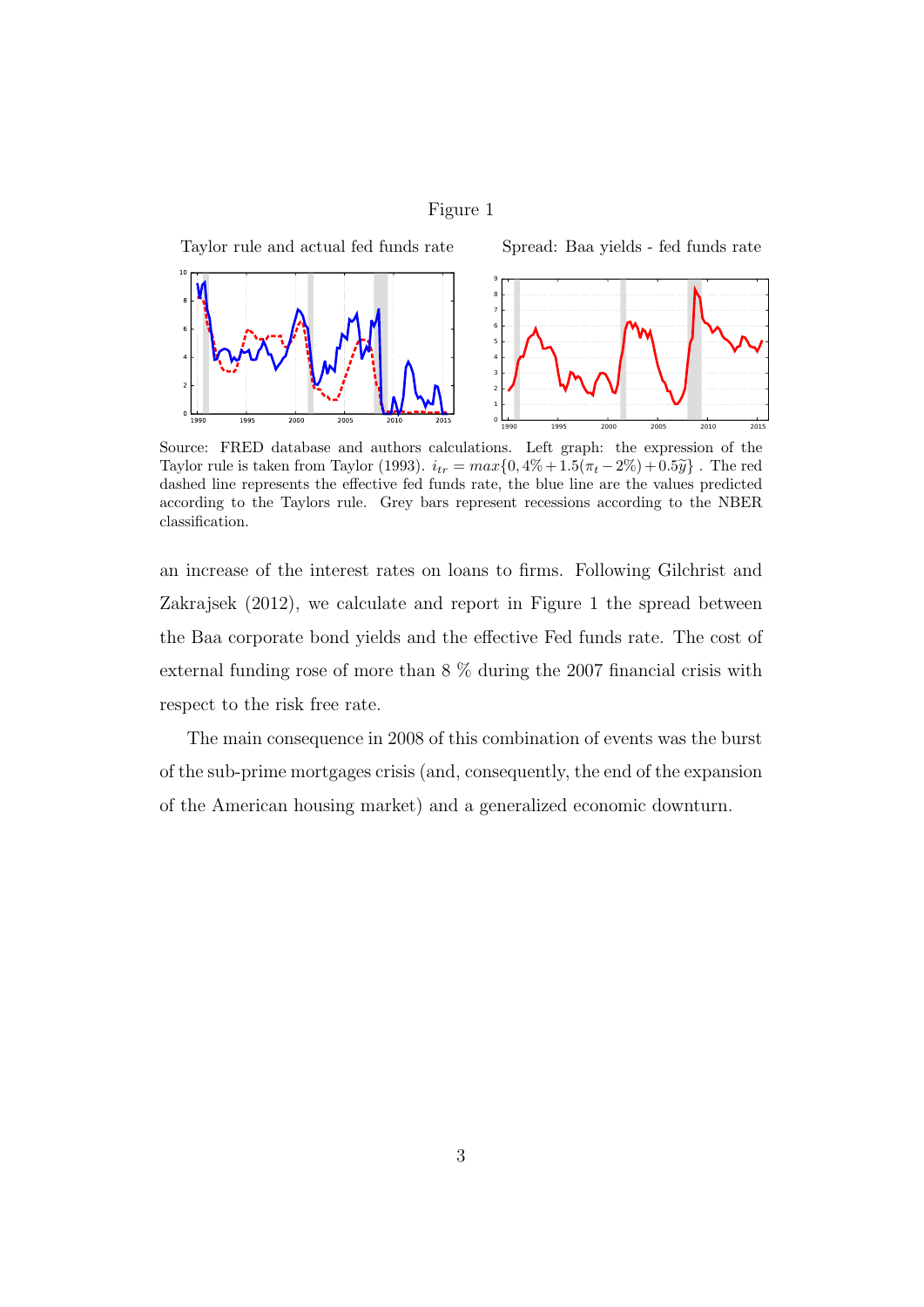Monetary policy after the Great Recession changed radically and it was characterized by extreme monetary policy measures that pushed the interest rates closed to the zero lower bound of interest rates (henceforth ZLB). Moreover, once the ZLB was reached and the effectiveness of monetary policy based on steering the short term interest rates was undermined, central banks began to experiment unexplored way to stimulate the economy.<sup>1</sup>

The aim of this paper is to provide answers to three important questions: a) is there a macroeconomic relationship between monetary policy and large scale crisis events? b) Is the so called "Forward Guidance" of short term interest rates an effective tools of unconventional monetary policy? c) After a crisis, should the conduction of monetary policy return to a normal implementation as soon as possible or is it desirable to keep the interest rates close to the ZLB for an extended period of time?

In order to do that, we built an Agent Based Macroeconomic model (henceforth ABM) with interacting agents including a financial accelerator mechanism as in Bernanke et al. (1999), that is the standard mechanism to introduce financial frictions in the classical DSGE models.

Why do we use an ABM model? Following Quadrini (2011), heterogeneity is an essential element of every DSGE model with financial intermediaries, but taking into account the entire distribution of agents became a daunting task as soon as the model is enriched along several dimensions. The most common shortcut in the mainstream literature is to assume the existence of two representative heterogeneous agents, borrowers and savers, like in

<sup>1</sup>For instance, Fed, Bank of Japan (BoJ), Bank of England (BoE) and European Central Bank (ECB) perform several quantitative easing programs in order to reduce the medium term interest rate and to increase the value of the financial assets. Moreover, the ECB breaks the ZLB for marginal deposit operations since June 2014 (and now this interest rate is set at -0.40%) and it is now programming negative interest rates also for targeted longterm refinancing operations in order to subsidize banks to lend money to the non-financial sector.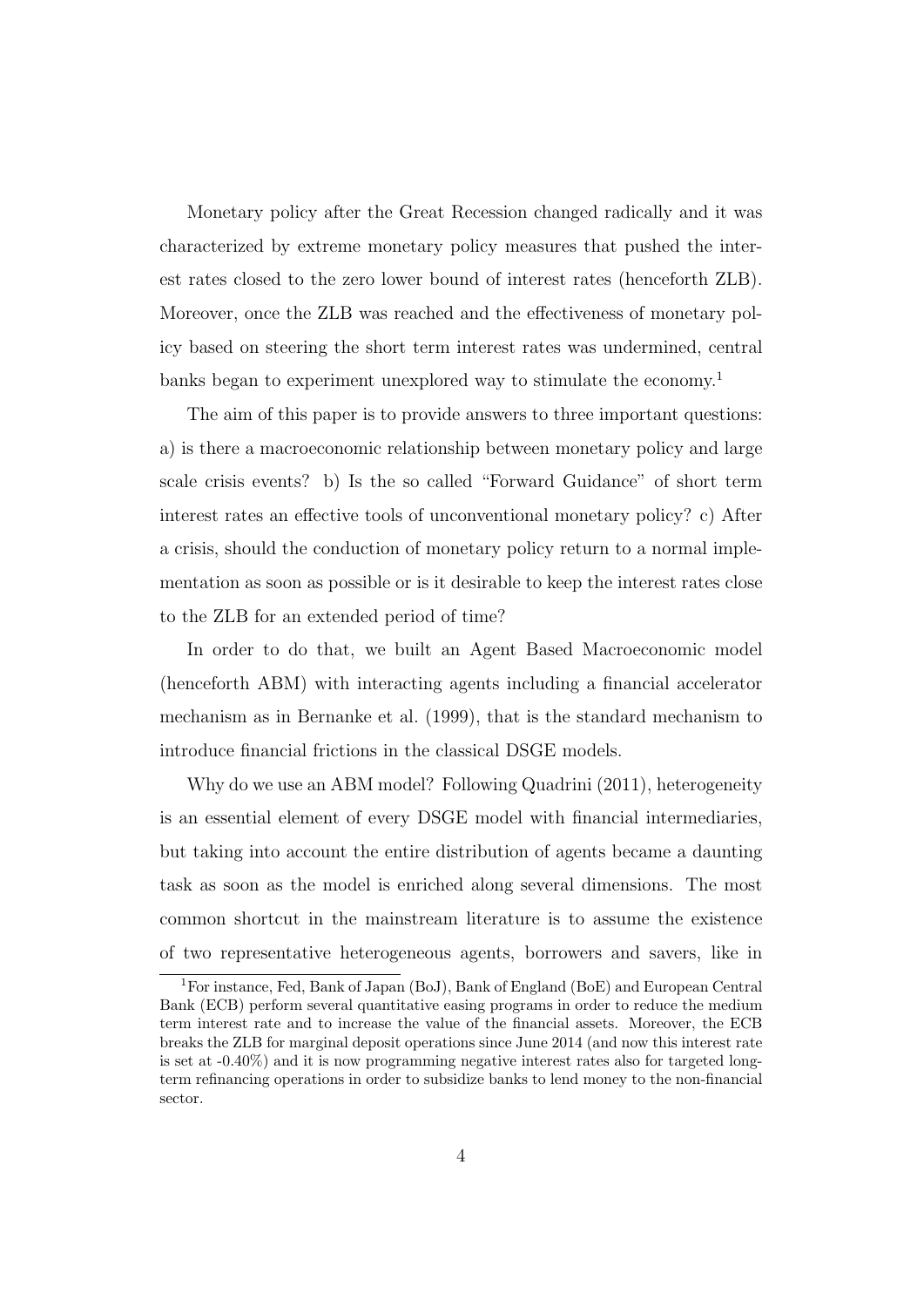Kiyotaki and Moore (1997). Alternatively, one can assume the existence of a continuum of agents (like in Bernanke et al. (1999) and Carlstrom and Fuerst (1997)). The behavior of such agents can be summarized by a single equation thank to the linear aggregation (Quadrini, 2011, p 215). Implementing the financial accelerator framework into an ABM seems to be a natural extension of such models.

Moreover, ABMs have been already used as computational tools to investigate economic policy issues in a macroeconomic framework: for instance, Delli Gatti et al. (2005) explore the role of monetary policy in a complex system with agent's learning; Russo et al. (2007) focus on fiscal policy and its effect on R&D dynamics; Haber (2008) investigates the effect of both fiscal and monetary policies; Cincotti et al. (2010, 2012a) investigate the causes of macroeconomic instability and, in particular, the role of deleveraging; Babutsidze (2012) analyzes the implications for monetary policy of price-setting; Cincotti et al. (2012b) analyze the role of banking regulation finding that both unregulated financial systems and overly restrictive regulations have destabilizing effects; Dosi et al. (2013) consider the interplay between income distribution and economic policies; Salle et al. (2013) focus on inflation targeting; Dosi et al. (2015) evaluate the effect of both fiscal and monetary policy in complex evolving economies; da Silva and Lima (2015) studies the interplay between the monetary policy rate and financial regulation; Krug et al. (2015) evaluate the impact of Basel III on financial instability; Ashraf et al. (2016) analyze the impact of the trend rate of inflation on macroeconomic performance; Riccetti et al.  $(2016)$  explore the effects of banking regulation on financial stability and endogenous macroeconomic crises. All in all, ABMs represent an alternative approach for studying a complex macroeconomy that may highlight relevant implications for economic policy design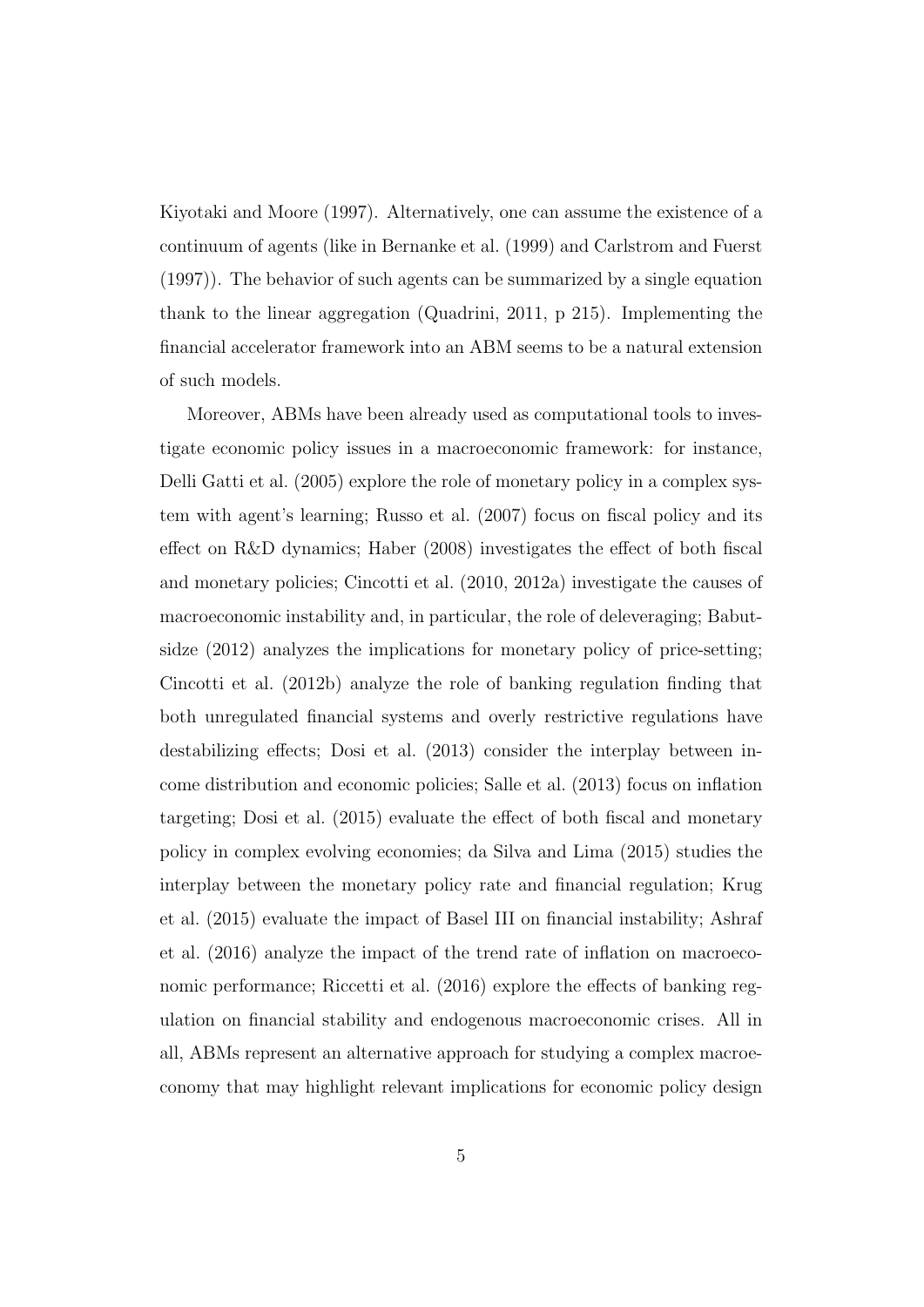(Dawid and Neugart, 2011).<sup>2</sup>

Another fundamental issue is the way in which financial factors are included into a macroeconomic model that is strictly related to the problem of replicating, at least qualitatively, the dynamic evolution of the spread between the lending rates and the policy rate.

DSGE models literature focuses its attention on two different approaches to include financial factors into general equilibrium set up, the collateral constraint like in Kiyotaki and Moore (1997) and the already mentioned financial accelerator mechanism like in Bernanke et al. (1999). The first approach focuses its attention on the importance of collateral provided by the borrowers that cannot receive a loans for an amount larger than the expected value of their collaterals, typically physical capital or housing services. Instead, the financial accelerator mechanism boils down from a costly state verification problem. Monitoring a loan is costly for financial intermediaries forcing them to apply a spread over the risk free interest rate, the so called external risk premium.

We decide to include in our ABM a financial accelerator mechanism for two main reasons. The first is a modeling choice since, as we previously stated, the financial accelerator can be naturally extended in a framework with heterogeneous agents. The second motivation is empirical. The financial accelerator seems to perform better with respect to the collateral constraint set up in order to reproduce the same stylized facts like volatilities and hump shape responses of the same variables of interest (Brzoza-Brzezina et al., 2013).

The main findings of our contribution are the followings: a) An increase of short term interest rates can generate a large scale crisis if the increase

<sup>2</sup>See also Fagiolo and Roventini (2012) and Gaffard and Napoletano (2012).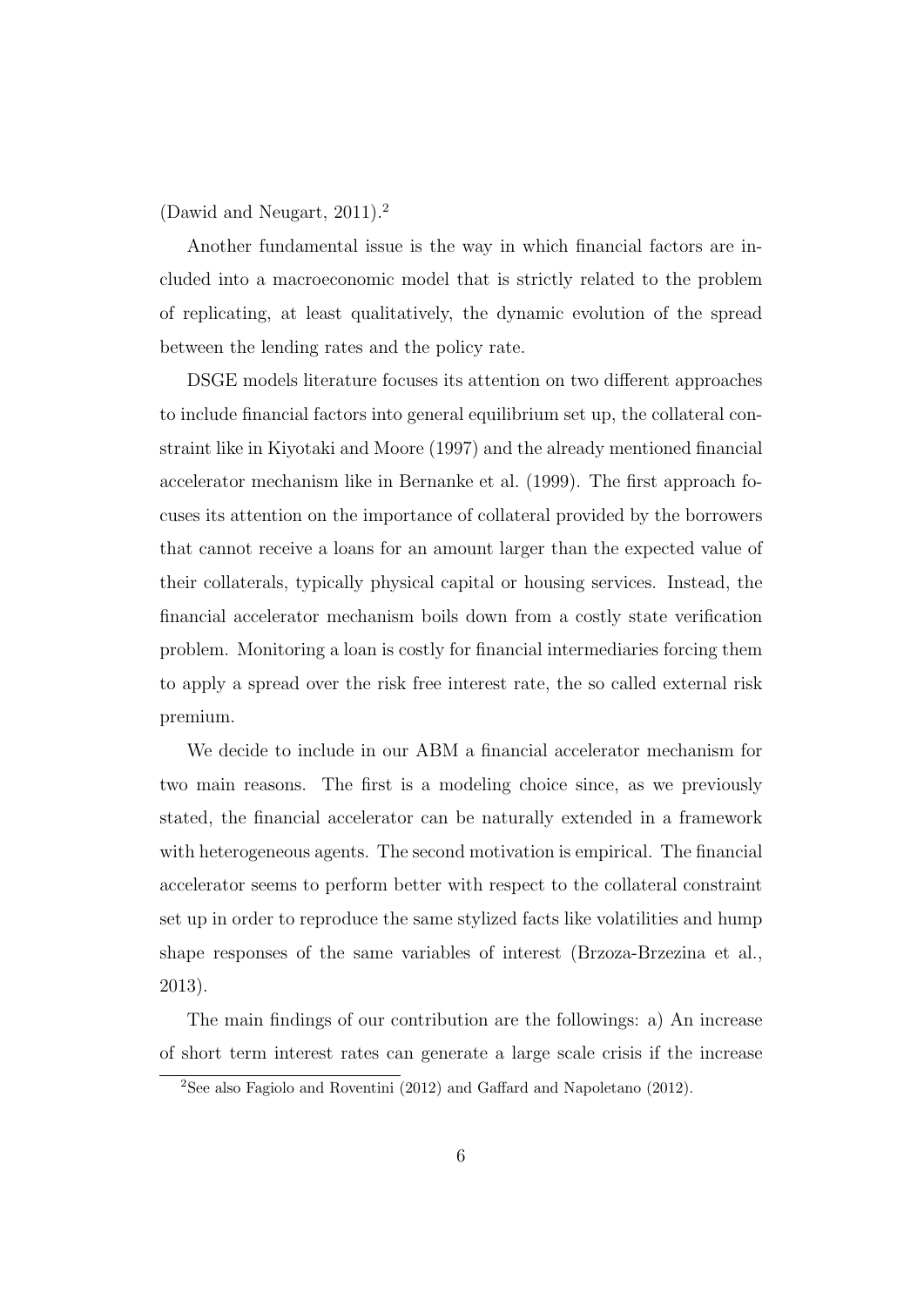happens too quickly and too sharply; b) after a crisis, if the central bank returns too early to conduct monetary policy steering the short term interest rates, the possibility of falling in a "double dip" recession is significant, while c) keeping short term interest rates close to the zero lower bound helps the central bank to stabilize the economy, at least in the short run.

The paper is organized as follow: Section 2 presents the ABM model in details, while Section 3 shows the general properties of the model, the descriptions of a large scale crisis events produced by the model and a counterfactual unconventional monetary policy experiments. Section 4 summarizes the main findings and the possible future developments of this work.

## 2 The model

In this section we provide a description of the ABM we propose to analyze macroeconomic dynamics and, in particular, the behavior of the monetary authority during large crisis events. It is worth to notice that model dynamics are not limited to the relationship between monetary policy and recessions. Indeed, the model is able to endogenously reproduce a variety of macroeconomic scenarios and different typology of crises, such as crises due to real factors. Our choice in this paper is, however, to focus on the particular nexus between the central bank's behavior and the evolution of crises.

In what follows, firstly, we present the set up of the model; secondly, we describe the sequence of events occurring in our economy; then, we provide a more detailed explanation of agents' behavior and the working of markets.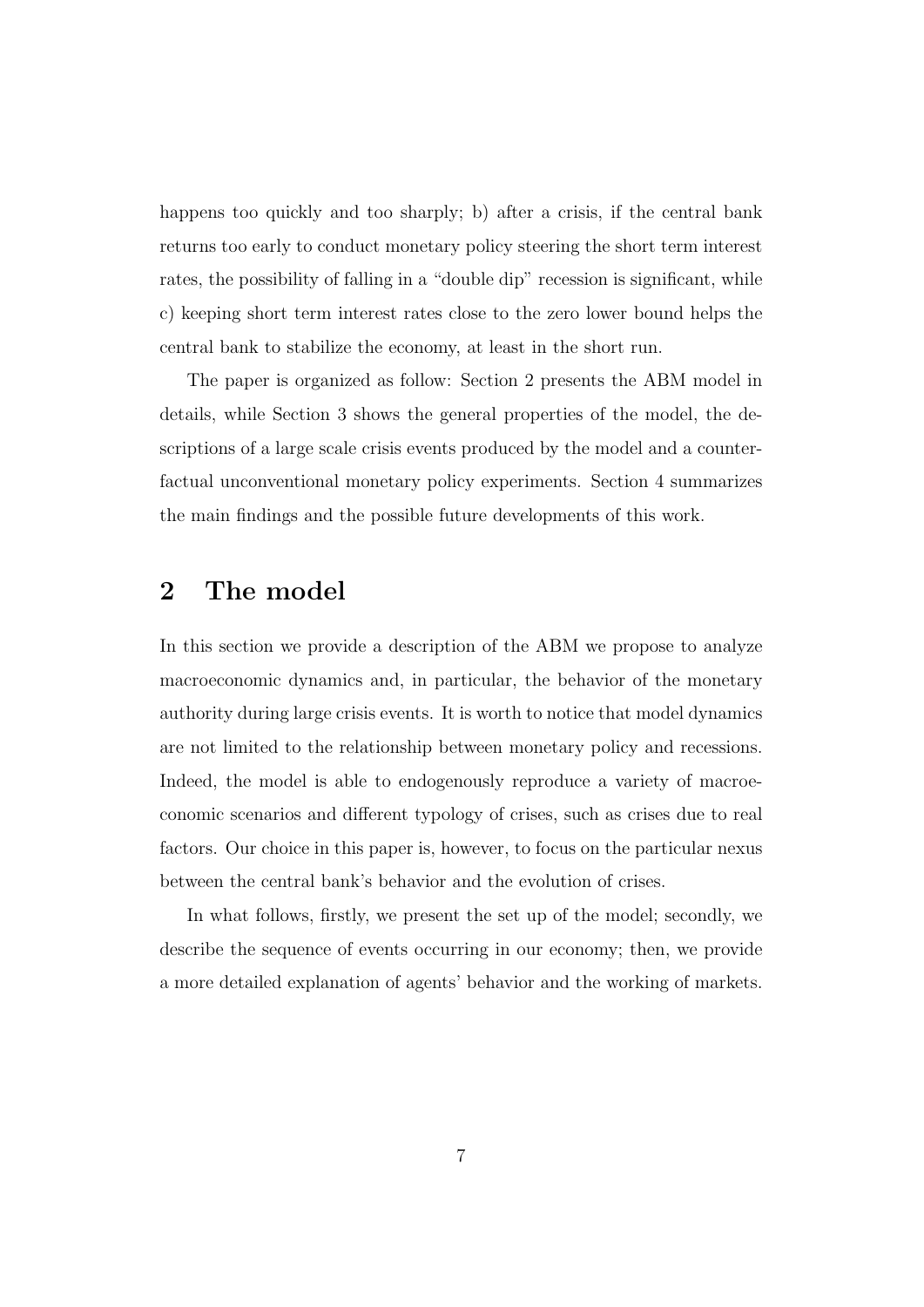#### 2.1 Model setup

The economy evolves over a time span  $t = 1, 2, ..., T$  and it is composed of households  $(h = 1, 2, ..., H)$ , capital goods firms  $(k = 1, 2, ..., K)$ , consumption goods firms  $(f = 1, 2, ..., F)$ , a banking system, a central bank, and the government. Agents are boundedly rational and live in an incomplete and asymmetric information context, thus they follow simple rules of behavior and use adaptive expectations. For the sake of simplicity, we assume that consumption goods are produced by means of capital goods and that capital goods are produced only by employing labor. This simplifying assumption allows us to border the direct interaction between firms and workers in the labor market to one typology of firms, that is capital goods producers. Although this may lead to a certain loss of realism, for instance resulting in a higher volatility of unemployment, it does not prevent the model to qualitatively explain various characteristics of the business cycles. Moreover, we focus more on financial aspects, as the dynamics of interest rates' spread, than on the level of unemployment.<sup>3</sup>

Agents interact in five markets: credit, labor, investment goods, consumption goods and deposits. The first and the last market in the previous list are not based on a decentralized mechanism, while in other markets the interaction mechanism that matches the demand and the supply sides follows a common decentralized matching protocol (Riccetti et al., 2015). In particular, the interaction process develops as follows: a random list of agents on the demand side is set, then the first agent on the list observes a random subset of potential counterparts on the supply side, the size of which depends on a parameter  $0 < \chi \leq 1$  (that proxies the degree of imperfect information), and

<sup>3</sup> In order to reduce unemployment volatility, an alternative choice would be to increase the number of "public workers" to have a larger a-cyclical sector in the economy.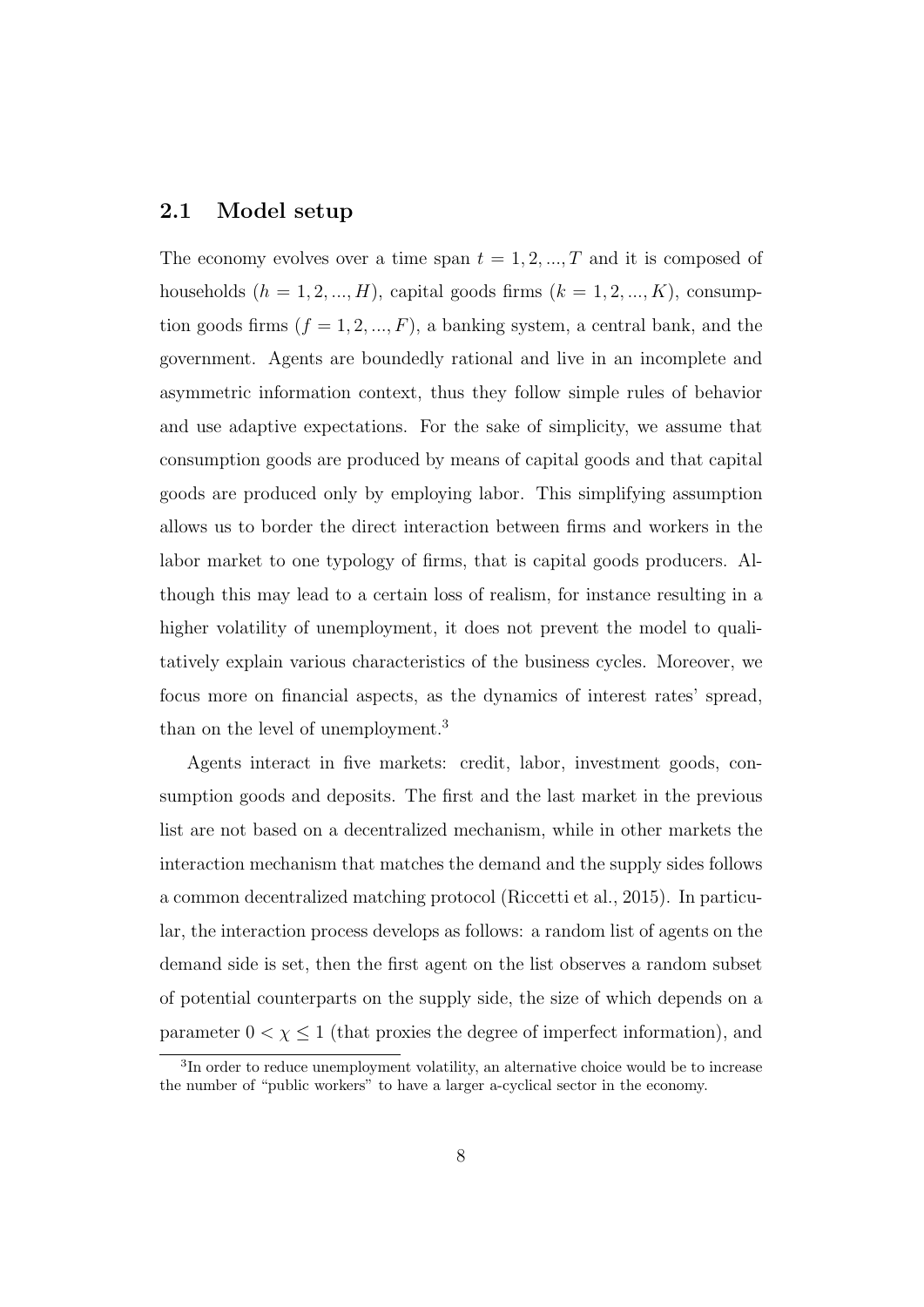chooses the cheapest one. After that, the second agent on the list performs the same activity on a new random subset of the updated potential partner list. The process iterates until the end of the demand side list. Subsequently, a new random list of agents in the demand side is set and the whole matching mechanism continues until either one side of the market (demand or supply) is empty or no further matchings are feasible because the highest bid (for example, the money available to the richest firm) is lower than the lowest ask (for example, the lowest wage asked by unemployed workers).

## 2.2 Sequence of events

The sequence of events runs as follows.

- At the beginning of each period, new entrants substitute bankrupted agents according to a one-to-one replacement.<sup>4</sup>
- The capital used by consumption goods producers depreciates.
- Firms set their desired production based on past production, expected profitability and the level of inventories.
- Based on desired production and given the expected price of capital, consumption goods producers derive total financing; the demand for credit is then given by total financing less net worth plus the possible outstanding debt.

<sup>4</sup>The initial net worth is related to the average price of consumption goods and capital goods, respectively, for the two types of firms; if the banking sector fails then an initial net worth, tied to the firms' net worth, is given to the new bank; the total amount of resources needed to finance new entrants is subtracted from the flow of dividends to be distributed to households (and only the remaining part is actually distributed); in the case total dividends are not enough to cover the total net worth of entrants, the government intervenes.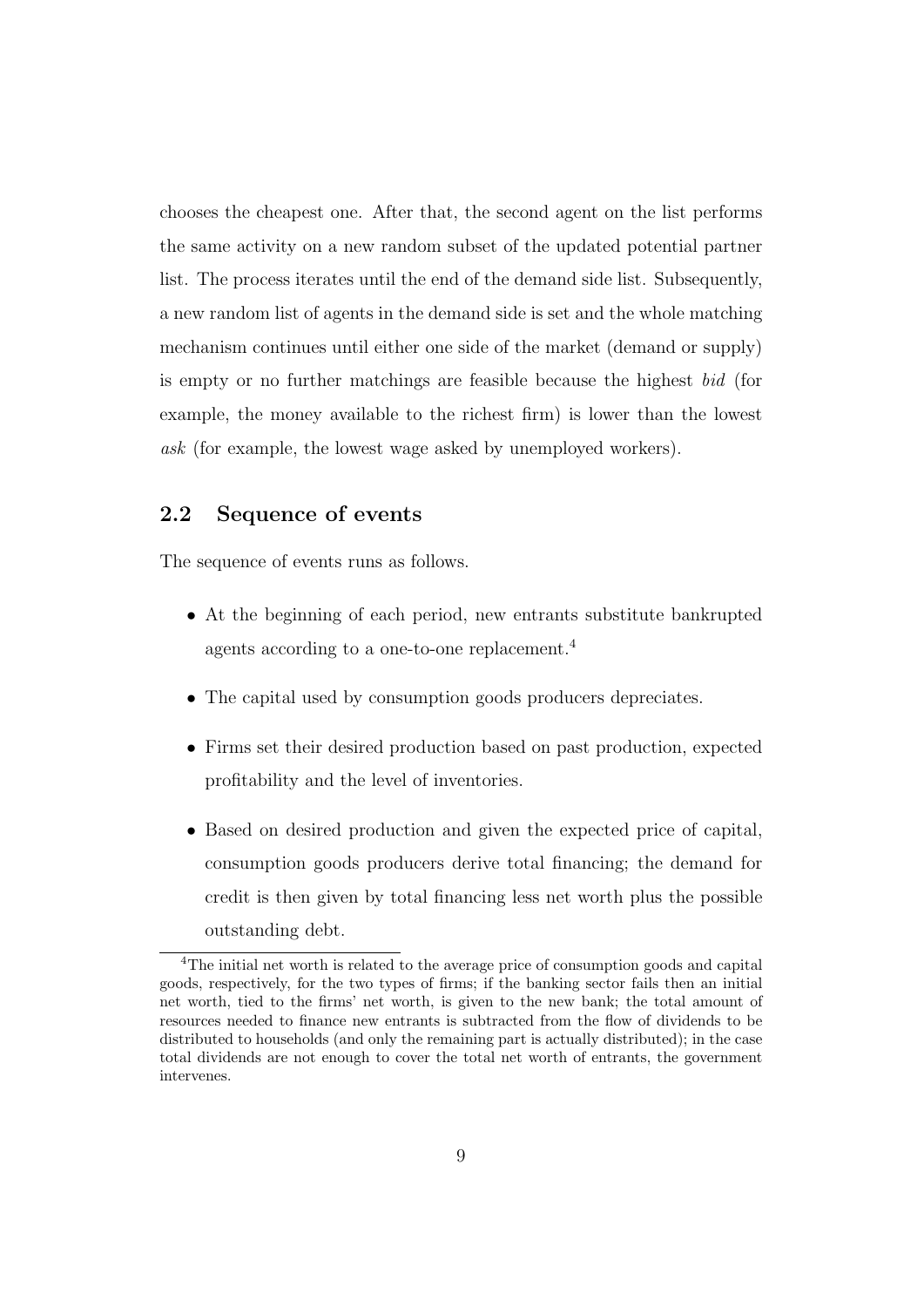- Based on desired production, capital producers set their labor demand; the resulting demand for credit is given by the expected wage bill minus internal resources plus the possible outstanding debt previously received.
- The credit market opens: the demand of credit comes from both capital and consumption goods producers; the supply of credit is set by the banking system as a multiple of its net worth; in particular, credit supply increases (decreases) as the bank's profit increases (decreases); in the case the demand is higher than the supply, firms are credit rationed proportionally. Firms' liquidity is then given by both internal and external resources.
- The bank sets interest rates by charging a risk premium on firm loans which gives rise to the financial accelerator mechanism.
- Insolvent as well as illiquid firms are declared bankrupted; the banking system suffers non-performing loans for the fraction of loans not repaid by firms; moreover, the bank comes into the possession of firms' inventories of capital and consumption goods, respectively, that it tries to sell at a discounted price in the respective markets.
- The labor market opens: employed workers get their wage on which they pay a proportional tax; the unemployment rate can be computed; some vacancies may remain unfulfilled due to both mismatch between the supply and the demand of labor and a lack of aggregate demand.
- Workers update their desired wage: upwards if employed, downwards otherwise; however, the desired wage has a lower bound tied to the price of consumption goods.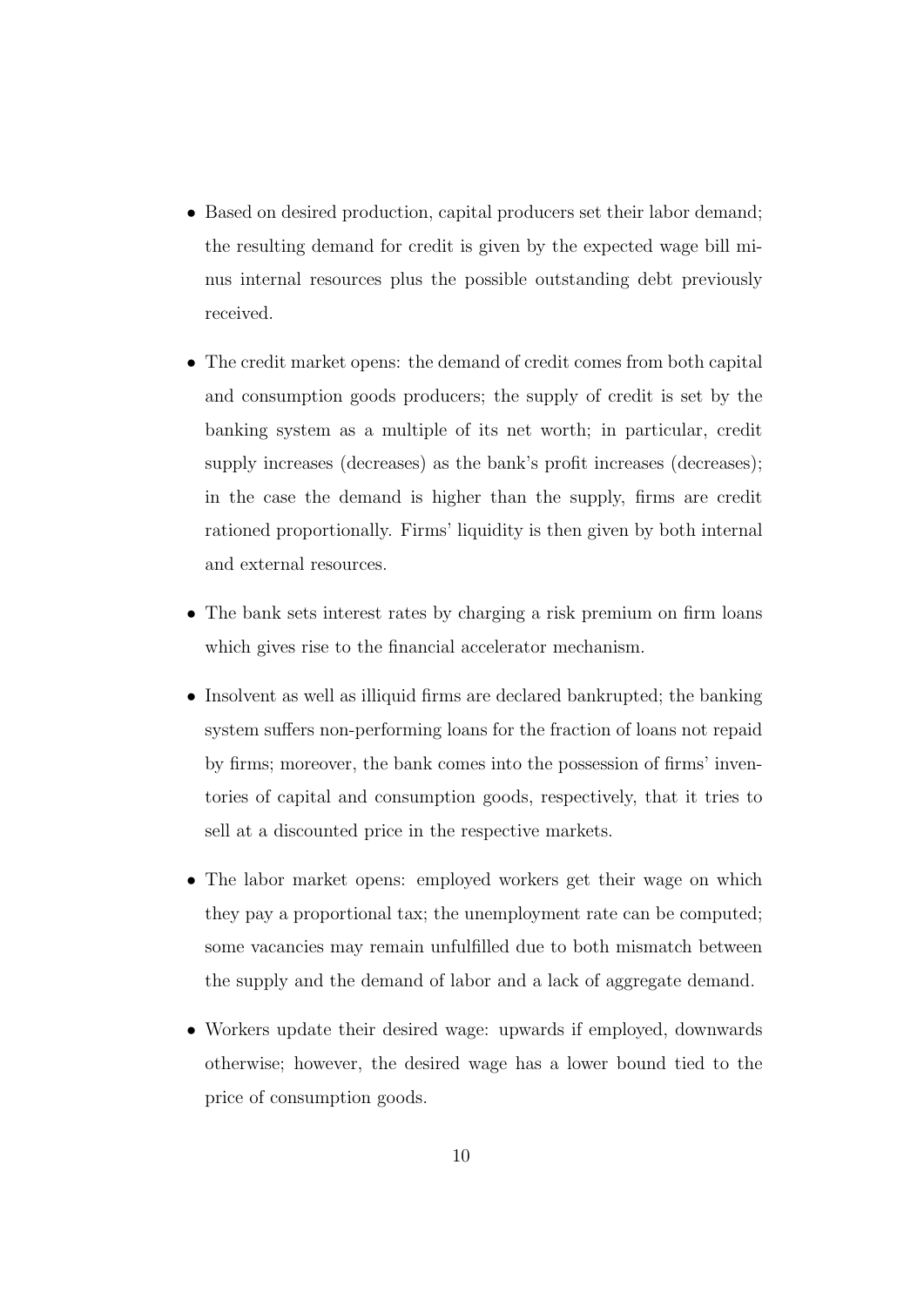- Capital goods are produced by employing the hired workers; current production plus inventories is available on the market to be sold to consumption goods producers.
- The capital goods market opens and a decentralized matching between firms takes place; due to both a lack of demand and supply/demand mismatch, some capital goods may remain unsold and then considered as inventories.
- Consumption goods are produced by employing capital goods; current production plus inventories is available on the market to be sold to households.
- The consumption goods market opens and a decentralized matching between firms and households takes place: due to both a lack of demand and supply/demand mismatch, some consumption goods may remain unsold and then considered as inventories.
- Firms update their selling prices.
- Households' saving is deposited in the banking system and gives rise to the payment of an interest on which depositors pay a proportional tax; households also pay a wealth tax according to a proportional tax rate.
- The public deficit and the public debt is computed.
- Government securities are bought by the banking sector; in the case the private demand for these bonds is below the supply, the central bank buys the difference.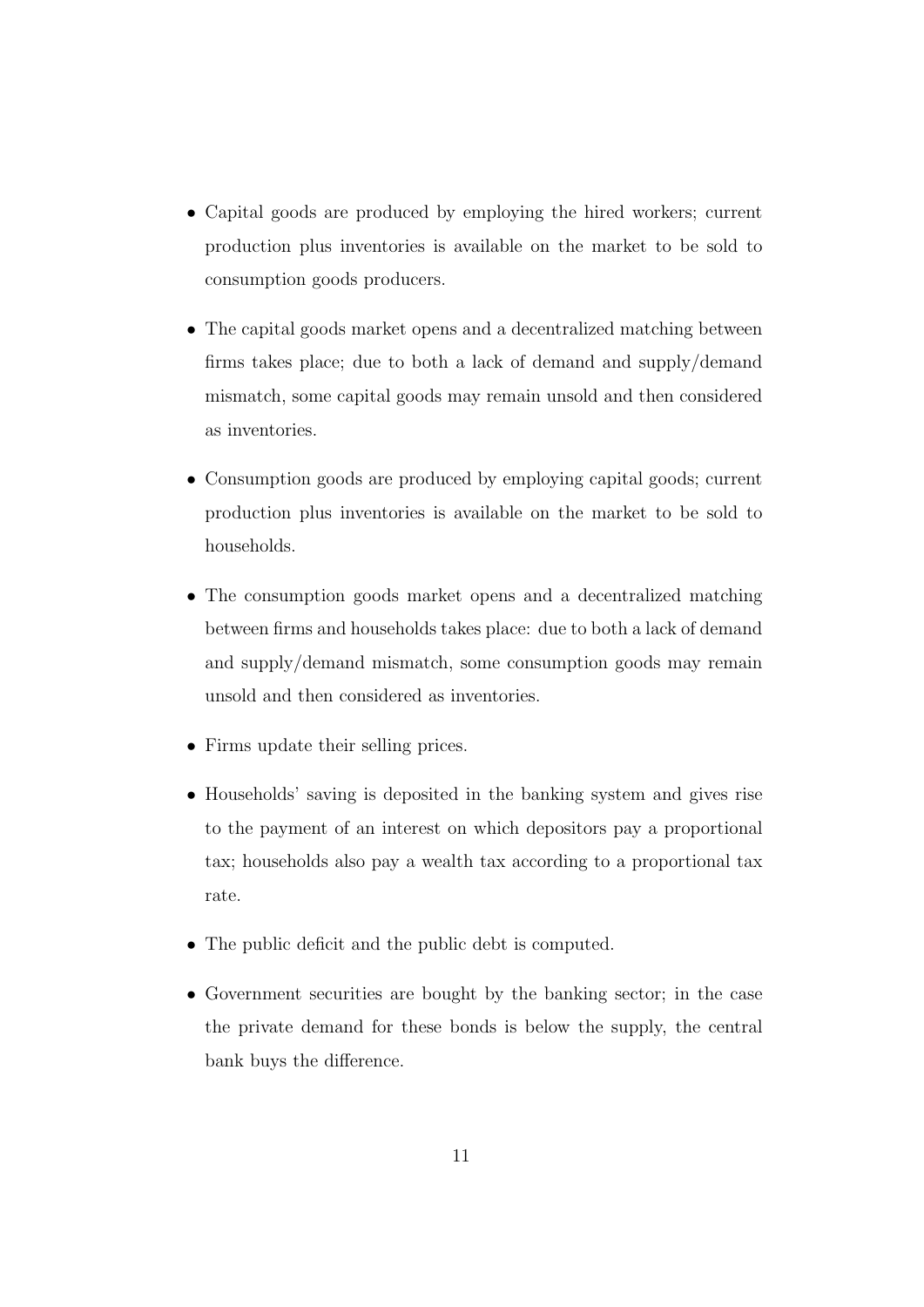- Depending on the balance sheet of the banking sector, the central bank either provides money injection or receives reserves.
- Firms compute their profits on which they pay a proportional tax (negative profits are subtracted from the tax that the firm should pay on next positive profits); a fraction of net profits is distributed as dividends to households (proportionally to their relative wealth); then, firms' net worth is updated.
- In the case firms' liquidity is negative, they decide to ask a bank loan to cover it (if in the next period they do not receive such a loan, they go bankrupt).
- The banking sector computes its profit on which it pays a proportional tax (negative profits are subtracted from the tax that the bank should pay on next positive profits); a fraction of the net profit is distributed as dividends to households (proportionally to their relative wealth); then, the net worth of the banking sector is updated.
- Aggregate variables are computed.
- The central bank sets the policy rate for the next period according to the Taylor rule.

In next subsections, we describe in more detail the behavior of agents and the specific structure of different markets.

#### 2.3 Consumption goods producers

Firms that produce consumption goods use capital goods as the only factor of production. Capital goods owned by consumption goods producers depre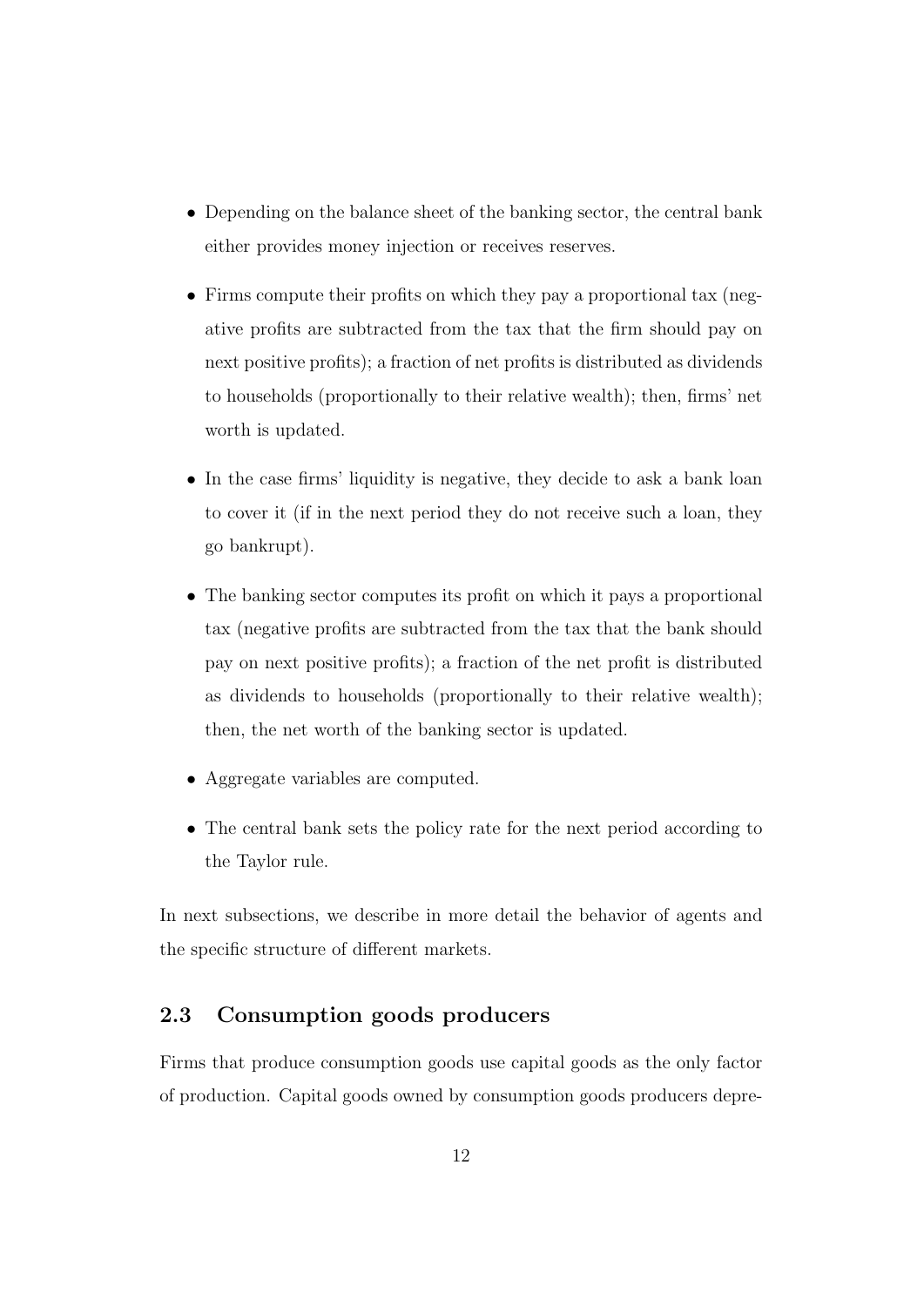ciates at the rate  $\delta$ . Consequently, the number of capital goods of the firm f at the beginning of period t is:<sup>5</sup>

$$
x'_{ft} = || (1 - \delta) x''_{ft-1} ||
$$
 (1)

where  $x''_{ft-1}$  represents the capital goods already owned by the firm.<sup>6</sup>

The desired level of sales for consumption goods producers depends on past sales, profits and inventories as follows:

$$
\bar{y}_{ft}^{d} = \begin{cases} \bar{y}_{ft-1} \cdot (1 + \alpha \cdot U(0,1)), & \text{if } \pi_{ft-1} > 0 \text{ and } \hat{y}_{ft-1} < \psi \cdot y_{ft-1} \\ \bar{y}_{ft-1}, & \text{if } \pi_{ft-1} = 0 \text{ and } \hat{y}_{ft-1} < \psi \cdot y_{ft-1} \\ \bar{y}_{ft-1} \cdot (1 - \alpha \cdot U(0,1)), & \text{if } \pi_{ft-1} < 0 \text{ or } \hat{y}_{ft-1} \ge \psi \cdot y_{ft-1} \end{cases} (2)
$$

where  $\bar{y}_{ft-1}$  represents the quantity of consumption goods sold in the previous period,  $\alpha > 0$  is the maximum percentage change of the target sales,  $U(0, 1)$  is a uniformly distributed random number,  $\pi_{ft-1}$  is the previous period gross profit,  $\hat{y}_{ft-1}$  are inventories of consumption goods, and  $0 \leq \psi \leq$ 1 is a threshold for inventories compared to past production  $y_{ft-1}$ .

Taking into account the level of inventories, firms decide their desired

 $\overline{5W}$ e assume that the number of capital goods has to be an integer. For this reason we use the round operator in Equation 1.

 $6$ Obviously we take into account the actual value of capital goods, e.g. without rounding to the nearest integer, that we use to calculate the depreciation of capital goods. In other words, while  $x'$  is an integer number representing the number of capital goods from the previous period to be used in production at time  $\tilde{t}$ ,  $x''$  is the actual value of capital goods that we use in the next period to compute the depreciation. Let's make a numerical example: suppose, for instance, that firm A has 2 capital goods at time 1, and that the depreciation rate is 20%. At the end of period 1 its capital goods are depreciated to 1.6. Therefore at period 2, assuming no other capital goods purchase, it uses again 2 capital goods. At the end of period 2, we depreciate the capital goods starting from 1.6 (and not from 2 again!) to 1.28, therefore firm A in period 3 has only 1 capital good available for production.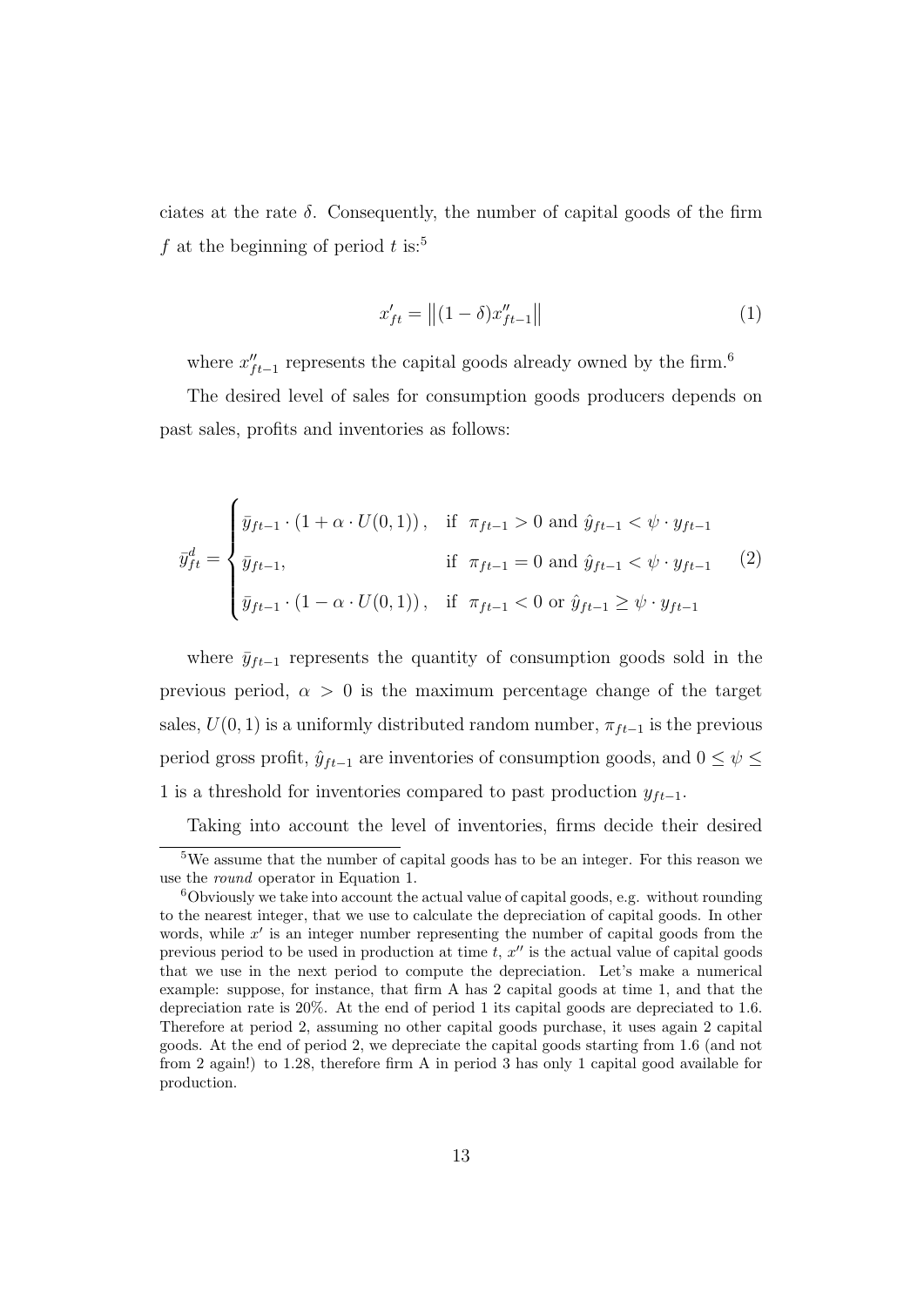production as the consumption goods to be added to inventories, considering that the lower bound for production depends on available capital goods:

$$
y_{ft}^d = max(\bar{y}_{ft}^d - \hat{y}_{ft-1}, \ \phi_K x_{ft}')
$$
 (3)

where  $\phi_K$  is an integer number which represents the productivity of capital goods. Afterwards, firms determine the demand for new capital goods to be used in the production of final goods:

$$
x_{ft}^d = max\left(0, \frac{y_{ft}^d}{\phi_K} - x_{kt}'\right) \tag{4}
$$

The total financing of desired production  $x_{ft}^d$  depends on the expected price of capital as follows:

$$
\gamma_{ft}^d = x_{ft}^d \ p_{t-1}^K \left( 1 + \dot{p}_{t-1}^K \right) \tag{5}
$$

where  $p_{t-1}^K$  is the average price of capital in the previous period and  $\dot{p}_{t-1}^K$ is the last period inflation rate of capital price.

Given the amount of internal resources and the outstanding debt, the credit demand of consumption goods producers is:

$$
b_{ft}^{d} = max (0, \ \gamma_{ft}^{d} - \gamma_{ft-1} + \bar{b}_{ft-1})
$$
 (6)

where  $\gamma_{ft-1}$  is the liquidity already available, and  $\bar{b}_{ft-1}$  is the debt needed by the firm to cover negative liquidity resulted in the previous period.<sup>7</sup>

<sup>&</sup>lt;sup>7</sup>As we will see, if the firm does not obtain at least  $\bar{b}_{ft-1}$  it goes bankrupt.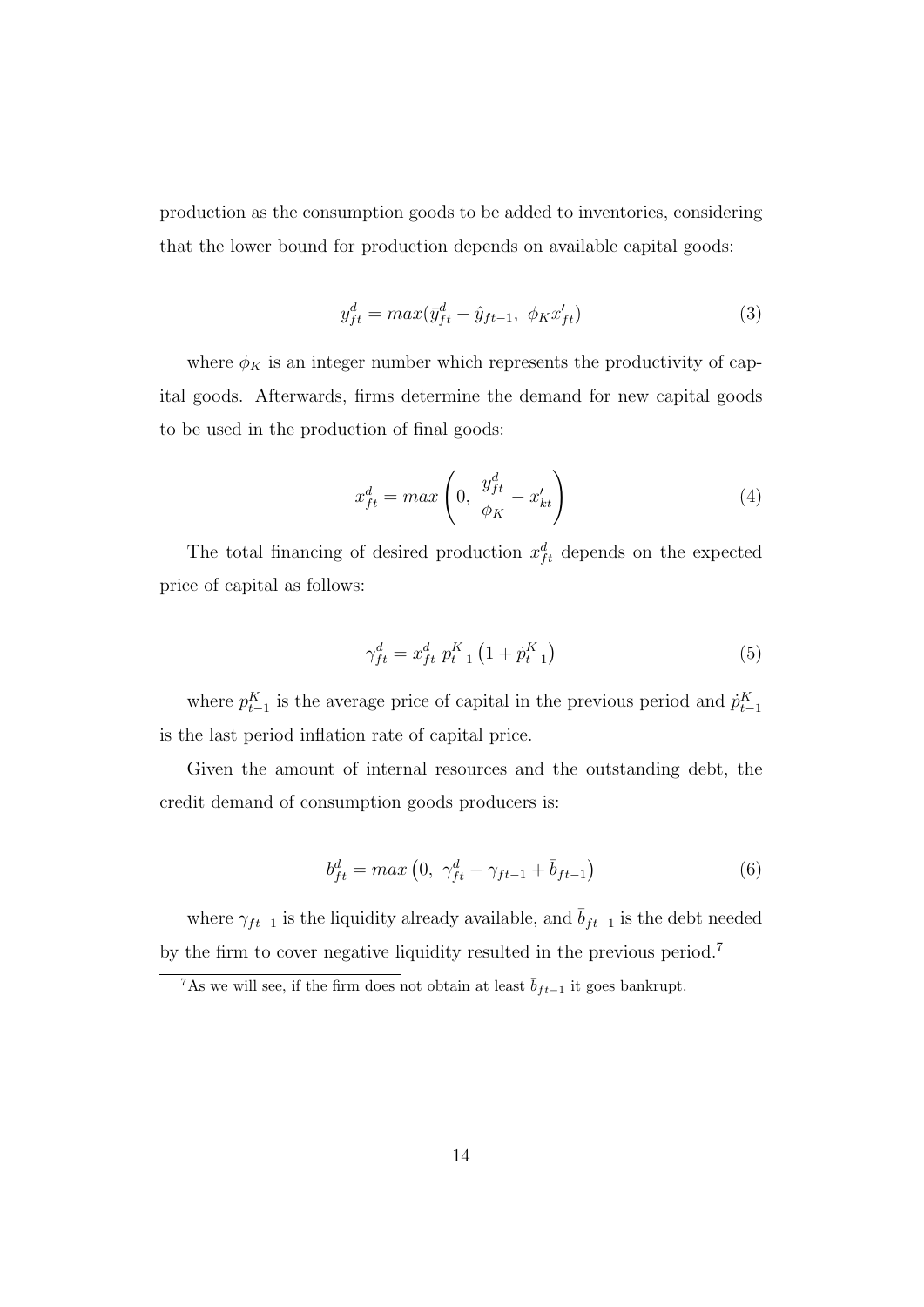### 2.4 Capital goods producers

The desired level of sales for capital goods producers depends on past sales, profits and inventories as follows:

$$
\bar{x}_{kt}^d = \begin{cases}\n\bar{x}_{kt-1} \cdot (1 + \alpha \cdot U(0, 1)), & \text{if } \pi_{kt-1} > 0 \text{ and } \hat{x}_{kt-1} < \psi \cdot x_{kt-1} \\
\bar{x}_{kt-1}, & \text{if } \pi_{kt-1} = 0 \text{ and } \hat{x}_{kt-1} < \psi \cdot x_{kt-1} \\
\bar{x}_{kt-1} \cdot (1 - \alpha \cdot U(0, 1)), & \text{if } \pi_{kt-1} < 0 \text{ or } \hat{x}_{kt-1} \ge \psi \cdot x_{kt-1}\n\end{cases}
$$
\n(7)

where  $\bar{x}_{kt-1}$  represents the quantity of capital goods sold in the previous period,  $\pi_{kt-1}$  is the previous period gross profit,  $\hat{x}_{kt-1}$  are inventories of capital goods, and  $x_{kt-1}$  stays for past production.

The labor demand of consumption goods producers is given by:

$$
l_{kt}^d = max\left(1, \left\|\frac{\bar{x}_{kt}^d}{\phi_L}\right\|\right) \tag{8}
$$

where  $\phi_L$  is an integer number representing the productivity of labor. Accordingly, all firms demand at least one worker in each time period.

Total financing required to hire workers depends on the expected wage bill as follows:

$$
\gamma_{kt}^d = l_{ft}^d w_{t-1} (1 + \dot{w}_{t-1}) \tag{9}
$$

where  $w_{t-1}$  is the average wage of the previous period and  $\dot{w}_{t-1}$  is the last period wage inflation rate.

Given the amount of internal resources and the outstanding debt, the credit demand of capital goods producers is: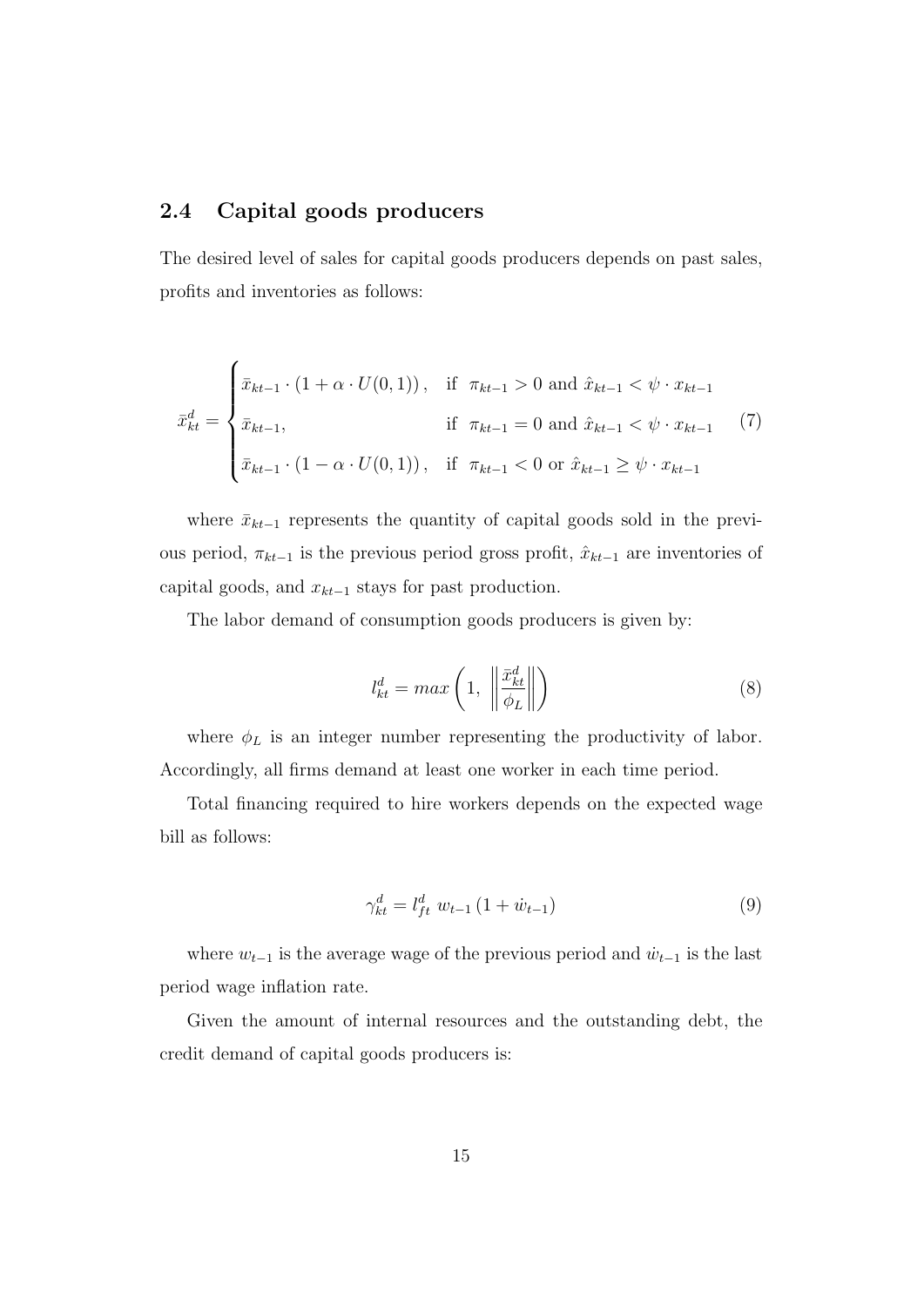$$
b_{kt}^d = max\left(0, \ \gamma_{kt}^d - \gamma_{kt-1} + \bar{b}_{kt-1}\right) \tag{10}
$$

where  $\gamma_{kt-1}$  is the liquidity already available, and  $\bar{b}_{kt-1}$  is the debt needed by the firm to cover negative liquidity resulted in the previous period.<sup>8</sup>

#### 2.5 Credit market

Consumption goods producers, capital goods producers and the banking system interact in the credit market. Summing up the credit demand of both capital goods producers and consumption goods producers we obtain the total demand of credit  $B_t^d$ . The banking system sets the credit supply  $B_t^s$ depending on its net worth  $A_t^b$  and the propensity to lend  $\rho_t$ :

$$
B_t^s = \rho_t A_t^b \tag{11}
$$

(12)

The propensity to lend evolves as follows:

$$
\rho_t = \begin{cases} \rho_{t-1} \cdot \alpha_B \cdot (1 + U(0, 1)) & \text{if } \left( int_{t-1} - bad_{t-1} + rep_{t-1} \right) / A_{t-1}^b > i_{t-1}^{CB} \\ \rho_{t-1} \cdot \alpha_B \cdot (1 - U(0, 1)) & \text{if } \left( int_{t-1} - bad_{t-1} + rep_{t-1} \right) / A_{t-1}^b < i_{t-1}^{CB} \\ \rho_{t-1} & \text{otherwise} \end{cases}
$$

where  $\alpha_B > 0$  is an adjustment parameter,  $int_{t-1}$  represents the interest gained on loans to firms,  $bad_{t-1}$  stays for non-performing loans,  $rep_{t-1}$  is the repossession of inventories (both capital and consumption goods) in case of

<sup>&</sup>lt;sup>8</sup>As for consumption goods producers, if the firm does not obtain at least  $\bar{b}_{kt-1}$  it goes bankrupt.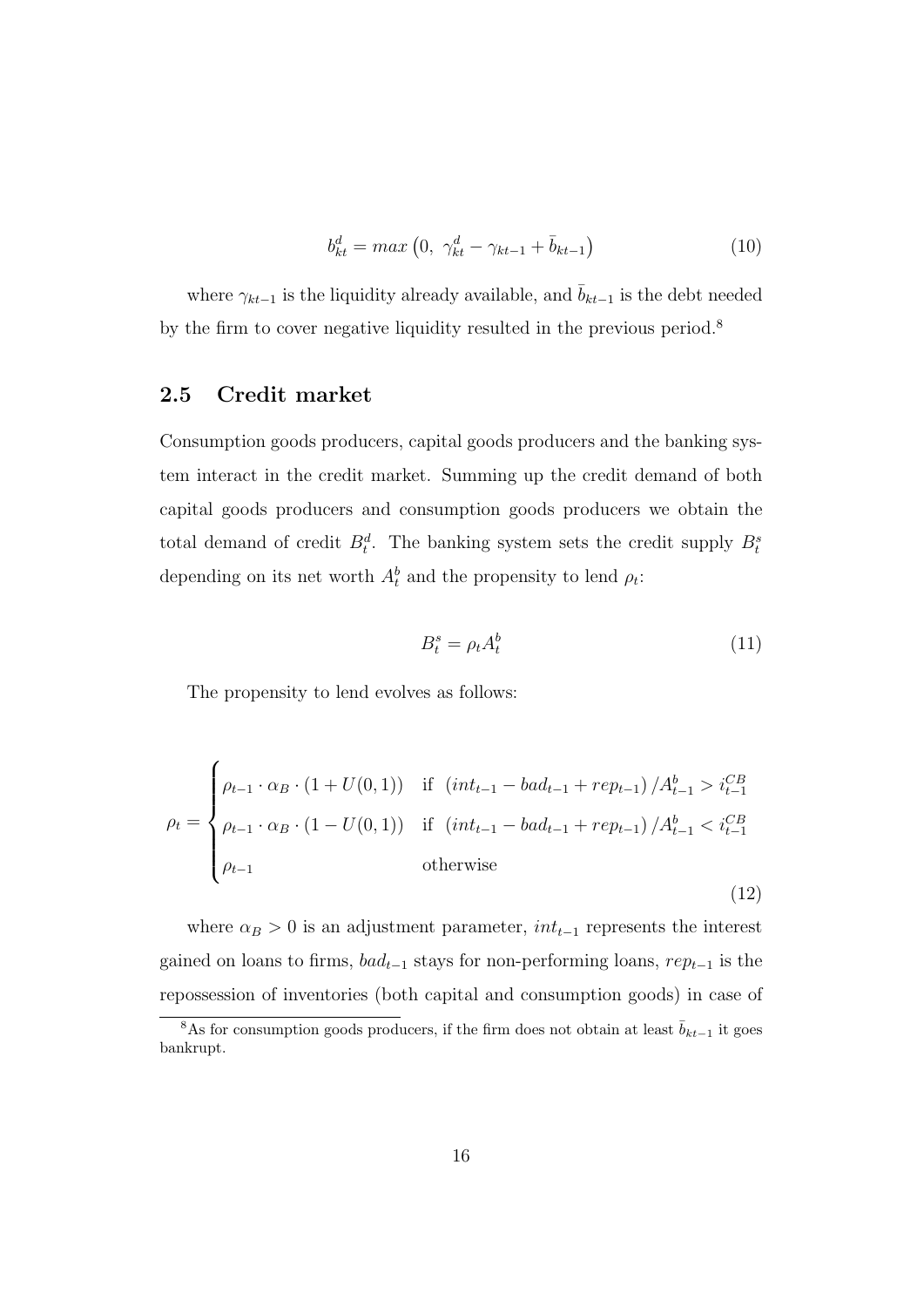firm defaults,<sup>9</sup> and  $i_{t-1}^{CB}$  is the policy rate.<sup>10</sup>

Given  $B_t^d$  and  $B_t^s$ , two cases can emerge: (i) if  $B_t^d \leq B_t^s$  then all firms obtain the requested credit; in this case the bank employs the difference  $B_t^s - B_t^d$  to buy government securities; (ii) if  $B_t^d > B_t^s$  then firms are rationed proportionally to the ratio  $B_t^s/B_t^d$ . Either in one case or in the other, the loans received by firms are represented by  $b_{ft}$  and  $b_{kt}$  for consumption goods producers and capital goods producers, respectively.

As in Bernanke et al. (1999), the bank charges a risk premium on firm loans as follows:

$$
rp_{zt} = i_{t-1}^{CB} \cdot \left(\frac{a_{zt-1}}{b_{zt}}\right)^{\nu} \tag{13}
$$

where  $z = f, k$  indexes a firm,  $a_{zt-1}$  is the firm's net worth, and  $\nu < 0$  is the parameter that governs the financial accelerator mechanism. Therefore, a firm with a higher leverage (computed as the ratio between debt and net worth), that is a riskier firm, pays a higher interest rate.

Then, the interest rate charged on firm loans is: $^{11}$ 

$$
i_{zt} = i_{t-1}^{CB} + rp_{zt}
$$
 (14)

Finally, the liquidity available for a generic firm  $z$  is given by the sum of initial liquidity,  $\gamma_{zt-1}$ , and the loan provided by the bank,  $b_{zt}$ . If such a loan does not cover at least the negative liquidity inherited from the previous period, the firm goes bankrupt, even if its net worth is positive. Thus, this

<sup>&</sup>lt;sup>9</sup>The value of the variable *rep* is given by the inventories repossessed by the bank in the last period and sold in the market at a discounted price (see below for the setting of that price).

<sup>&</sup>lt;sup>10</sup>The bank compares the remuneration of firm loans to the policy rate as an alternative investment, that is buying government bonds.

<sup>&</sup>lt;sup>11</sup>In the case the policy rate reaches the Zero Lower Bound, the interest rate on the firm z is:  $i_{zt} = \sigma \cdot \left(\frac{a_{zt-1}}{b_{zt}}\right)^{\nu}$ , where  $\sigma > 0$  is a parameter.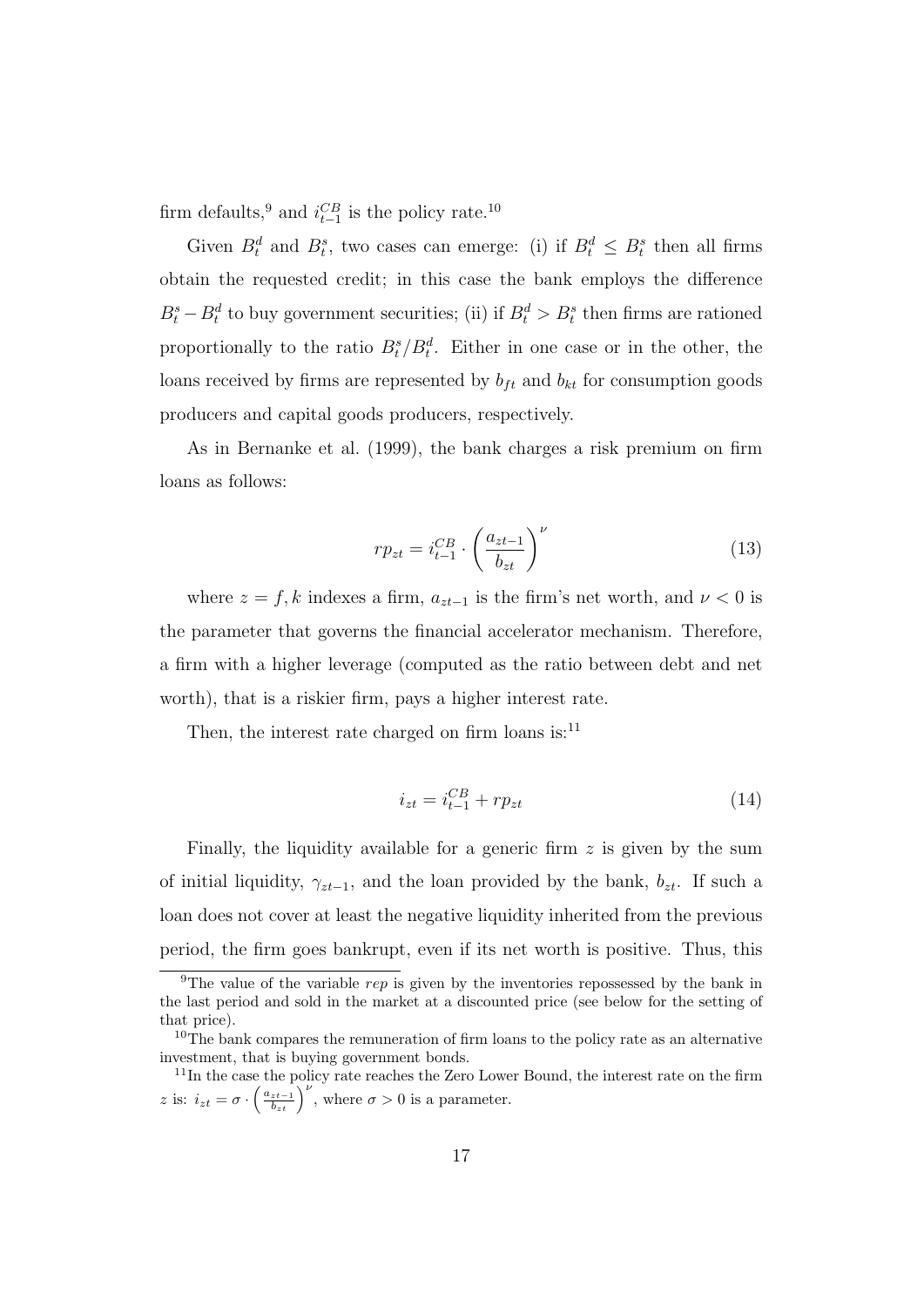is a default due to a liquidity shortage. The other condition for bankruptcy is that the net worth of the firm is negative. In this case, the default is due to insolvency. Defaulted firms are inactive during the next phases of the current period and their inventories (both consumption and capital goods) are repossessed by the bank, so that it can covers, at least partially, the loss due to non-performing loans generated by firm bankruptcies.

#### 2.6 Labor market

Capital goods producers and the government on the demand side and households on the supply side interact in the labor market according to the decentralized matching process described above. First of all, the government hires a fraction g of households picked at random from the whole population. The remaining part is available for working in private firms. The number of workers hired by the k-th firm is  $l_{kt} \leq l_{kt}^d$ .

On the supply side, each worker posts a wage  $w_{ht}$  that increases if she was employed in the previous period, and vice versa:

$$
w_{ht} = \begin{cases} w_{ht-1} \cdot (1 + \alpha \cdot U(0,1)) & \text{if } h \text{ employed at time } t - 1 \\ w_{ht-1} \cdot (1 - \alpha \cdot U(0,1)) & \text{otherwise} \end{cases}
$$
(15)

Moreover, the requested wage has a minimum value which is tied to the price of consumption goods. Due to mismatch firms may remain with unfulfilled vacancies as well as workers may remain unemployed, also due to the lack of demand. Unemployed people gain no labor income nor receive unemployment benefits. Households pay a proportional tax on gross wage  $w'_{ht}$  so that the net labor income is equal to  $w_{ht} = (1 - \tau_{t-1}^W) w'_{ht}$ , where  $\tau_{t-1}^W$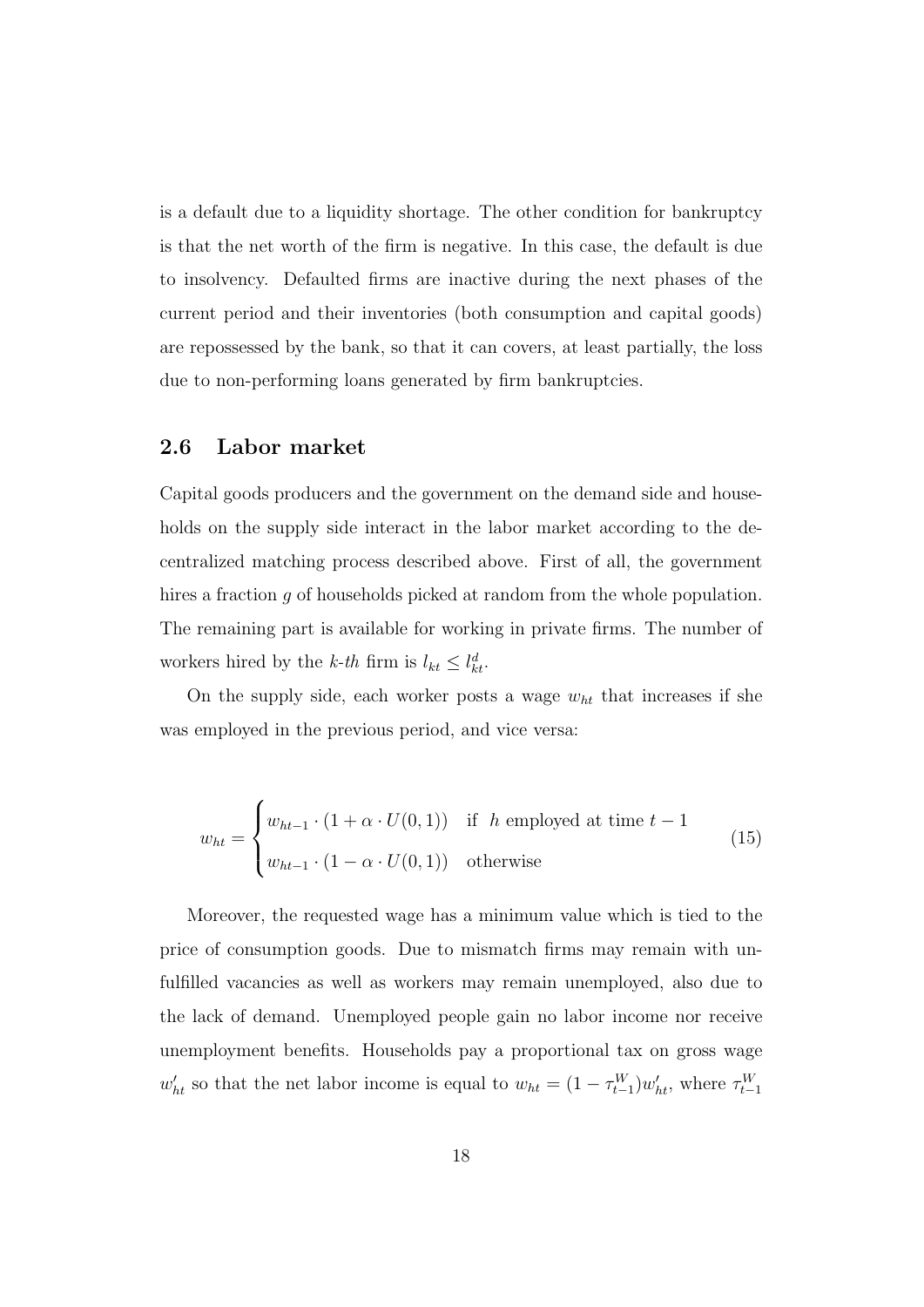is set by the government in a way we will explain below.

#### 2.7 Capital goods market

The supply side of this market is composed of both capital goods producers and the bank (that sells capital goods repossessed after firm defaults). The production of capital goods involves only labor as input in the following way:

$$
x_{kt} = \phi_L l_{kt} \tag{16}
$$

Capital goods producers try to sell on the market the new capital goods and the inventories (if present) at the price they set at the end of the last period, according to a mechanism we will explain in a while. As for the bank, it sets a discounted price  $\bar{p}_t^K$  by applying a markdown  $\beta$  on the previous period lowest price  $p_{t-1}^{Kmin}$ , that is  $\bar{p}_t^K = (1 - \beta) \cdot p_{t-1}^{Kmin}$ , in order to sell the capital goods repossessed.

The demand side of the capital goods market is represented by consumption goods firms. Even in this market agents interact according to a decentralized matching. The number of capital goods bought by the f-th firm at time t is  $x_{ft}$ , while the number of capital goods sold by the k-th firm at time t is  $\bar{x}_{kt}$ . Unsold capital goods are kept by capital goods producers as inventories to be sold in the next period.<sup>12</sup>

The gross profit of capital goods producers can be computed as follows:

$$
\pi_{kt}'' = p_{kt-1}^K \cdot \bar{x}_{kt} - wb_{kt} - int_{kt}
$$
\n
$$
(17)
$$

where  $wb_{kt}$  is the wage bill and  $int_{kt}$  represents the interest paid on the

 $12$ It is very unlikely that the bank does not sell all capital goods repossessed due to the discounted price. However, if the bank remains with unsold goods these are eliminated at no costs.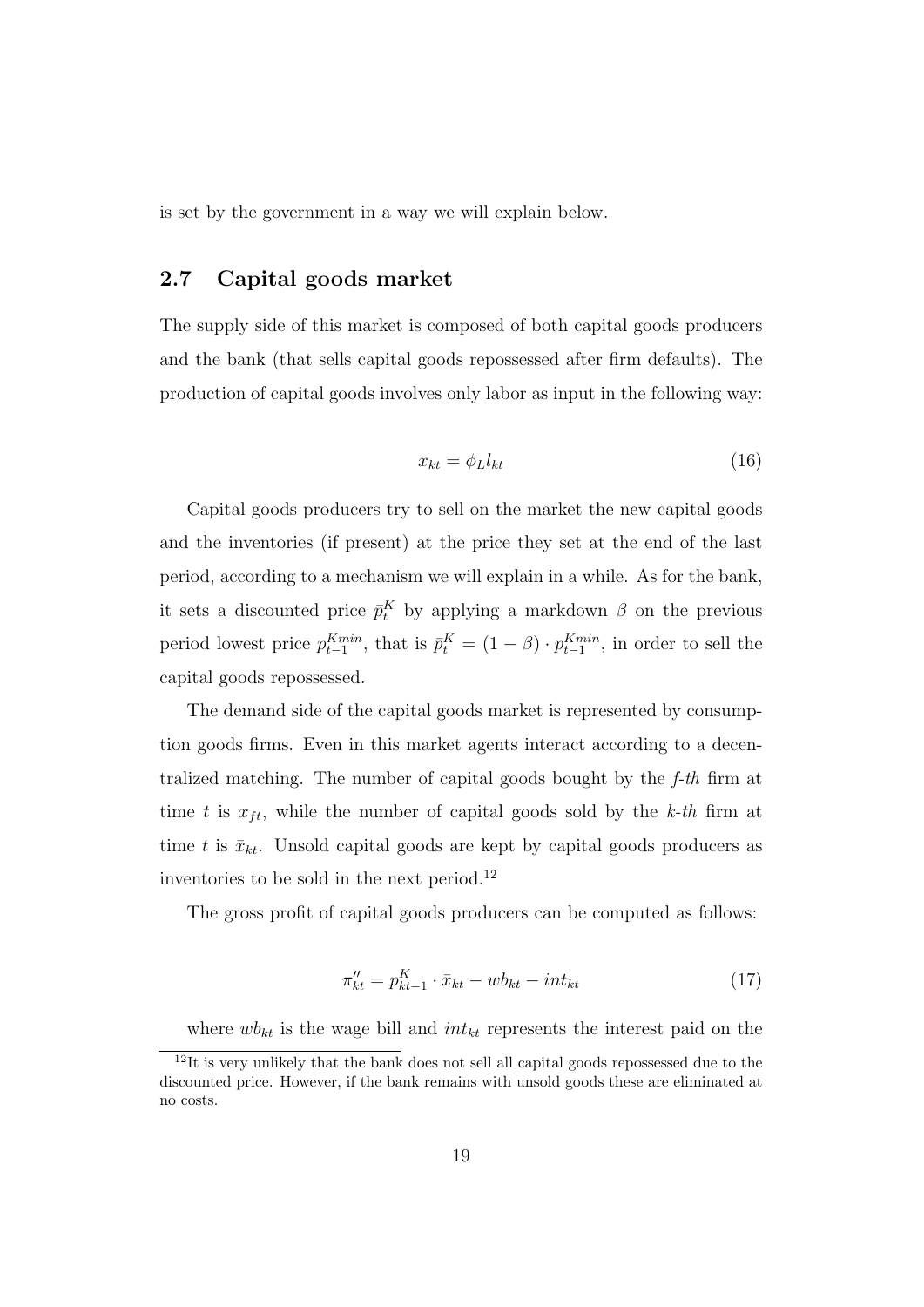bank loan. The net profit is  $\pi'_{kt} = (1 - \tau_{t-1}^K) \pi''_{kt}$ , where  $\tau_{t-1}^K$  is the proportional tax rate set by the government according to a rule we will explain below. Negative profit is used to reduce the taxes on next positive profit. If the profit is positive, a fraction of it is distributed to households, proportionally to their wealth, as dividends. Subtracting the dividends  $div_{kt}$  to the profit net of tax, we obtain  $\pi_{kt}$ . In particular, the dividend distributed is equal to  $div_{kt} = \eta_{kt-1} \pi'_{kt}$ , where  $\eta_{kt-1}$  depends on the weight of indebtedness on firm's total liquidity, that is the fraction of profit to be distributed increases if the liquidity is larger than the bank loan, and vice versa:

$$
\eta_{kt} = \begin{cases}\n\min\left(1, \ \eta_{kt-1} \cdot (1 + \alpha \cdot U(0,1))\right) & \text{if } \gamma_{kt} > b_{kt} \\
\min\left(1, \ \eta_{kt-1} \cdot (1 - \alpha \cdot U(0,1))\right) & \text{otherwise}\n\end{cases}
$$
\n(18)

Based on production and the selling performance, firms update the price of capital that will be applied in the next period:

$$
p_t^{K'} = \begin{cases} p_{kt-1}^K \cdot (1 + \alpha \cdot U(0, 1)) & \text{if } x_{kt} > 0 \text{ and } \hat{x}_{kt} = 0 \\ p_{kt-1}^K \cdot (1 - \alpha \cdot U(0, 1)) & \text{otherwise} \end{cases}
$$
(19)

Therefore, the price increases if the firm sold all produced capital goods plus inventories, and vice versa. The price of capital for each capital goods producer will be in any case equal or higher than the average cost of production (plus the interest on the bank loan):

$$
p_{kt}^K = max\left(p_{kt}^{K'}, \frac{wb_{kt} + int_{kt}}{x_{kt}}\right)
$$
\n(20)

Finally, firms check the available liquidity:  $\gamma_{kt} = \gamma_{kt-1} + p_{t-1}^K \cdot \bar{x}_{kt} - wb_{kt}$  $int_{kt} - div_{kt} - b_{kt}$ ; in case of a negative value, they ask for a bank loan aimed at covering this imbalance. Therefore, the additional demand of credit, to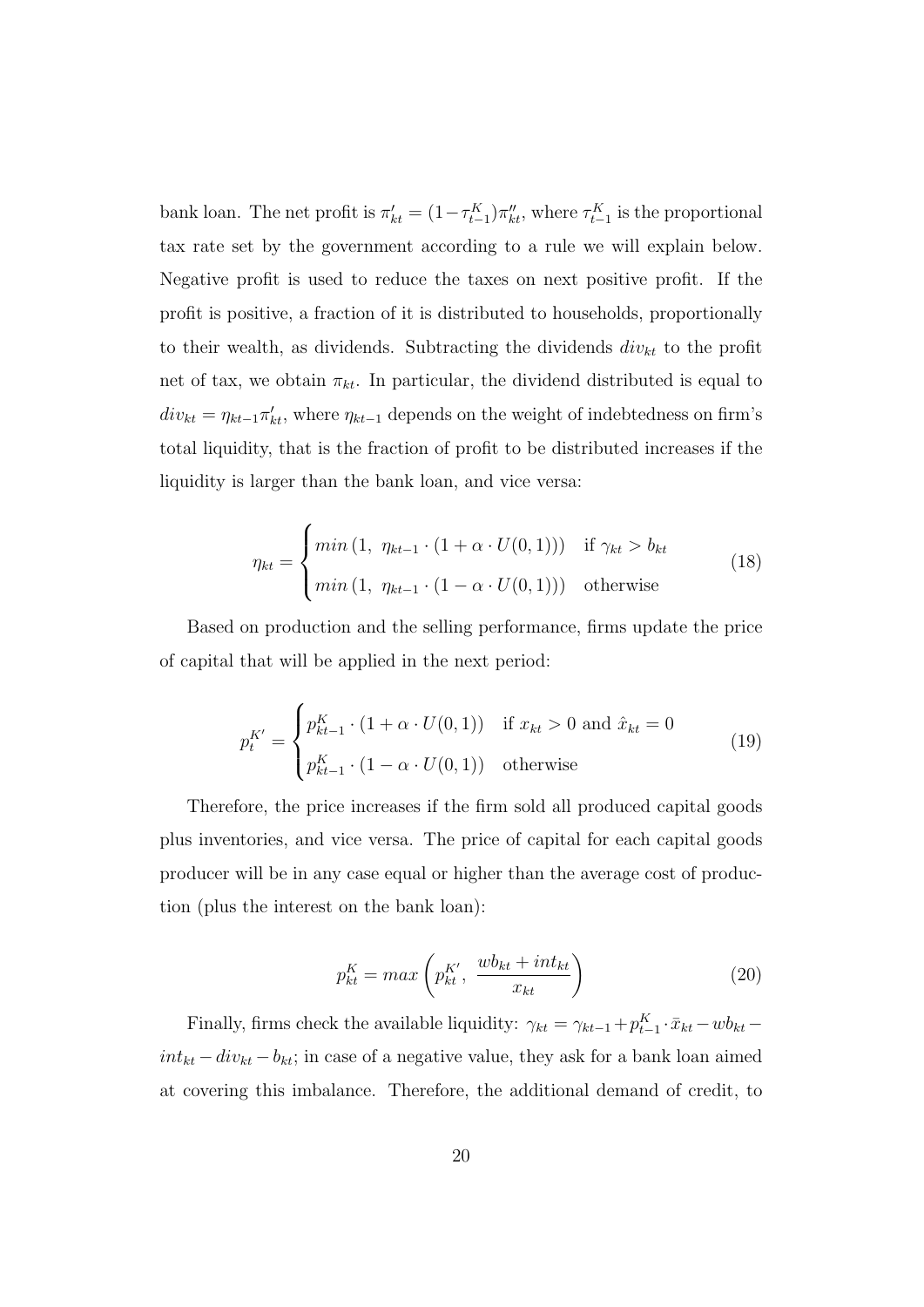be asked in the next period, is equal to:

$$
\bar{b}_{kt} = \begin{cases}\n0 & \text{if } \gamma_{kt} \ge 0 \\
-\gamma_{kt} & \text{otherwise}\n\end{cases}
$$
\n(21)

Finally, firms update their net worth:

$$
a_{kt} = p_{kt-1}^K \cdot \hat{x}_{kt} + \gamma_{kt} - \bar{b}_{kt}
$$
\n
$$
(22)
$$

where  $p_{kt-1}^K \cdot \hat{x}_{kt}$  is the value of inventories. Therefore, if the firm has not a debt to cover past negative liquidity, that is  $\bar{b}_{kt} = 0$ , the net worth is equal to the sum of the value of inventories and the cash flow. Otherwise, this has to be reduced for an amount given by outstanding debt.

## 2.8 Consumption goods market

The final goods market involves the households on the demand side, while the supply side is composed of both consumption goods producers and the bank (that sells consumption goods repossessed after firm defaults). Households set the desired consumption on the basis of their disposable income and wealth:

$$
c_{ht}^{d'} = max\left(\bar{p}_t, c_w \cdot w_{ht} + c_a \cdot a_{ht-1}\right) \tag{23}
$$

where  $0 < c_w < 1$  and  $0 < c_a < 1$  are the propensity to consume out of income and wealth, respectively,  $a_{ht-1}$  is the net wealth accumulated till the previous period, and  $\bar{p}_t$  is the average price of consumption goods. Accordingly, we assume that households desire to consume at least one good, therefore the level of the desired consumption is not smaller than the average price of one consumption good. Moreover, a budget constrain has to be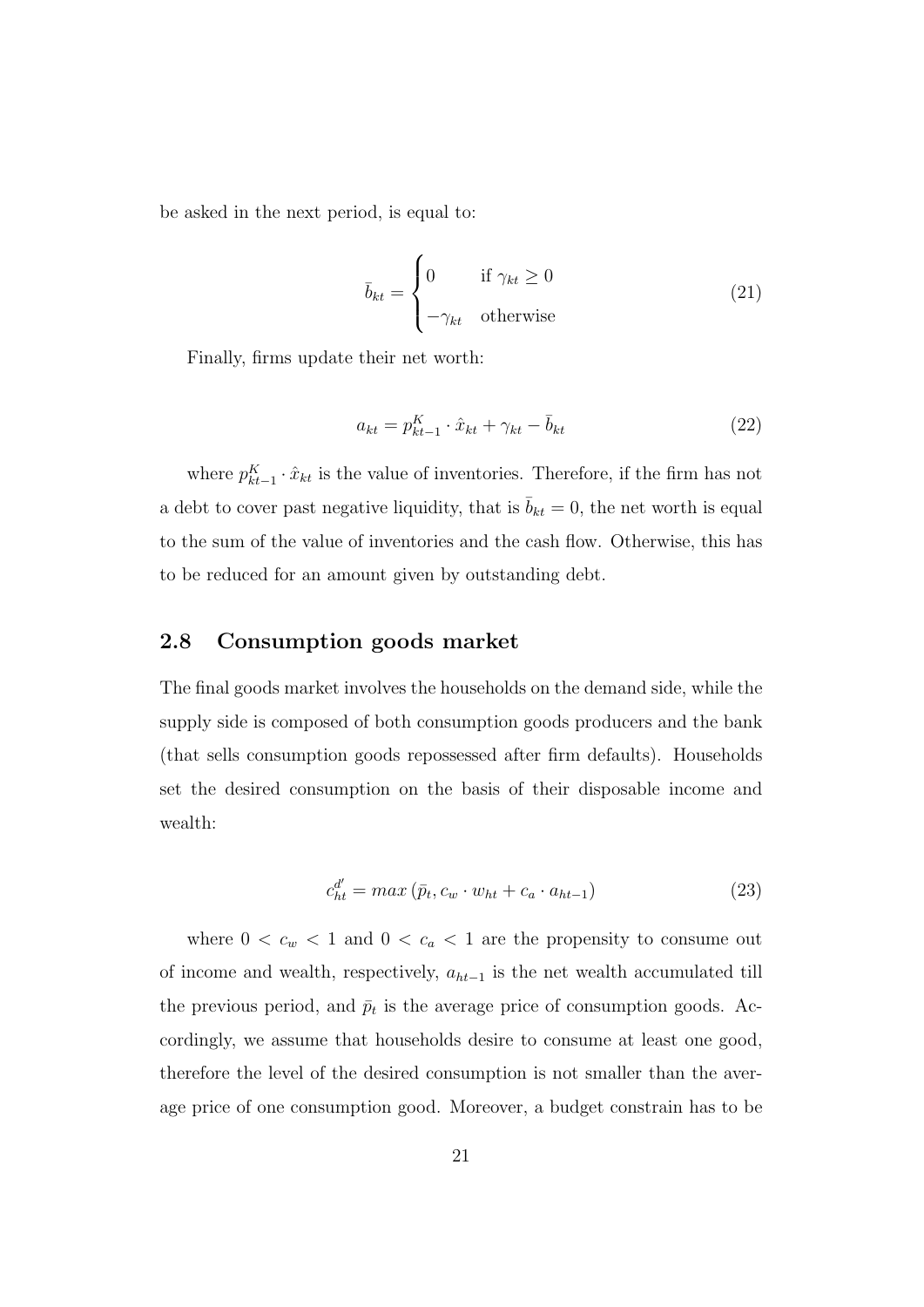considered as a household, given that consumer credit is not allowed, cannot spend more than available resources, so that the (financially constrained) desired consumption is:  $c_{ht}^d = min\left(c_{ht}^{d'}, w_{ht} + a_{ht-1}\right)$ .

Firms produce consumption goods by means of capital goods:

$$
y_{ft} = \phi_K \cdot x_{ft} \tag{24}
$$

Firms try to sell the current production  $y_{ft}$  and the previous period inventories  $\hat{y}_{ft-1}$ . The number of consumption goods sold by the firm f at time t is  $\bar{y}_{ft}$ . The gross profit of consumption goods producers can be computed as follows:

$$
\pi_{ft}'' = p_{ft-1} \cdot \bar{y}_{ft} - x b_{ft} - int_{ft} \tag{25}
$$

where  $xb_{ft}$  is the total cost of capital goods and  $int_{ft}$  represents the interest paid on the bank loan. The net profit is  $\pi'_{ft} = (1 - \tau_{t-1}^F) \pi''_{ft}$ , where  $\tau_{t-1}^F$  is the proportional tax rate set by the government according to a rule we will explain below. Negative profit is used to reduce the taxes on the next positive profit. If the profit is positive, a fraction of it is distributed to households, proportionally to their wealth, as dividends. Subtracting the dividends  $div_{ft}$  to the profit net of tax, we obtain  $\pi_{ft}$ . In particular, the dividend distributed is equal to  $div_{ft} = \eta_{ft-1} \pi'_{ft}$ , where  $\eta_{ft-1}$  depends on the weight of indebtedness on firm's total liquidity, that is the fraction of profit to be distributed increases if the liquidity is larger than the bank loan, and vice versa:

$$
\eta_{ft} = \begin{cases} \min\left(1, \ \eta_{ft-1} \cdot (1 + \alpha \cdot U(0,1))\right) & \text{if } \gamma_{ft} > b_{ft} \\ \min\left(1, \ \eta_{ft-1} \cdot (1 - \alpha \cdot U(0,1))\right) & \text{otherwise} \end{cases}
$$
\n(26)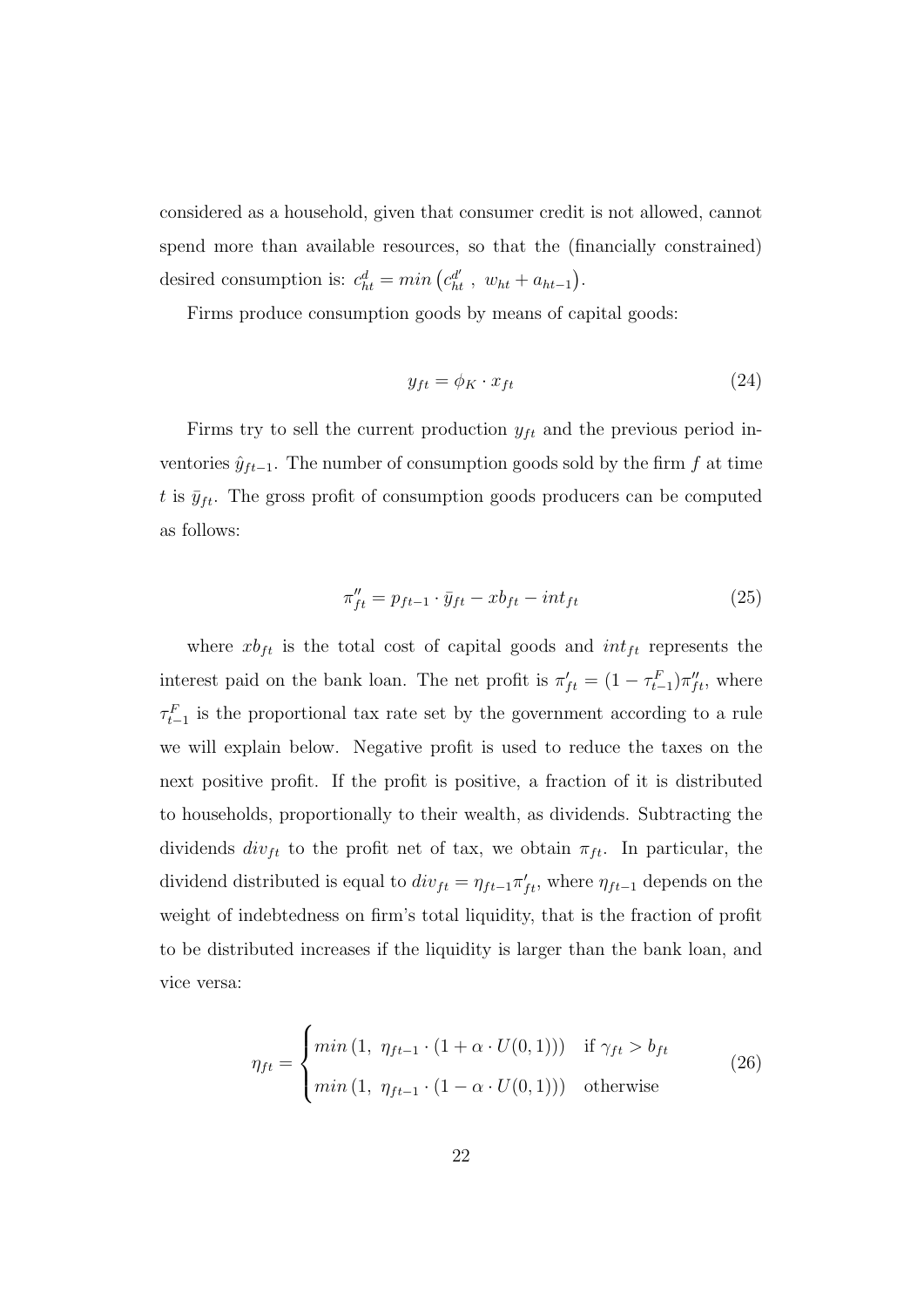At the end of the decentralized interaction process between the supply and the demand sides in the consumption goods market, firms may remain with unsold goods (inventories) that they will try to sell in the next period. At the same time, each household ends up with a residual cash which does not cover the purchase of additional goods. This amount is considered as involuntary saving. The fraction of households' income which is not spent to consume goods, the interest (net of taxes) received on the previous deposit and distributed dividends form the voluntary saving, on which households pay a wealth tax at the fixed rate  $\tau^A$ . The household deposits the whole saving (net of the tax wealth) at the bank.<sup>13</sup>

Based on production and selling performance, firms update the price of consumption goods to be applied in the next period:

$$
p'_{ft} = \begin{cases} p_{ft-1} \cdot (1 + \alpha \cdot U(0, 1)) & \text{if } y_{ft} > 0 \text{ and } \hat{y}_{ft-1} = 0 \\ p_{ft-1} \cdot (1 - \alpha \cdot U(0, 1)) & \text{otherwise} \end{cases}
$$
 (27)

Moreover, the minimum price at which the firm wants to sell its output is set such that it is at least equal to the average cost of production (plus interest on the bank loan  $int_{ft}$ :

$$
p_{ft} = max\left(p'_{ft}, \frac{wb_{ft} + int_{ft}}{y_{ft}}\right)
$$
\n(28)

The liquidity available to consumption goods producers after the closing of the consumption goods market is:

$$
\gamma_{ft} = \gamma_{ft-1} + p_{t-1} \cdot \bar{y}_{kt} - x b_{ft} - int_{ft} - div_{ft} - b_{ft} \tag{29}
$$

In case of a negative value, they ask for a bank loan aimed at covering <sup>13</sup>The setting of the interest rate on deposits  $i_t^D$  will be described below.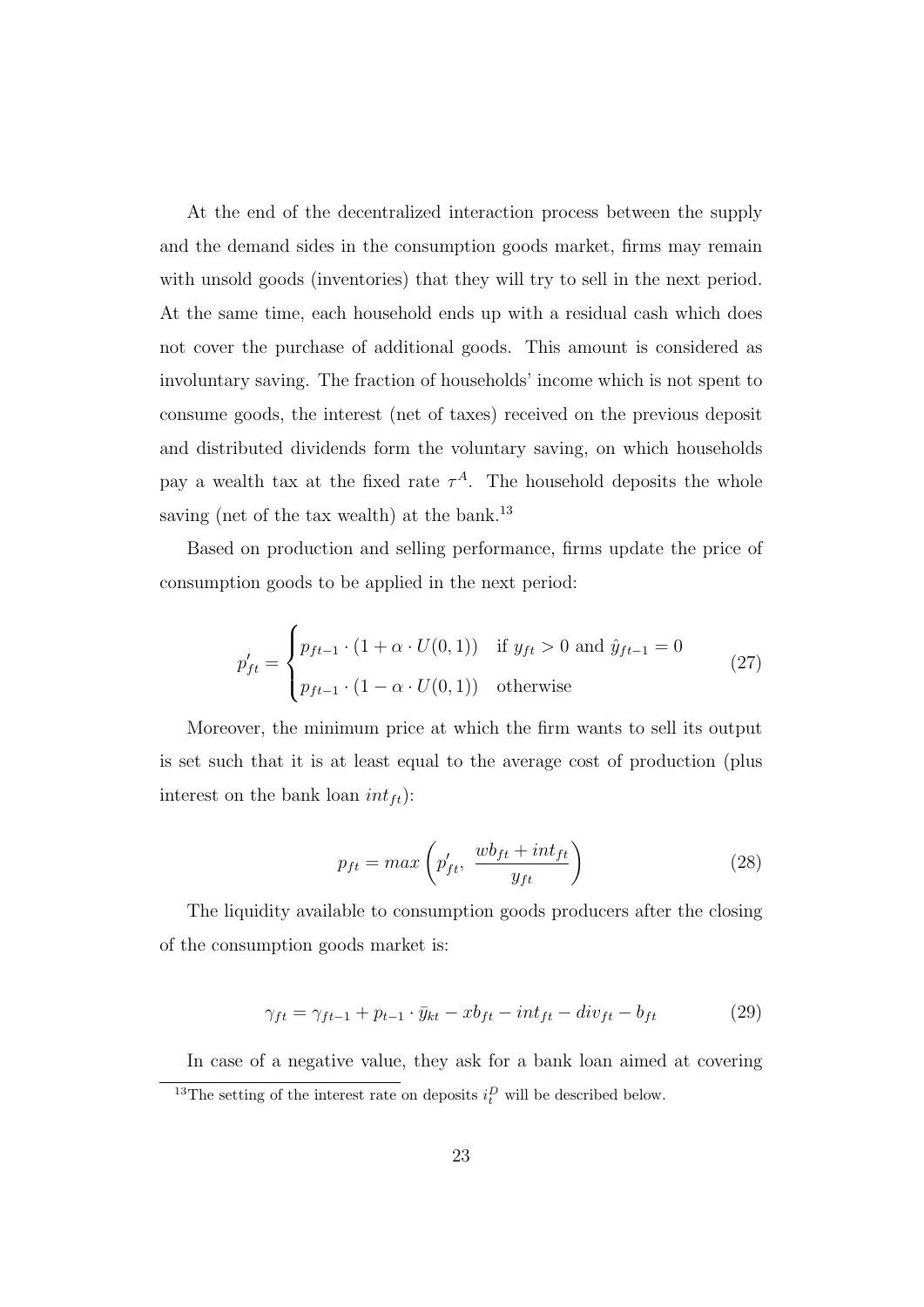this imbalance. Therefore, the additional demand of credit is equal to:

$$
\bar{b}_{ft} = \begin{cases}\n0 & \text{if } \gamma_{ft} \ge 0 \\
-\gamma_{ft} & \text{otherwise}\n\end{cases}
$$
\n(30)

Finally, firms update their net worth:

$$
a_{ft} = \hat{p}_{ft}^K \cdot x_{ft}'' + p_{ft} \cdot \hat{y}_{ft} + \gamma_{ft} - \bar{b}_{ft}
$$
\n(31)

where  $\hat{p}_{ft}^{K}$  is the weighted average price of capital paid during the decentralized matching by the f-th firm.

## 2.9 The banking sector

The profit of the bank is given by:

$$
\pi_t^{b''} = int_t + int_t^G + int_t^{RE} + rep_t - i_t^D D_t - int_t^{CB} - bad_t \tag{32}
$$

where  $int_t$  represents the interest on loans to both consumption and capital goods producers,  $int_t^G$  is the interest on government bonds,  $int_t^{RE}$  is the interest on reserves deposited at the central bank,  $rep_t$  stays for the repossession of both capital and consumption goods after firm's default,  $i_t^D$  is the interest rate on deposits,  $D_t$  represents households' deposits,  $int^{CB}$  is the interest rate on central bank's money injection, and  $bad_t$  refers to nonperforming loans due to firms' default. The bank pays a proportional tax on positive profit at the rate  $\tau_t^B$  (see below for its setting), so that the net profit is  $\pi_t^{b'} = (1 - \tau_t^B) \pi_t^{b''}$  $t'$ . Negative profit is used to reduce the taxes on the next positive profit. If the profit is positive, a fraction of it, that is  $div_t^b = \eta_{t-1}^b \pi_t^{b'}$  $_t^{b'}$  , is distributed as dividends to households, proportionally to their wealth. The factor  $\eta_t^b$  evolves according to the evolution of the bank's profit rate and the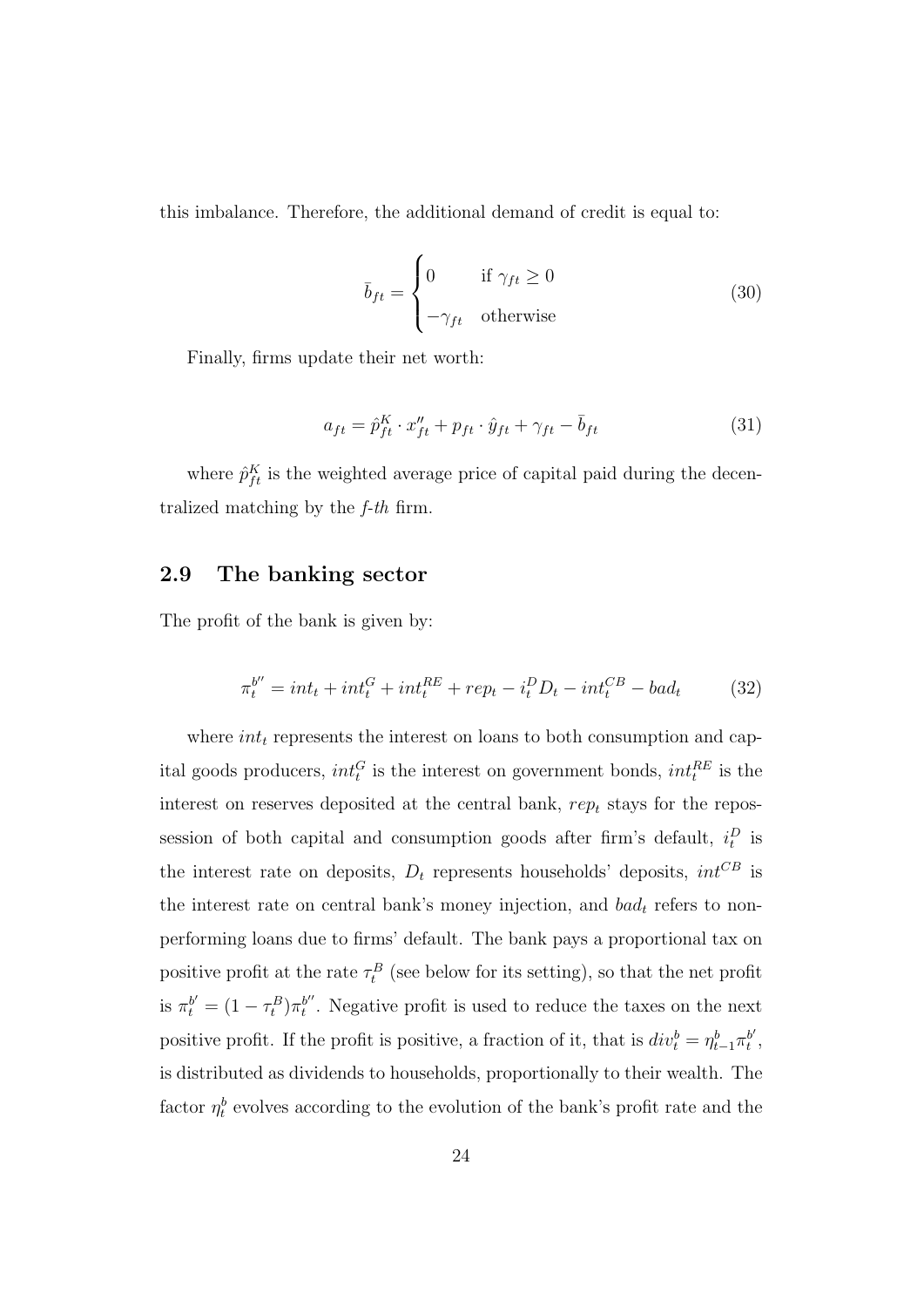balance sheet as follows:

$$
\eta_t^b = \begin{cases} \min\left(1, \ \eta_{t-1}^b \cdot \left(1 + \alpha^B \cdot U(0, 1)\right)\right) & \text{if } \frac{\pi_{t-1}^{b''}}{a_{t-1}^b} > \frac{\pi_{t-2}^{b''}}{a_{t-2}^b} \text{ and } re_{t-1} > 0\\ \min\left(1, \ \eta_{t-1}^b \cdot \left(1 - \alpha^B \cdot U(0, 1)\right)\right) & \text{otherwise} \end{cases}
$$
\n(33)

where  $re_{t-1}$  represents the banks' free reserves at the central bank. Therefore, the bank distributes more dividends if the growth of the profit rate is positive and it has reserves at the central bank, and vice versa. The bank's profit net of both tax and dividend is then  $\pi_t^b = \pi_t^{b'} - div_t^b$ . Based on that, the banks' net worth is equal to  $a_t^b = a_{t-1}^b + \pi_t^b$ .

Before interacting with the central bank, the bank's balance sheet presents firm loans and government securities on the assets side, households' deposits and the net worth on the liabilities' side. Depending on the combination of these variables, the bank either receives money injections (on which it pays an interest at the policy rate  $i_t^{CB}$  or holds deposits in an account with the central bank (on which it receives an interest at the rate  $i_t^{CB}(1-\omega)$ , where  $\omega > 0$  is a markdown).

#### 2.10 Government

Government's expenditure is given by the wage bill to pay public workers and the interest paid on government bonds (bought by the bank and/or by the central bank); in case of bank and/or firm defaults, if the aggregate dividend is not enough to cover the negative net worth, the government intervenes and another source of expenditure has to be considered. As for government's revenues, we consider tax revenues and the transfer from the central bank.<sup>14</sup>

<sup>14</sup>All in all, the interest paid by the government to the central bank is then repaid by the central bank to the government.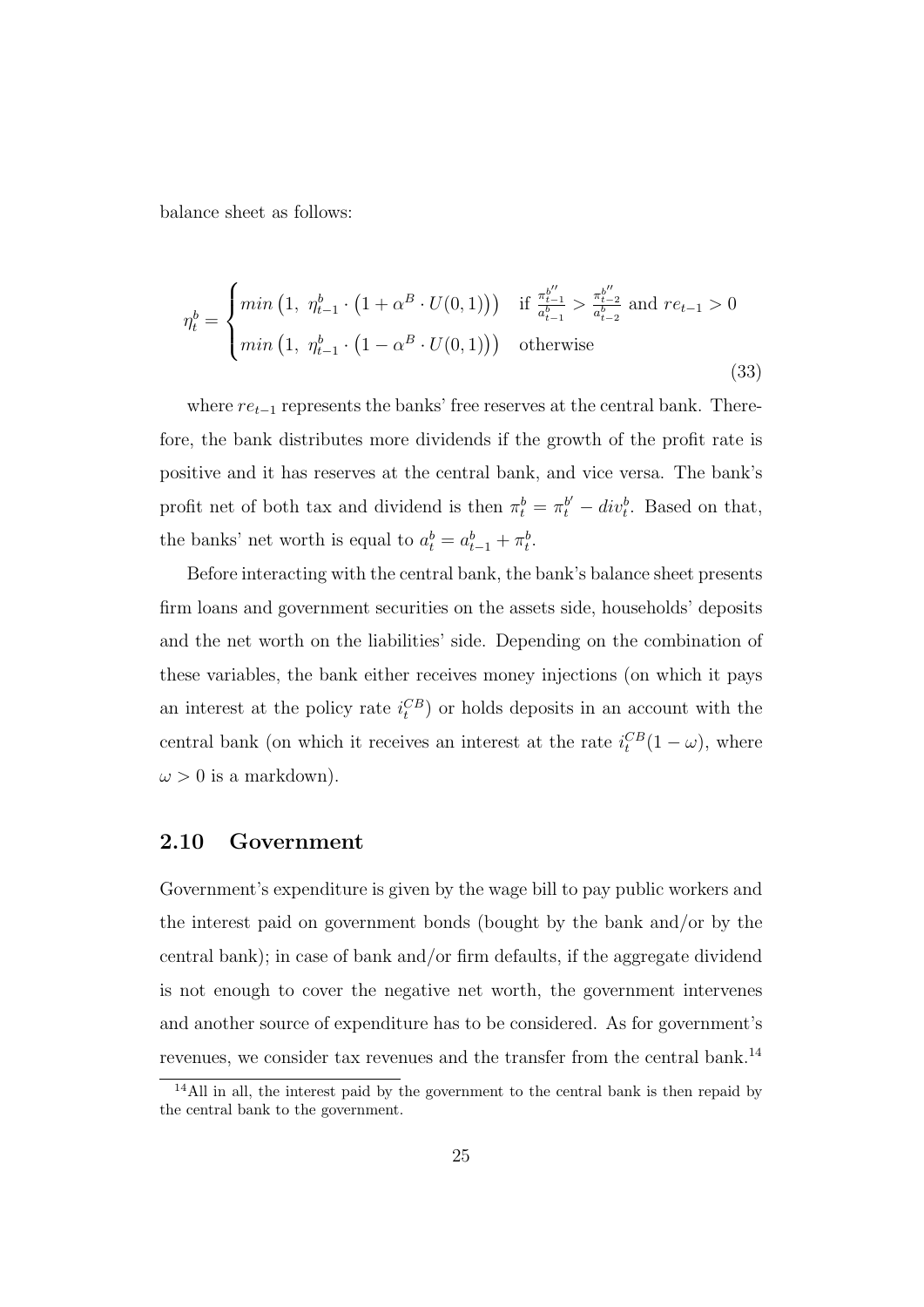The evolution of public debt,  $PDebt_t$  depends on the accumulation of deficits  $PDef_t$  (or surpluses, in these cases  $PDef_t$  is negative):  $PDebt_t =$  $PDebt_{t-1} + PDeft^{15}$  Government securities are bought by the banking sector. If the private demand is not enough to cover the whole debt, then the central bank buys the difference.

The tax rates on agents' income evolves according to the following fiscal rule:

$$
\tau_t^q = \begin{cases}\n\tau_{t-1}^q \cdot [1 + \alpha^\tau \cdot U(0, 1)] & \text{if } \frac{PDebt_t}{GDP_t} > \frac{PDebt_{t-1}}{GDP_{t-1}} \\
\tau_{t-1}^q & \text{if } \frac{PDebt_t}{GDP_t} = \frac{PDebt_{t-1}}{GDP_{t-1}} \\
\tau_{t-1}^q \cdot [1 - \alpha^\tau \cdot U(0, 1)] & \text{otherwise}\n\end{cases}
$$
\n(34)

where the  $q$  indexes the various agents composing the economy, that is capital goods firms, consumption goods firms, households and the banking sector. For each typology of agents a different tax rate is computed according to the above fiscal rule, that is the same rule is applied but for different random numbers. This means that if the ratio between the public debt and the GDP is increasing, then all agents will be taxed more but the tax rate can be different for each typology of agents, due to the sequence of random numbers.

#### 2.11 Central bank

The central bank sets the policy rate  $i_t^{CB}$  according to the following Taylor rule:

<sup>&</sup>lt;sup>15</sup>If  $PDebt<sub>t</sub>$  becomes negative, this is considered as cash to be used in the next period to cover government expenditures.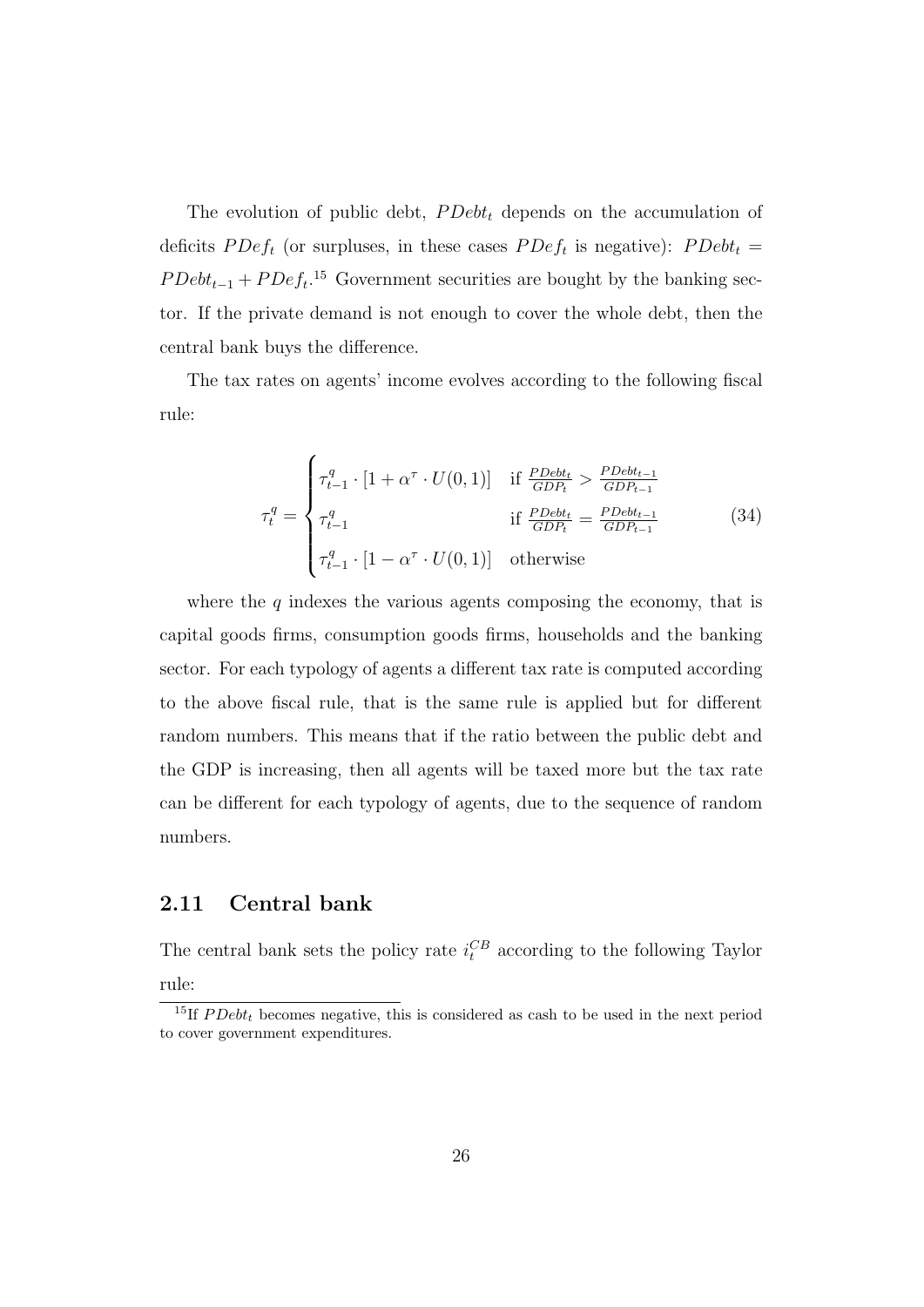$$
i_t^{CB} = max (0, \ \bar{r} (1 - \phi_R) + \phi_R i_{t-1}^{CB} + (1 - \phi_R) (\phi_{\dot{p}} (\dot{p}_t - \dot{p}^T) - \phi_U (u_t - u^T)))
$$
\n(35)

where  $\bar{r}, \phi_R, \phi_p, \phi_U$  are positive parameters,  $u_t$  is the unemployment rate at time t,  $\dot{p}^T$  and  $u^T$  are the central bank's targets for inflation and unemployment, respectively. Similarly to Gerali et al. (2010), the parameter  $\bar{r}$ represents the long run level of the short-term interest rate.

Based on the banking sector's balance sheet, the central bank either provides money injections or receives reserves. Finally, the central bank is committed to buy outstanding government securities for the fraction of public debt not covered by the the bank's demand.

## 3 Simulation results

We run 100 Monte-Carlo replications of the model. The length of each replication is 1000 periods with the first 300 draws used as transient and not taken into account in the simulation analysis. Firstly, we assess some of the generic features of the model focusing on the first and second moment of several variables of interest checking the accuracy of the results with respect to different values of the parameter  $\nu$  related to the financial accelerator mechanism. Secondly, we present two alternative policy scenarios that can be implemented by the central bank once a large scale crisis event occurred. The baseline scenario is consistent with the idea that the central bank has to switch back immediately to a conduction of monetary policy implemented following a standard Taylor rule. The alternative scenario is consistent with the possibility that the central bank can keep the short term interest rate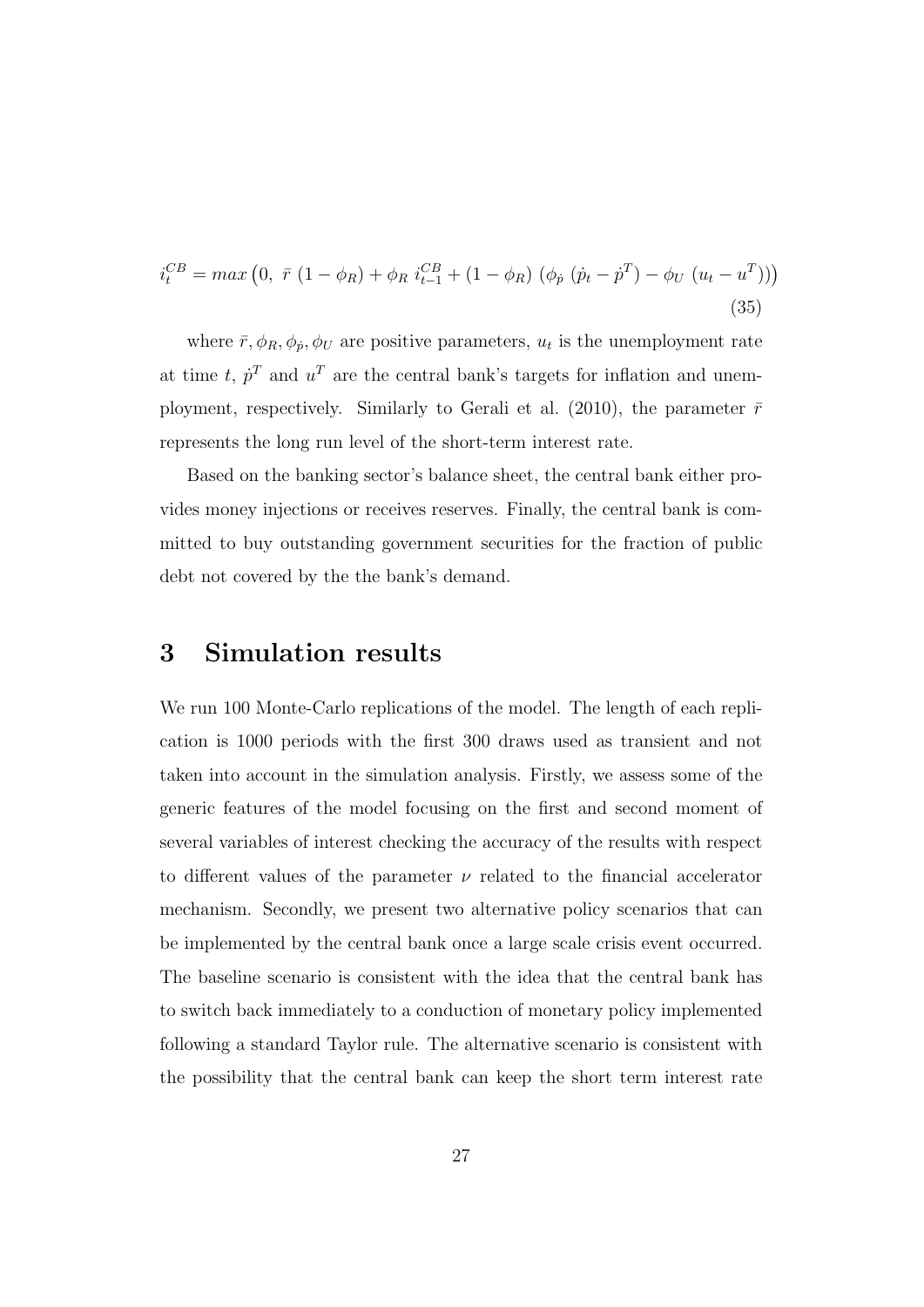close to the ZLB for several periods in the simulation. Table 1 reports the values of parameters used in the simulations.

| Parameter Definition |                                      |              |  |
|----------------------|--------------------------------------|--------------|--|
| H                    | Number of households                 | 400          |  |
| $\overline{F}$       | Number of consumption good producers | 50           |  |
| CP                   | Number of capital good producers     | 150          |  |
| $\phi_L$             | Labor productivity                   | $\mathbf{1}$ |  |
| $\phi_K$             | Capital productivity                 | 10           |  |
| $\boldsymbol{\nu}$   | Financial accelerator parameter      | $-0.05$      |  |
| $\sigma$             | Risk free rate under ZLB             | 0.005        |  |
| $\delta$             | Depreciation rate of capital         | 0.01         |  |
| $\psi$               | Inventory parameter                  | 0.1          |  |
| $\phi_R$             | Interest rate degree of stickiness   | 0.8          |  |
| $\phi_p$             | Coeff. Inflation target              | 1.5          |  |
| $\phi_U$             | Coeff. Unempl. target                | 0.1          |  |
| $\bar{r}$            | Long run interest rate               | 0.02         |  |
| $\dot{p}^T$          | Central Bank inflation target        | 0.04         |  |
| $u^T$                | Central Bank unemployment target     | 0.08         |  |
| $\mathfrak{g}$       | Public workers                       | 0.4          |  |
| $c_a$                | Propensity to consume out of income  | 0.8          |  |
| $c_w$                | Propensity to consume out of wealth  | 0.3          |  |
| β                    | Discounted price mark down           | 0.3          |  |

 $\omega$  Deposits mark down 0.2  $\chi$  Share of partners matching problems 0.5  $\alpha$  Behavioral adjustment parameter 0.1

 $\alpha_B$  Bank's adjustment parameter 0.05

Fiscal rule adjustment parameter 0.05

 $\begin{tabular}{cc} Wealth tax & \multicolumn{2}{c}{\textbf{0.03}}\\ \end{tabular}$ 

Table 1: Calibrated parameters

#### 3.1 Simulations of the baseline model

 $\dot{p}$ <sup> $\dot{p}$ </sup>

u

 $\alpha^T$ 

 $\tau^{\overrightarrow{A}}$ 

Table 2 reports theoretical moments of our Monte Carlo simulations and the relative empirical counterparts taken from US data from 1990:Q1 to 2015:Q4. In general, the model presents a higher volatility with respect to the data due to the decision of linking employment to the sector of capital goods that is more volatile than consumption goods sector. Nevertheless, the model is able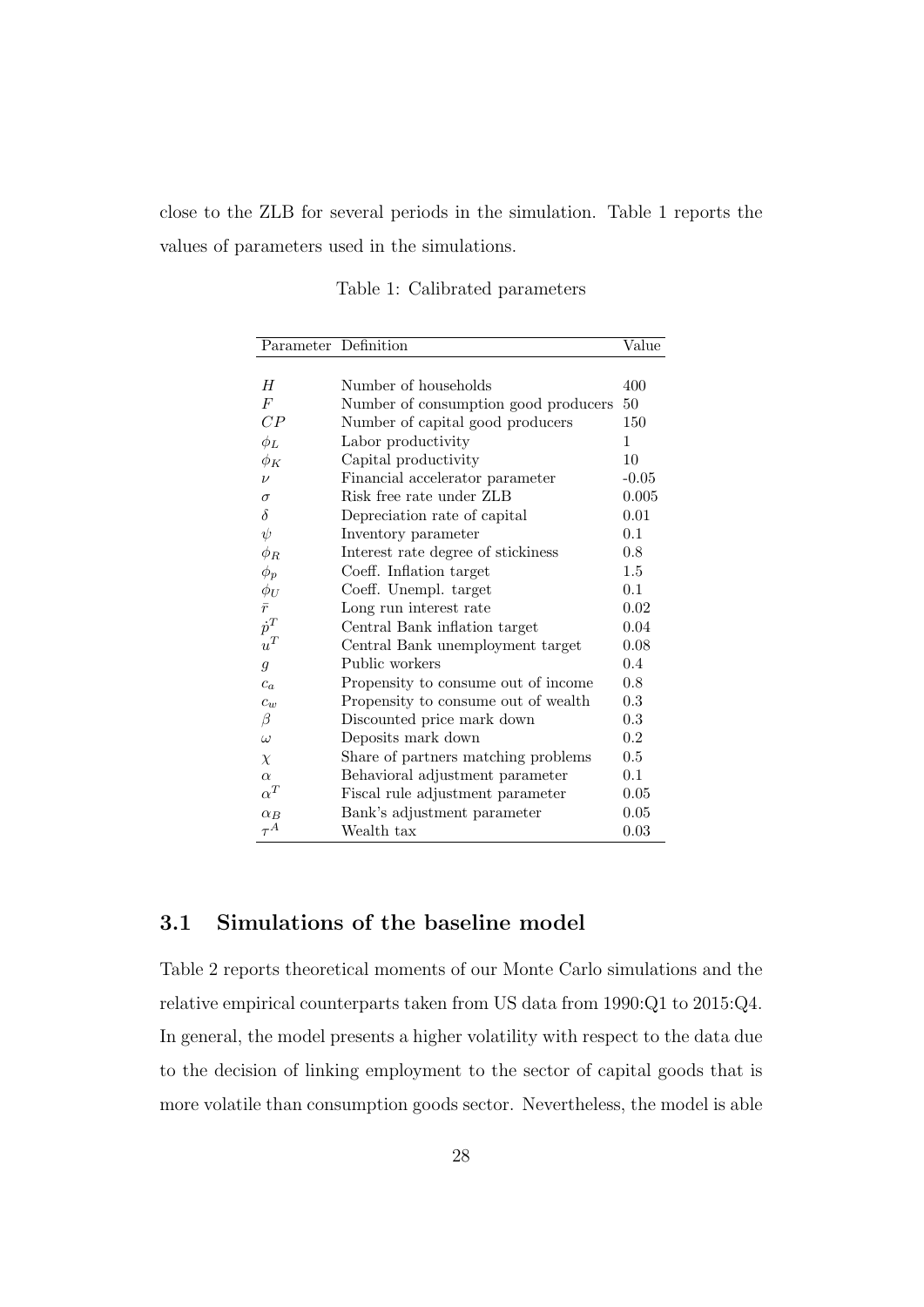to replicate satisfactorily several stylized facts especially the ones related to interest rates and spreads

Table 2: Theoretical and empirical moments of Monte Carlo simulations

|                   | Theoretical moments |                    | Empirical moments |                         |
|-------------------|---------------------|--------------------|-------------------|-------------------------|
| Variables         | Mean                | Standard deviation |                   | Mean Standard deviation |
| Growth rate       | 0.040               | 0.077              | 0.044             | 0.020                   |
| Inflation         | 0.040               | 0.067              | 0.024             | 0.011                   |
| Policy rate       | 0.023               | 0.024              | 0.032             | 0.024                   |
| Unemployment rate | 0.116               | 0.143              | 0.061             | 0.016                   |
| $i^k$             | 0.050               | 0.045              | 0.072<br>0.014    |                         |
| $i^f$             | 0.080               | 0.063              |                   |                         |
| Spread: $i^k - i$ | 0.027               | 0.022              | 0.041<br>0.016    |                         |
| Spread: $i^f - i$ | 0.057               | 0.046              |                   |                         |

Note: empirical moments are calculated on US data, 1990:Q1-2015:Q4. Source: FRED database, see data appendix for a description of the data.

In the data the average level of the Baa bonds yield is about to the 7  $\%$  on annual base very close to the value of 6.5% found in the model. The average level of the policy rate in the model (2.3%) is slightly lower than the value obtained by the data (3.2%) implying an average spread between corporate loans and the policy rate (4.2%) very close to the empirical counterpart.

#### 3.2 Sensitivity analysis

In order to check the robustness of our results, we perform a sensitivity exercise. Our parameter of interest is the coefficient related to the financial accelerator mechanism  $\nu$ . The reasons are twofolds: a) the parameter  $\nu$  is strictly related to the transmission of the monetary policy to the real economy; b) since our model is an extension of Riccetti et al. (2015) many other features have been tested in the original contribution. Figure 2 reports the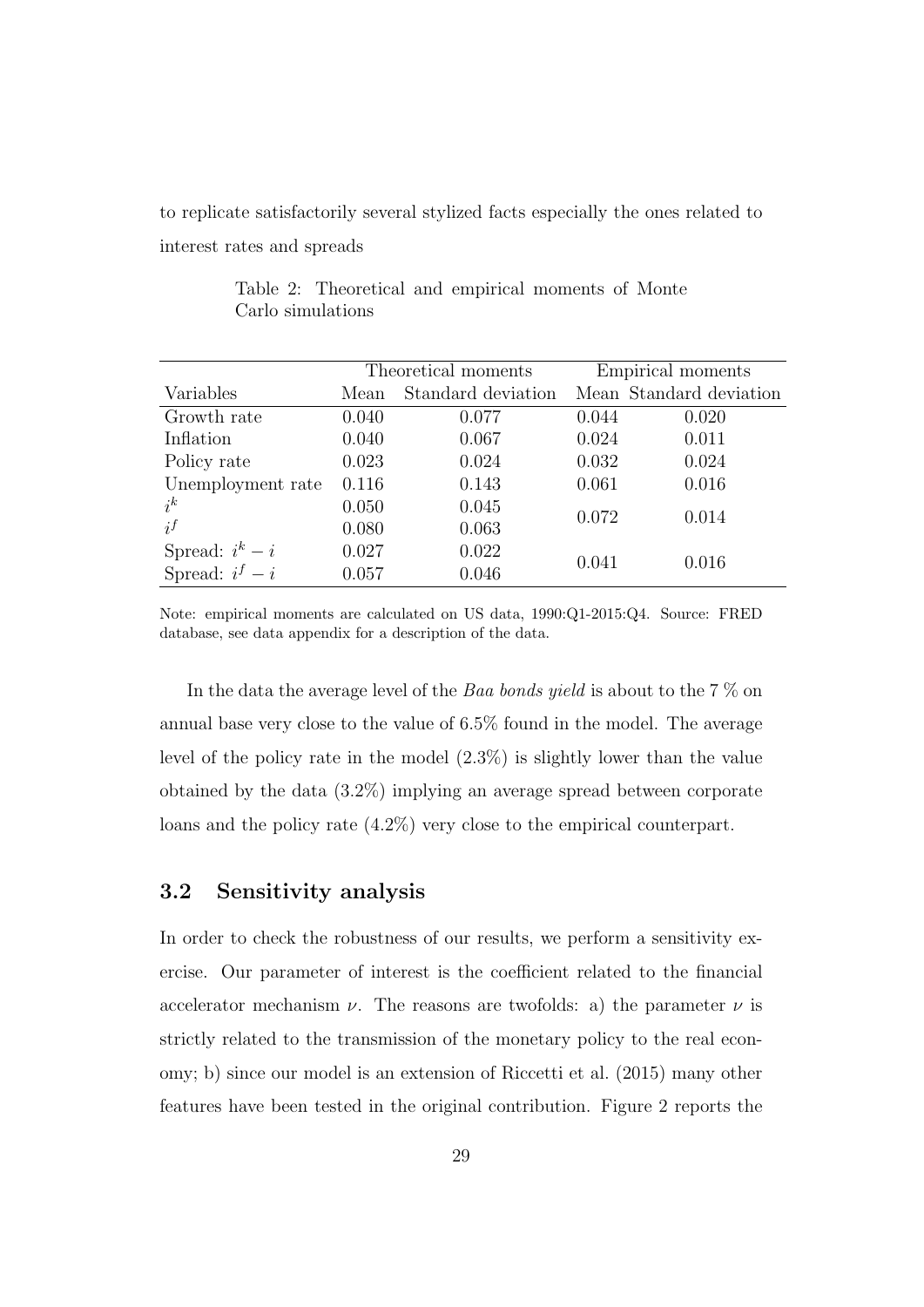sensitivity analysis of six variables of interest over a grid of eleven combinations of the parameters  $\nu$ .<sup>16</sup> The blue line reports the mean while the green dashed line represents the standard deviation.

<sup>&</sup>lt;sup>16</sup>The grid is  $\nu = -[0.11, 0.10, 0.09, 0.08, 0.07, 0.06, 0.05, 0.04, 0.03, 0.02, 0.01, 0].$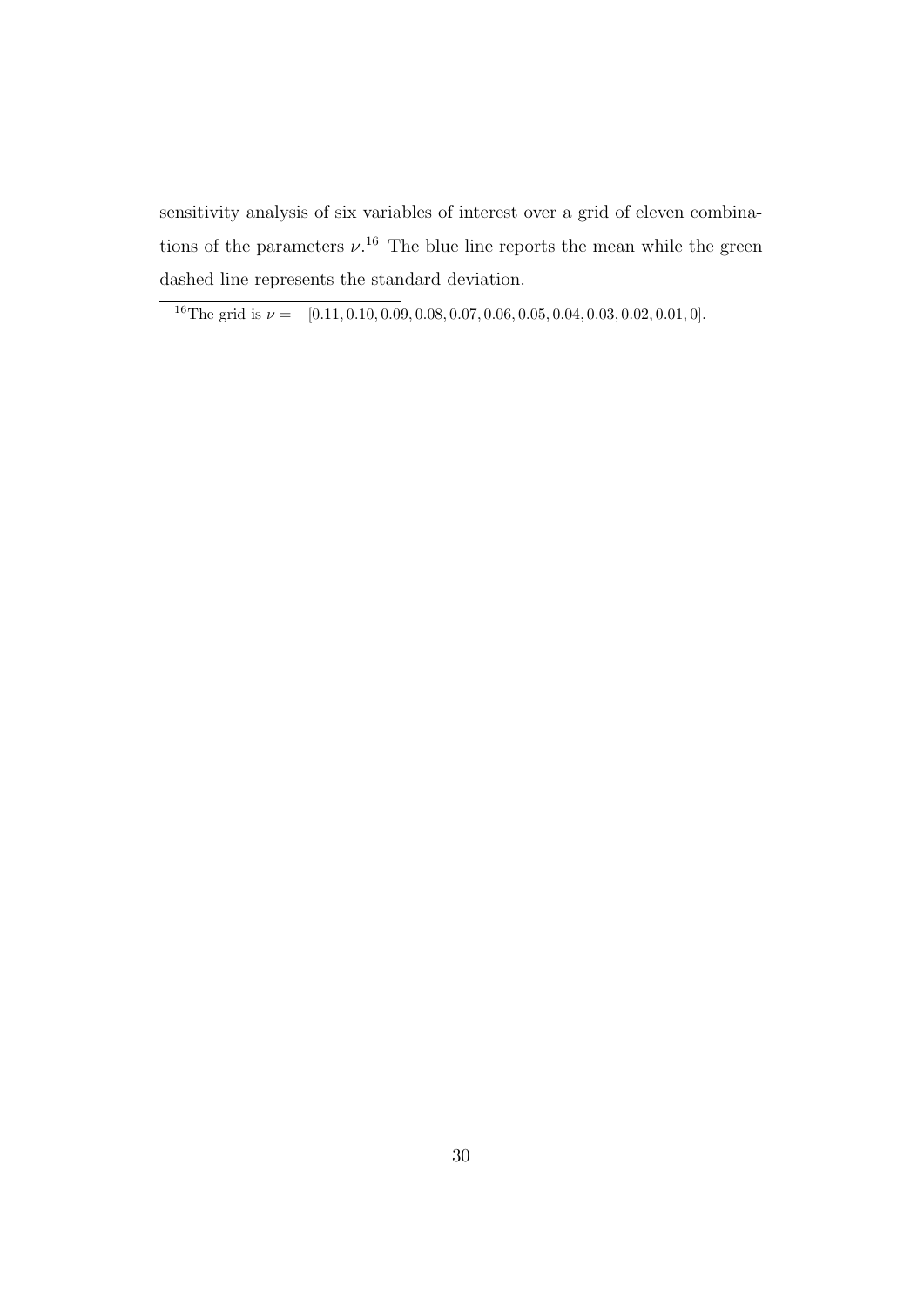Figure 2: Sensitivity analysis



The solid blue line represents the mean across the Monte Carlo simulation with respect to the parameters of the financial accelerator  $\nu$ . The green dotted line represents the relative standard deviation

Simulations are relatively stable across all the possible combinations of the parameter  $\nu$ , proving the robustness of our set up. The only notable exception reagrds the interest rates on loans that are significantly affected by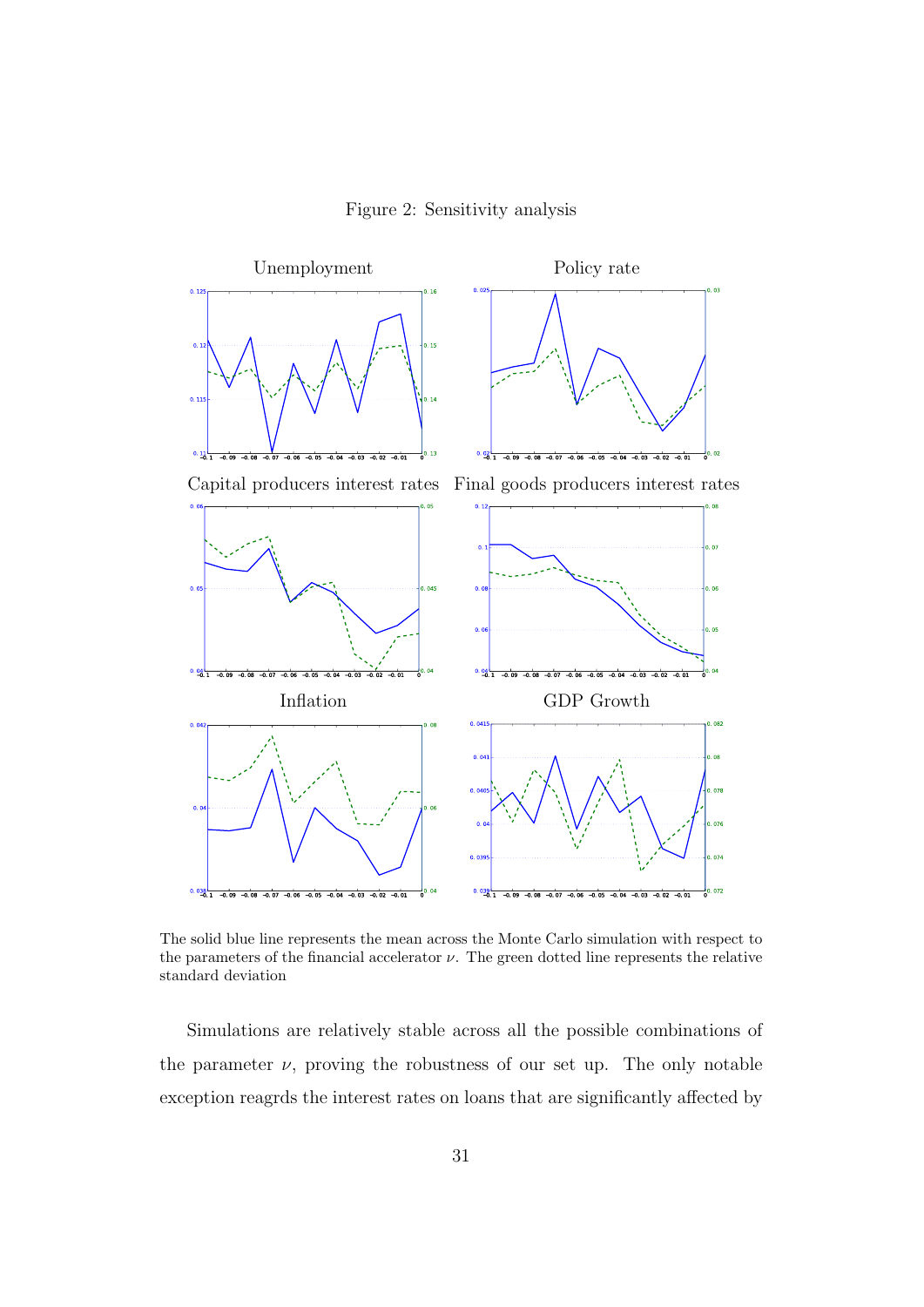variations of the financial accelerator parameter. Their mean and standard deviation decrease when the parameter  $\nu$  rises meaning a weaker effect of the financial accelerator mechanism.<sup>17</sup>

#### 3.3 Policy experiments

#### 3.3.1 Monetary policy restriction

According to Taylor's view, our simulation results show how a sudden monetary policy tightness after a periods of prolonged low interest rates can have destabilizing effects on the whole economy.

Figure 3 reports the simulated time series of twelve variables in a selected period of time: the policy rate and the corporate loans interest rates (both for capital producers and consumption goods producers), the unemployment rate, the GDP growth rate, the inflation rate, the quantity of capital recovered by the bank after firms' defaults, firms' real liquidity, the total loans and the amount of external funds that is needed to refinance firm's past debt, firms' net worth, the ratio between public debt and GDP, the production of capital and the relative stock of inventories, the ratio between bank's bad debt and the total amount of loans, the wage inflation.

Central bank keeps the nominal interest rate quite low for about 20 periods in response to a previous slow down of the economy that determined an increase of the unemployment rate. The low level of the policy rate, very close to the ZLB, successfully restore full employment and high GDP growth. The stabilization of the economy is followed by an increase of loans provided by banks to the real economy and a reduction of the bad debt over the total amount of loans. Capital good producers restore the maximum production

<sup>&</sup>lt;sup>17</sup>The extreme case is when  $\nu = 0$ . In this scenario the model is equivalent to a set up without the financial accelerator.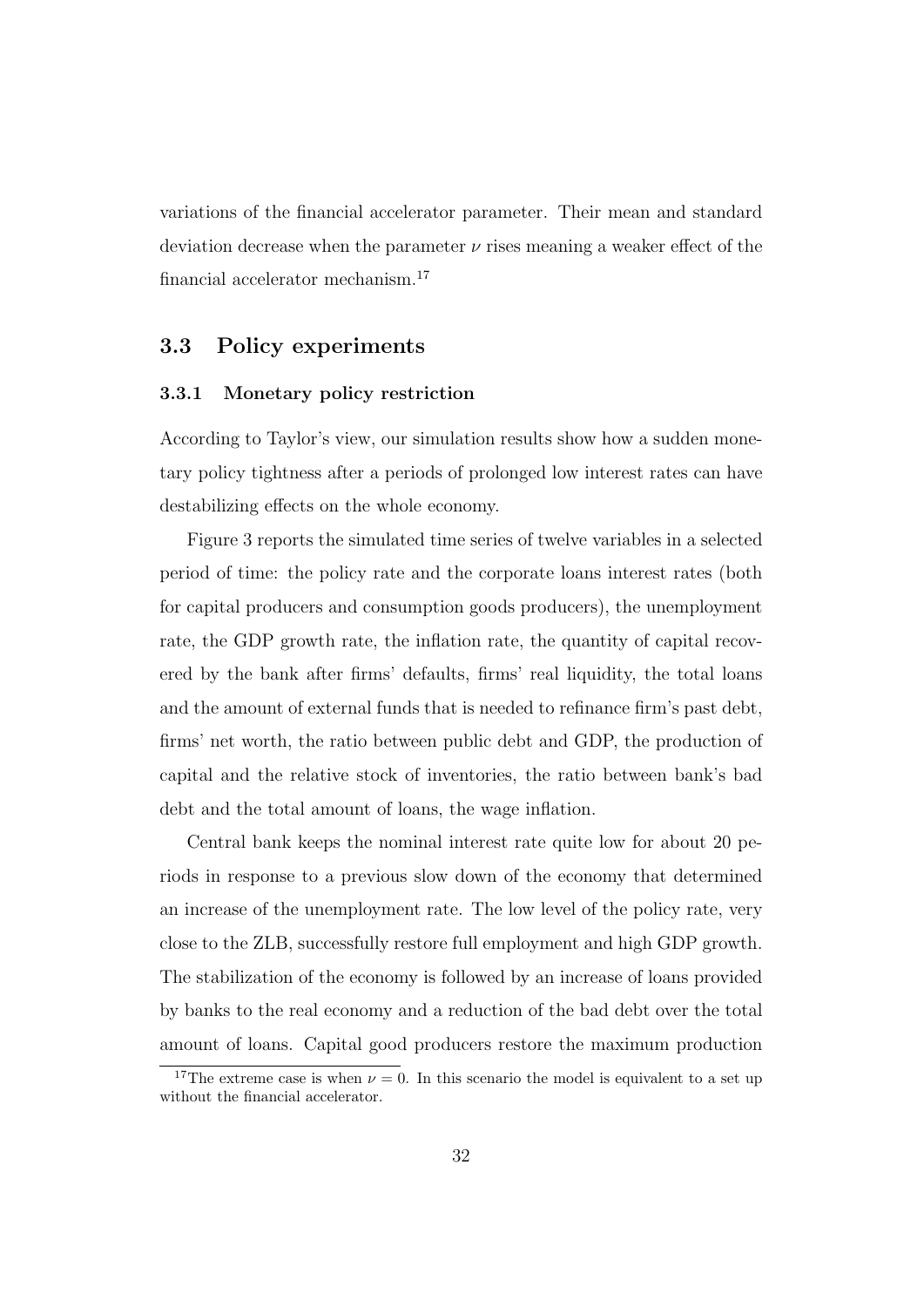capability. Firm's net worth and the related available liquidity increase.

For several periods, unemployment rate is below the long run target of 8% specified by the monetary authority. At period  $t = 18$ , the central bank starts to raise the short term interest rates in order to prevent an upturn of inflation. The increase of the short term interest rate is quite sharp, from a value very close to the ZLB to almost 4% in a short period of time, closely resembling the behavior of the Federal Reserve at the end of the so called "Greenspan put" at the end of 2006 in the US. The financial accelerator mechanism amplifies the external funding cost for both capital and consumption goods producers. Loans demand is negatively affected by the higher corporate interest rates and immediately begins to shrink.

Real variables reacts accordingly to the negative financial conditions of the economy. The production of new capital decreases, negatively affecting GDP growth and wages. Public debt over GDP increase due to the contraction of the GDP.

#### 3.3.2 The aftermath of a large crisis event

After the great recession of 2008, the Federal Reserve brought the short term interest rate very close to the ZLB and it kept fix to zero until December 2015, the beginning of the so called "Yellen call". <sup>18</sup>

Figure 4 shows a counterfactual experiment in which the central bank reacts accordingly to two different scenario. In the baseline one, monetary authority returns to conduct monetary policy steering short term interest rates following a classical Taylor rule. This allows the interest rates to be stacked for a short period close to the ZLB and than they start to rise again

<sup>18</sup>http://www.wsj.com/articles/how-the-yellen-call-will-keep-stocks-in-check-1457554210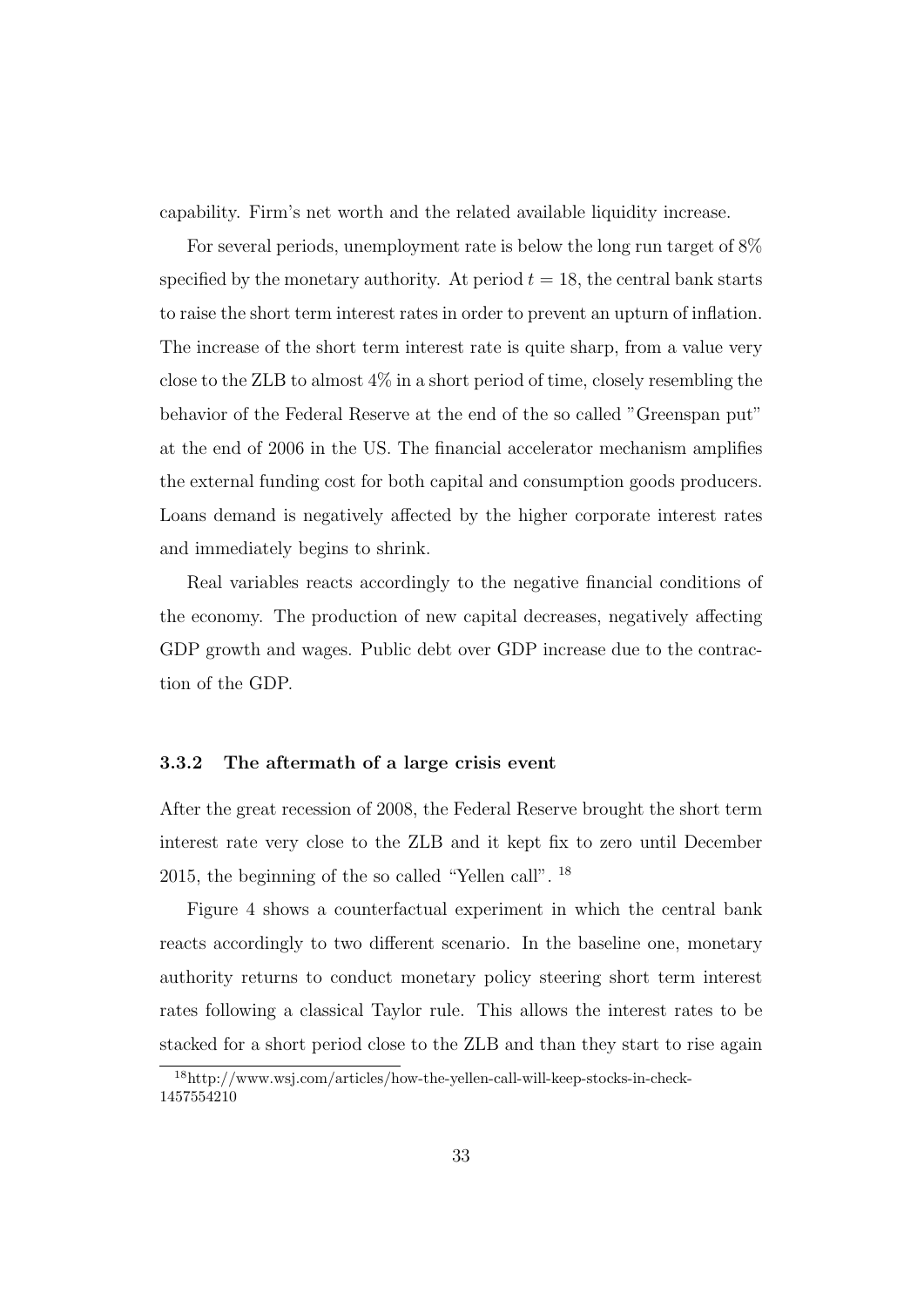

Figure 3: Monetary policy restriction

Simulation data are filtered using a simple moving average of order 3.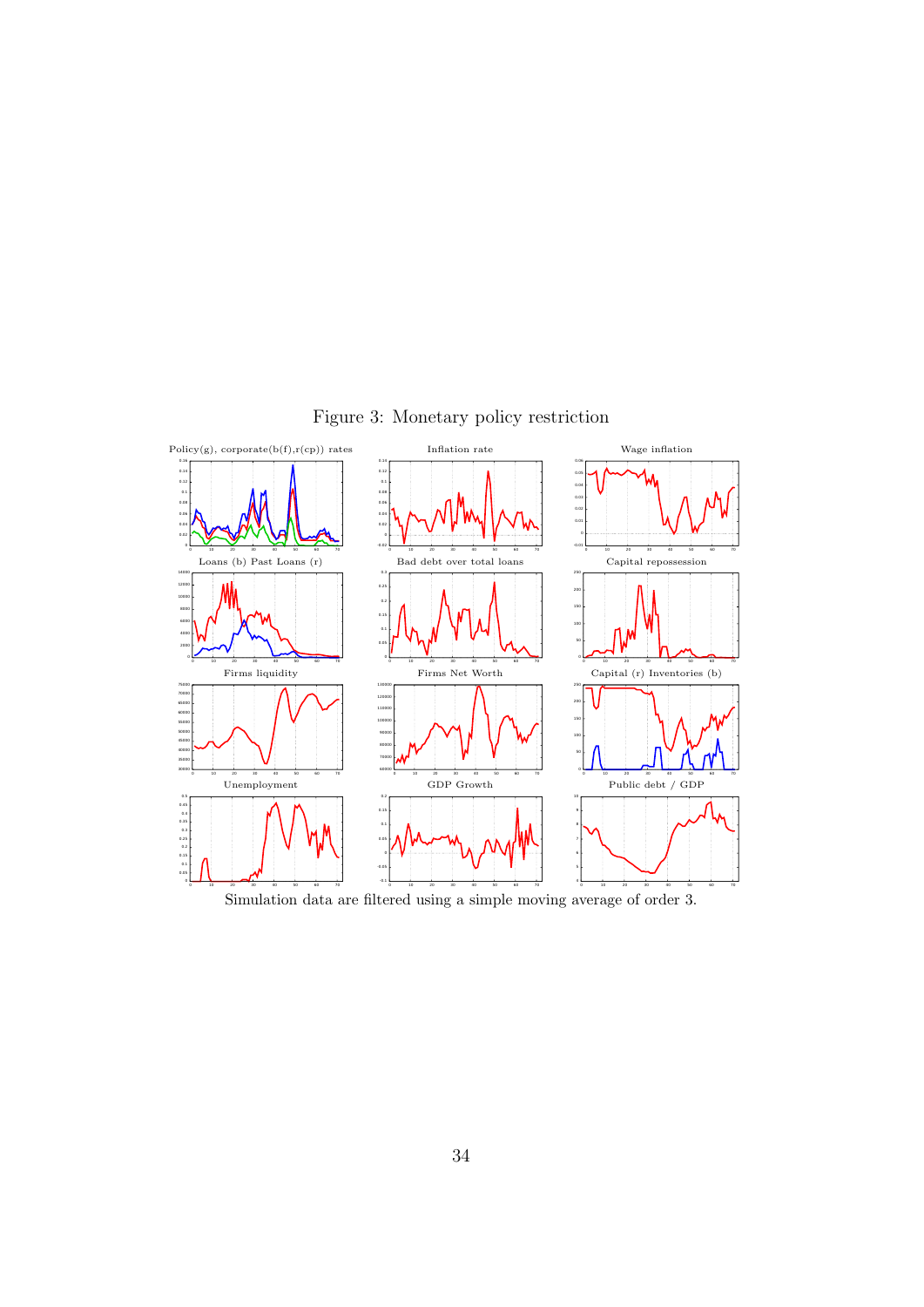as soon as the economy begins to recover.

In the alternative scenario the central bank starts to implement the "forward guidance" (see Campbell et al., 2012) of the short term interest rates committing itself to the promise that they will be kept close to the ZLB for the necessary period of time.

The baseline scenario shows that a "double dip" recession is a major threat when the central bank starts to rise the short term interest rate too much and too early. Under the unlimited forward guidance scenario, the central bank is able to stem the magnitude of the recession, at least in the short run.

Keeping the growth rate above the level of the baseline scenario, the central bank is able to stabilize the unemployment rate avoiding the second recession. The accommodating monetary policy is also capable of mitigating the credit crunch on the corporate loans market; a stabilization of the ratio of the bad debt over total loans, due to a lower level of bad debt and a higher level of extended loans, follows. Another significant effect is the reduction of public debt over GDP in the ZLB scenario with respect to the baseline. The reduction of public debt is mainly due to both higher GDP growth and the lower interest rates paid on government bonds.<sup>19</sup>

<sup>&</sup>lt;sup>19</sup>The relatively low level of public debt over GDP could allow the government to further sustain the economy, unless its target is fiscal austerity.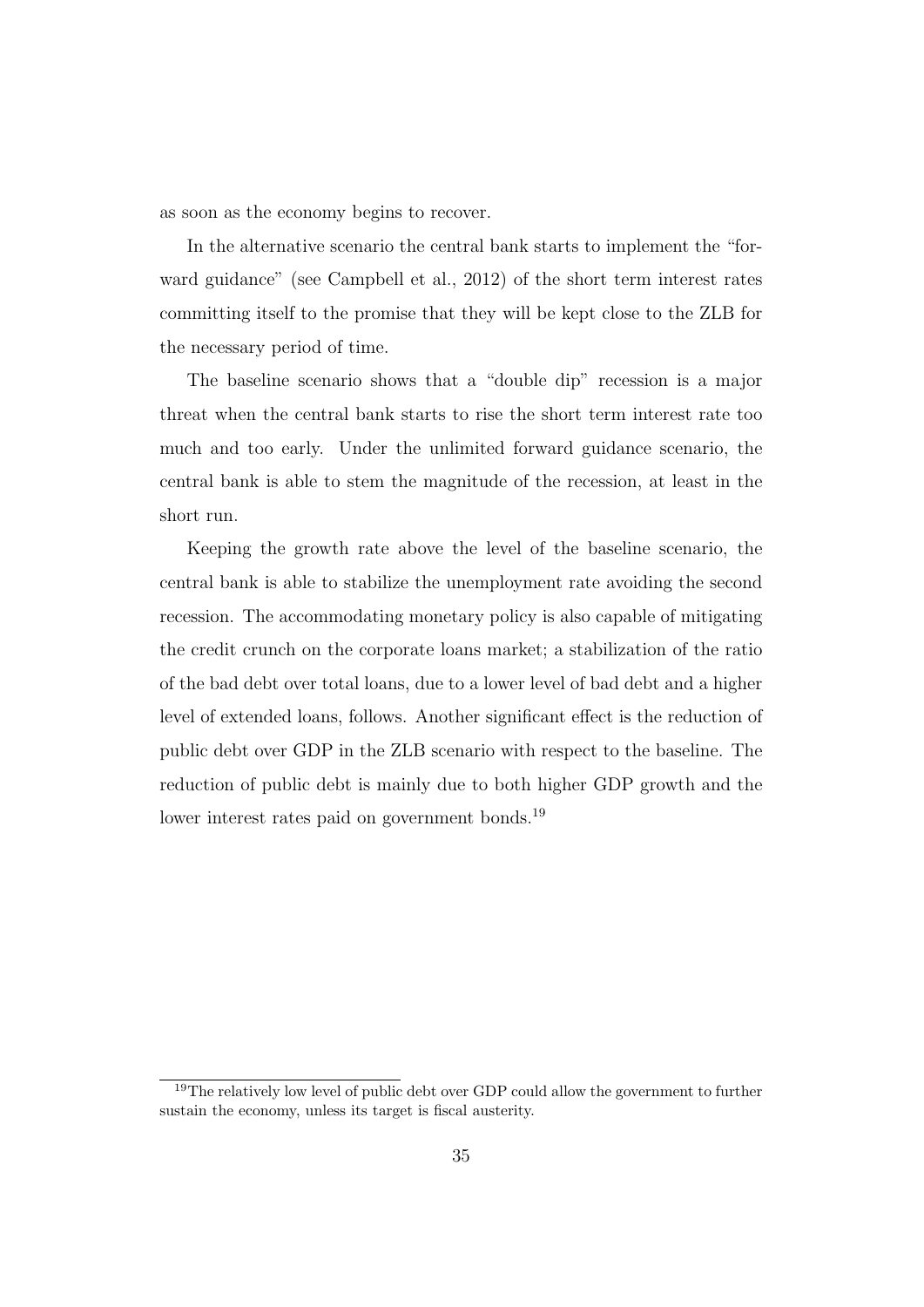

Figure 4: ZLB vs no intervention by the central bank

The red dashed line represents the scenario in which the central bank return to the standard Taylor rule immediately after the crisis while the blue line represents the zero lower bound scenario. Simulation data are filtered using a simple moving average of order 3.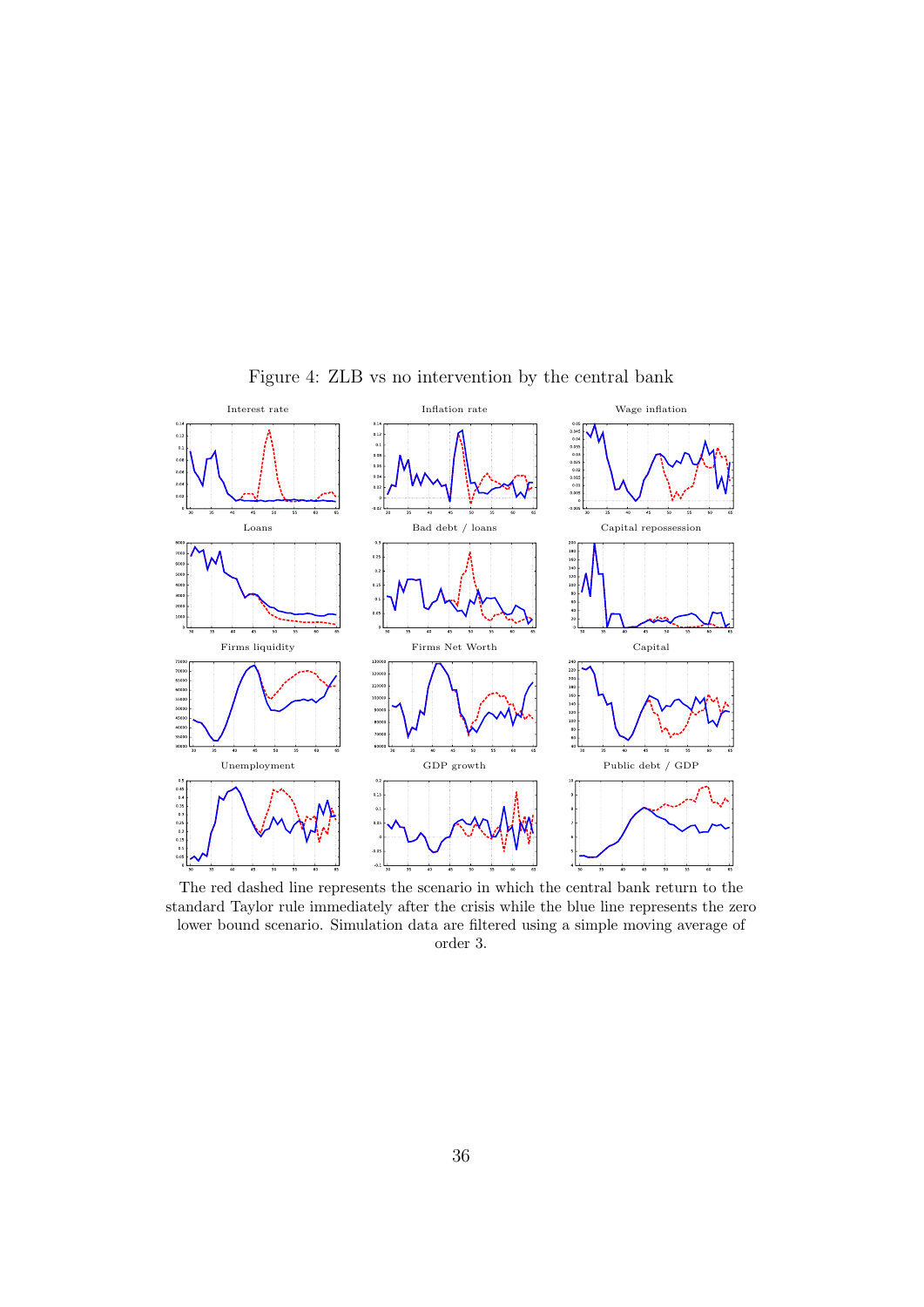## 4 Concluding remarks

This paper contributes to the growing literature on the post crisis behavior of monetary authority. In order to do that we built an ABM model with a financial accelerator mechanism like in Bernanke et al. (1999). The simulations show that a scenario where the central bank is able to keep the short term interest rates very close to the zero lower bound for an extended period of time can help the economy to better react to large crisis events, at least in the short run. Such intervention can potentially avoid a "double dip" recession where a fragile recovery is hampered by a premature increase of the policy rate by the central bank.

The ABM framework potentially can have several advantages over the traditional DSGE model in several aspects. Firstly, the ABM model allows us to fully manage heterogeneity, an essential ingredients of models with financial intermediaries. Secondly, it allows us to simulate endogenously large scale crises and the relative monetary policy responses.

As stated by Howitt (2012), ABM can be used by the policy makers alongside with the traditional DSGE models allowing them evaluate the possible policy implications from a different perspective and an alternative economic theory.

In this context our contribution can be viewed as one of the first attempts to evaluate unconventional monetary policies in a framework different from the standard DSGE model.

Many potential issues are not covered in this contribution and they are left for further research. A first class priority will be to conduct a deep comparison between the standard financial accelerator mechanism and the new agent based version in order to understand similarities and differences in a systematic way. Moreover, the model can be used to explored large crises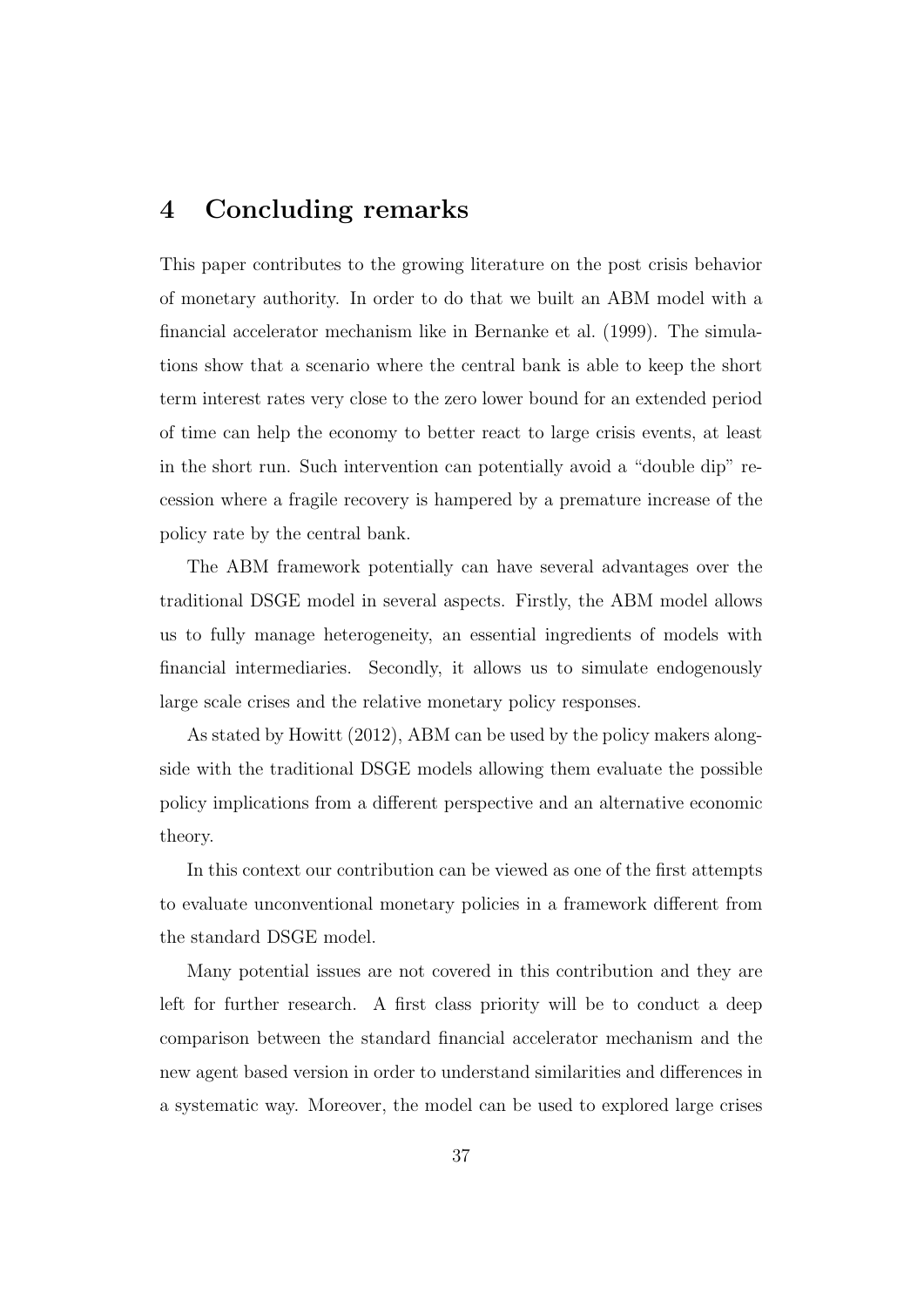that do not burst in the financial sector but that occurred in the real side of the economy.

# 5 Acknowledgment

The authors would like to thanks the participants to the 20th Workshop on Economics with Heterogeneous Interacting Agents (WEHIA), Sophia Antipolis, May 21-23, 2015 for valuable comments and suggestions. The research leading to these results received funding from the European Union, Seventh Framework Programme FP7, under grant agreement FinMaP n0: 612955.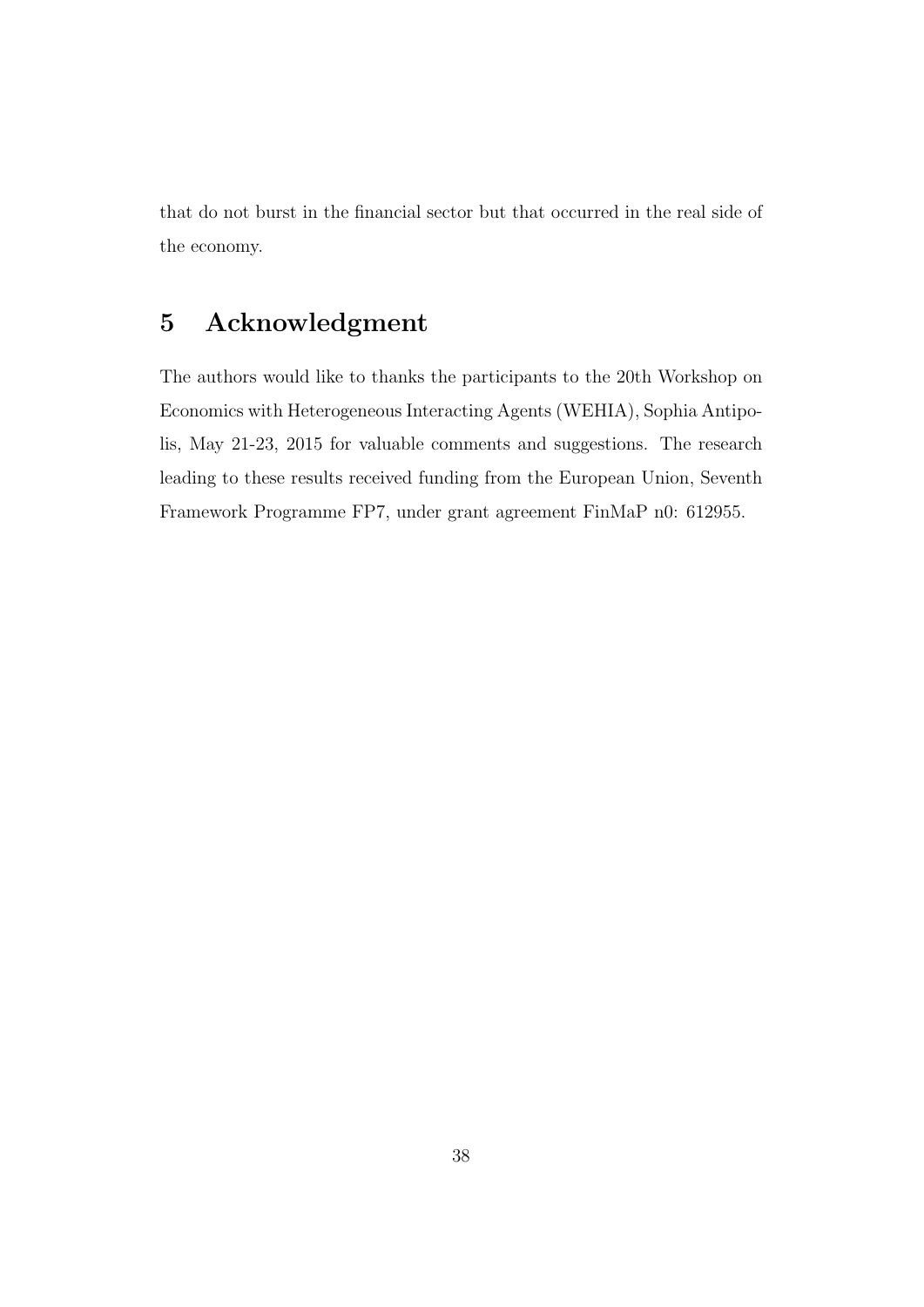## References

- Quamrul Ashraf, Boris Gershman, and Peter Howitt. How inflation affects macroeconomic performance: An agent-based computational investigation. Macroeconomic Dynamics, 20(Special Issue 02):558–581, 2016.
- Zakaria Babutsidze. Asymmetric (s,s) pricing: Implications for monetary policy. Revue de l'OFCE, 124:177–204, 2012.
- Ben S. Bernanke, Mark Gertler, and Simon Gilchrist. The financial accelerator in a quantitative business cycle framework. In J. B. Taylor and M. Woodford, editors, Handbook of Macroeconomics, volume 1 of Handbook of Macroeconomics, chapter 21, pages 1341–1393. June 1999.
- Michael D. Bordo and John Landon-Lane. Does Expansionary Monetary Policy Cause Asset Price Booms; Some Historical and Empirical Evidence. NBER Working Papers 19585, National Bureau of Economic Research, Inc, October 2013.
- Michał Brzoza-Brzezina, Marcin Kolasa, and Krzysztof Makarski. The anatomy of standard dsge models with financial frictions. Journal of Economic Dynamics and Control, 37(1):32–51, 2013.
- Jeffrey R. Campbell, Charles L. Evans, Jonas D.M. Fisher, and Alejandro Justiniano. Macroeconomic Effects of Federal Reserve Forward Guidance. Brookings Papers on Economic Activity, 44(1 (Spring):1–80, 2012.
- Charles T Carlstrom and Timothy S Fuerst. Agency costs, net worth, and business fluctuations: A computable general equilibrium analysis. American Economic Review, 87(5):893–910, December 1997.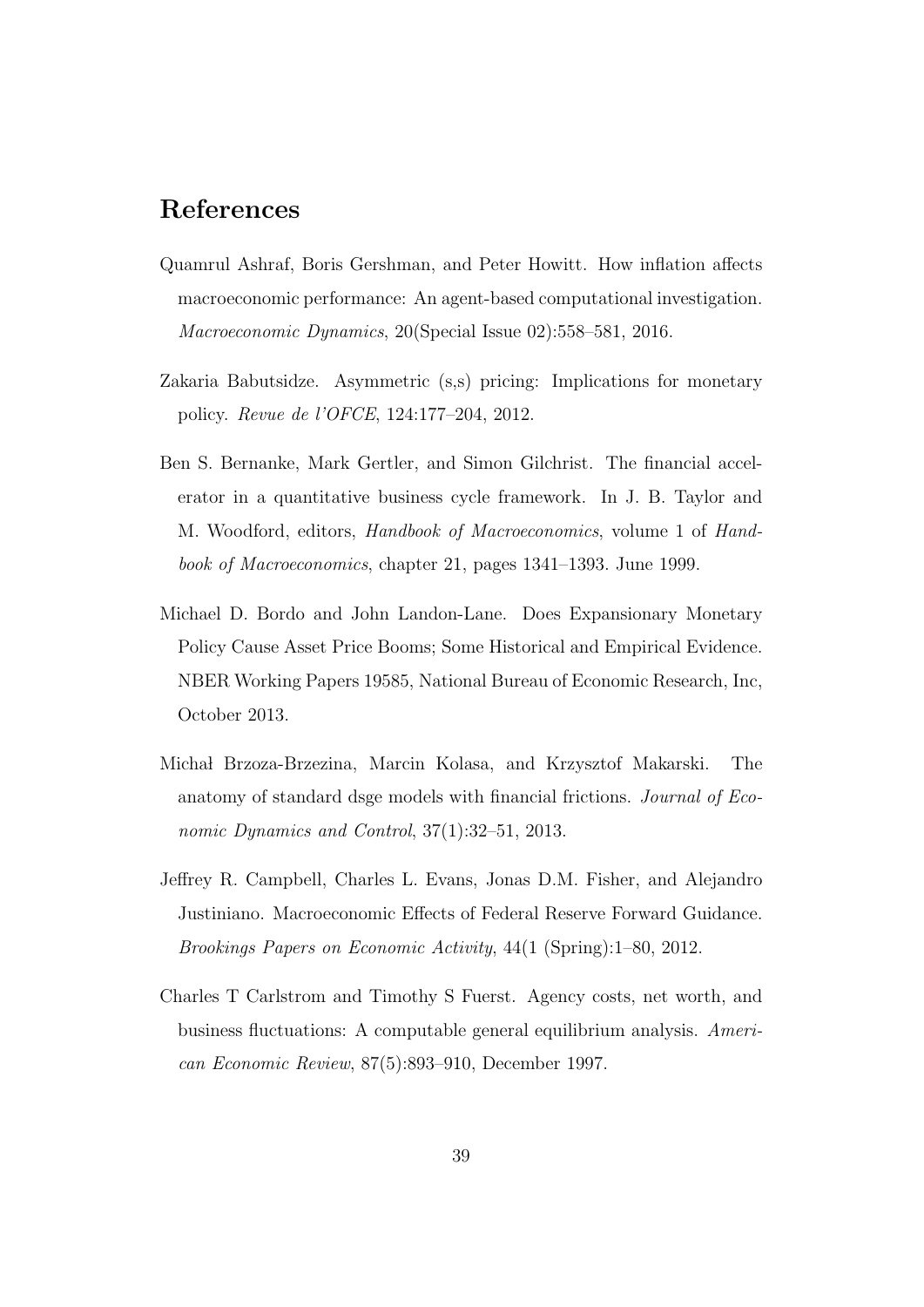- Silvano Cincotti, Marco Raberto, and Andrea Teglio. Credit money and macroeconomic instability in the agent-based model and simulator eurace. Economics - The Open-Access, Open-Assessment E-Journal, 4(26), 2010.
- Silvano Cincotti, Marco Raberto, and Andrea Teglio. Debt deleveraging and business cycles. an agent-based perspective. Economics - The Open-Access, Open-Assessment E-Journal, 6(27), 2012a.
- Silvano Cincotti, Marco Raberto, and Andrea Teglio. Macroprudential policies in an agent-based artificial economy. Revue de l'OFCE, 124:205–234, 2012b.
- Michel Alexandre da Silva and Gilberto Tadeu Lima. Combining monetary policy and financial regulation: an agent-based modeling approach. Working Paper, 394, 2015.
- Herbert Dawid and Michael Neugart. Agent-based models for economic policy design. Eastern Economic Journal, 37(1):44–50, 2011.
- Domenico Delli Gatti, Edoardo Gaffeo, and Mauro Gallegati. The apprentice wizard: Monetary policy, complexity and learning. New Mathematics and Natural Computation, 1(1):109–128, 2005.
- Giovanni Dosi, Giorgio Fagiolo, Mauro Napoletano, and Andrea Roventini. Income distribution, credit and fiscal policies in an agent-based keynesian model. Journal of Economic Dynamics and Control, 37(8):1598–1625, 2013.
- Giovanni Dosi, Giorgio Fagiolo, Mauro Napoletano, Andrea Roventini, and Tania Treibich. Fiscal and monetary policies in complex evolving economies. Journal of Economic Dynamics and Control, 52(C):166–189, 2015.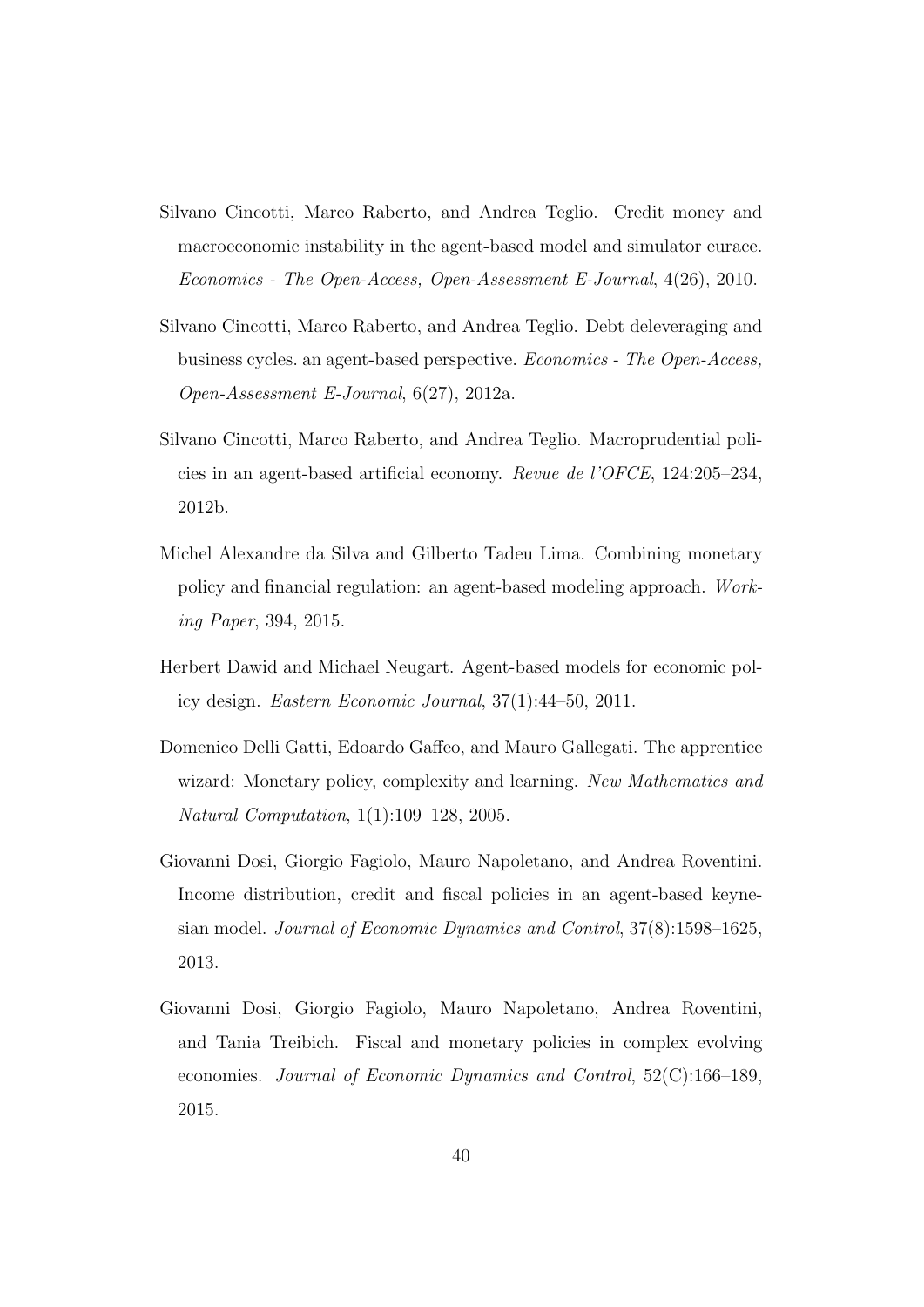- Giorgio Fagiolo and Andrea Roventini. Macroeconomic policy in dsge and agent-based models. SSRN Working Paper Series, http://ssrn.com/abstract=2011717, 2012.
- Andrea Ferrero. House Price Booms, Current Account Deficits, and Low Interest Rates. Journal of Money, Credit and Banking, 47(S1):261–293, 03 2015.
- Michele Fratianni and Federico Giri. The Tale of Two Great Crises. Mo.Fi.R. Working Papers 117, Money and Finance Research group (Mo.Fi.R.) - Univ. Politecnica Marche - Dept. Economic and Social Sciences, December 2015.
- Jean-Luc Gaffard and Mauro Napoletano. Agent-based models and economic policy. Revue de l'OFCE, Debates and Policies, 2012.
- Andrea Gerali, Stefano Neri, Luca Sessa, and Federico M. Signoretti. Credit and banking in a dsge model of the euro area. Journal of Money, Credit and Banking, 42(s1):107–141, 09 2010.
- Simon Gilchrist and Egon Zakrajsek. Credit Spreads and Business Cycle Fluctuations. American Economic Review, 102(4):1692–1720, June 2012.
- Gottfried Haber. Monetary and fiscal policy analysis with an agent-based macroeconomic model. Jahrbucher fur Nationalokonomie und Statistik, 228(2-3):276–295, 2008.
- Peter Howitt. What have central bankers learned from modern macroeconomic theory? Journal of Macroeconomics, 34(1):11–22, 2012.
- Nobuhiro Kiyotaki and John Moore. Credit cycles. Journal of Political Economy, 105(2):211–48, April 1997.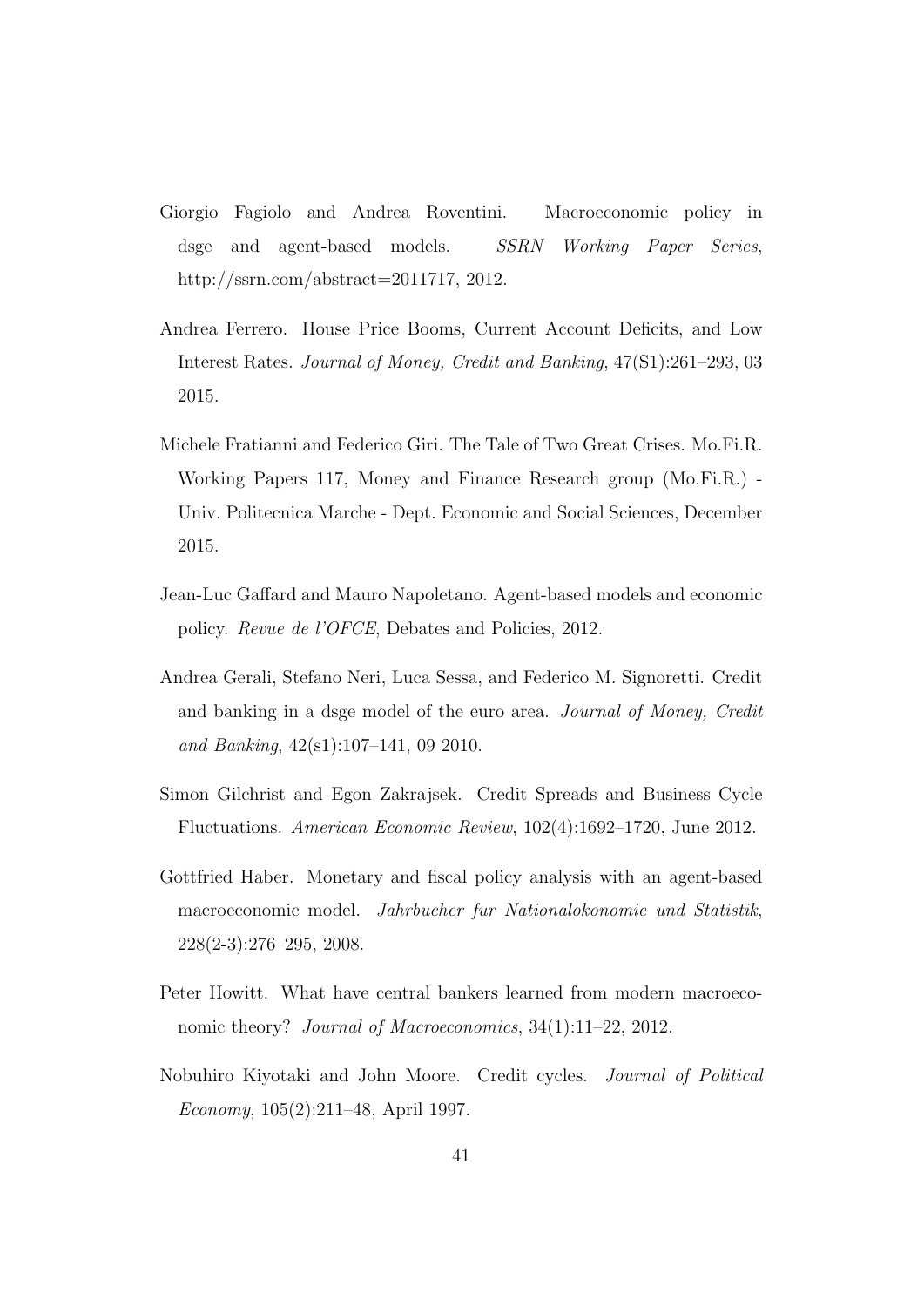- Sebastian Krug, Matthias Lengnick, and Hans-Werner Wohltmann. The impact of basel iii on financial (in)stability - an agent-based credit network approach. Quantitative Finance, 15(12):1917–1932, 2015.
- Vincenzo Quadrini. Financial frictions in macroeconomic fluctations. Economic Quarterly, (3Q):209–254, 2011.
- Luca Riccetti, Alberto Russo, and Mauro Gallegati. An agent based decentralized matching macroeconomic model. Journal of Economic Interaction and Coordination, 10(2):305–332, October 2015.
- Luca Riccetti, Alberto Russo, and Mauro Gallegati. Financial regulation and endogenous macroeconomic crises. Macroeconomic Dynamics, forthcoming, 2016.
- Alberto Russo, Michele Catalano, Edoardo Gaffeo, Mauro Gallegati, and Mauro Napoletano. Industrial dynamics, fiscal policy and r&d: Evidence from a computational experiment. Journal of Economic Behavior and Organization, 64(3-4):426–447, 2007.
- Isabelle Salle, Murat Yildizoglu, and Marc-Alexandre Sénégas. Inflation targeting in a learning economy: an abm perspective. Economic Modelling, 34(C):114–128, 2013.
- John B. Taylor. Discretion versus policy rules in practice. Carnegie-Rochester Conference Series on Public Policy, 39(1):195–214, December 1993.
- John B. Taylor. Housing and Monetary Policy. NBER Working Papers 13682, National Bureau of Economic Research, Inc, December 2007.
- John B. Taylor. The Financial Crisis and the Policy Responses: An Empirical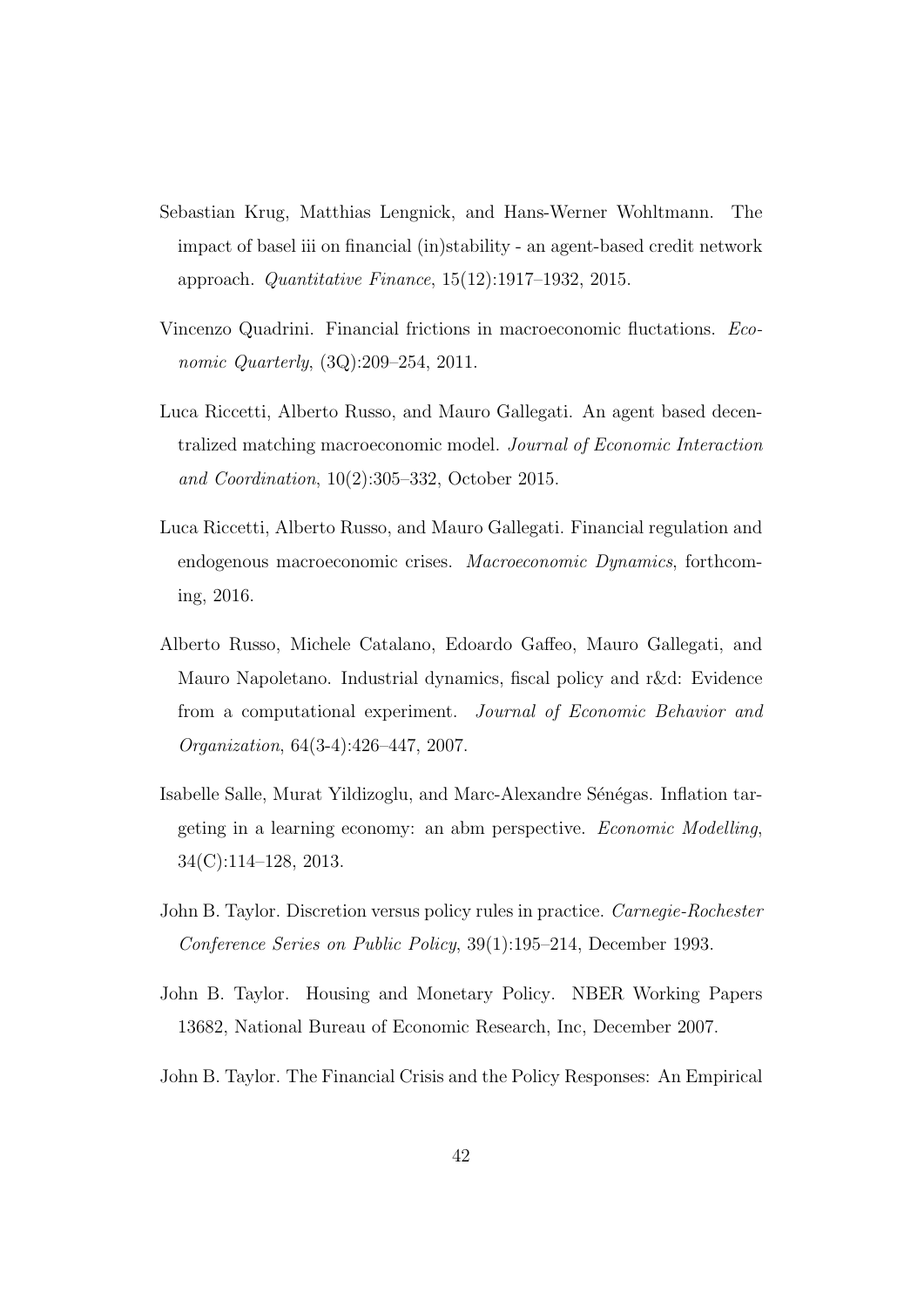Analysis of What Went Wrong. NBER Working Papers 14631, National Bureau of Economic Research, Inc, January 2009.